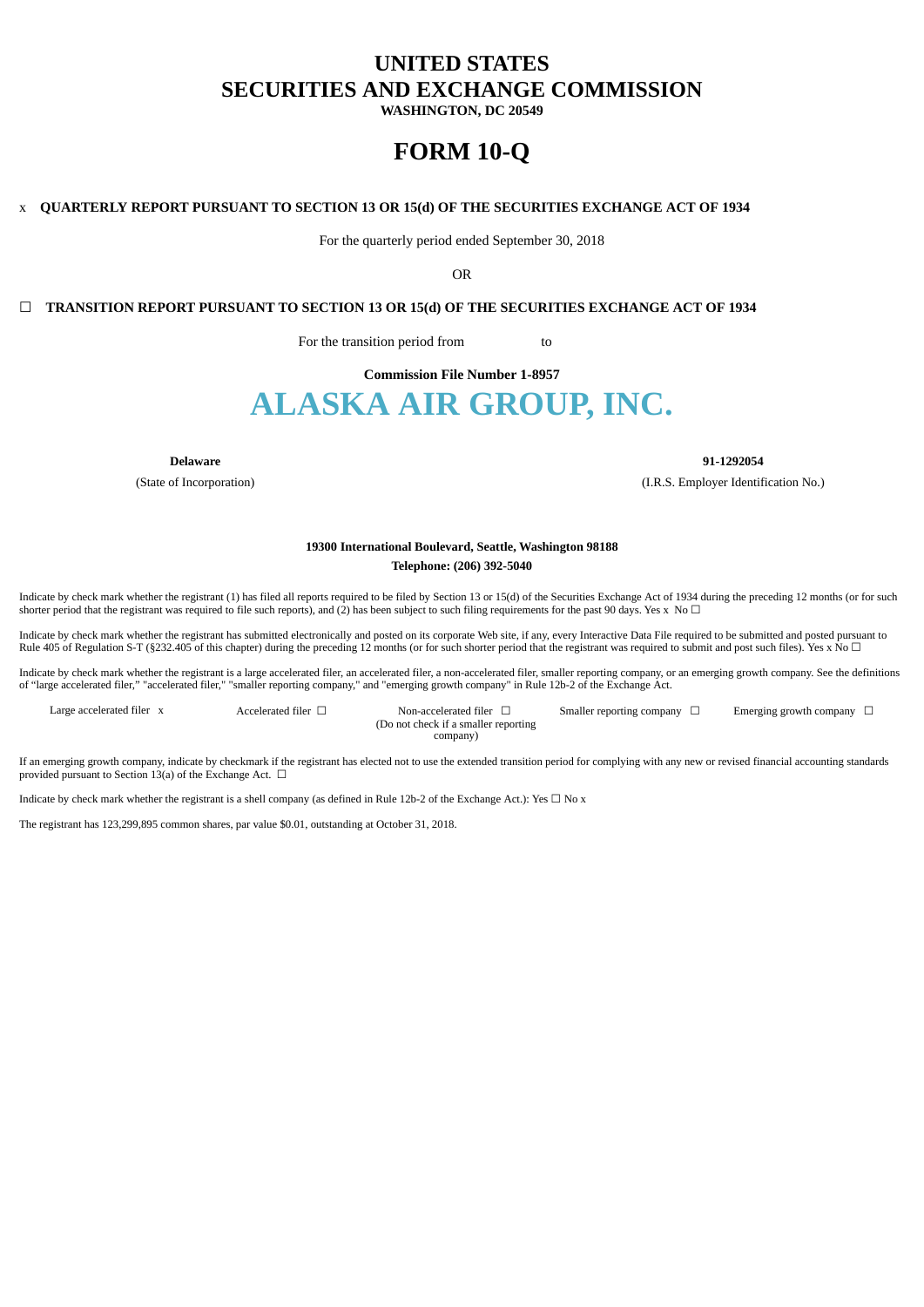### **ALASKA AIR GROUP, INC. FORM 10-Q FOR THE QUARTER ENDED SEPTEMBER 30, 2018**

## **TABLE OF CONTENTS**

| PART I.         | <b>FINANCIAL INFORMATION</b>                                                                    | $\overline{4}$ |
|-----------------|-------------------------------------------------------------------------------------------------|----------------|
| ITEM 1.         | <b>CONDENSED CONSOLIDATED FINANCIAL STATEMENTS</b>                                              | $\overline{4}$ |
| ITEM 2.         | MANAGEMENT'S DISCUSSION AND ANALYSIS OF FINANCIAL CONDITION AND RESULTS OF<br><b>OPERATIONS</b> | 25             |
| ITEM 3.         | <b>OUANTITATIVE AND QUALITATIVE DISCLOSURE ABOUT MARKET RISK</b>                                | 44             |
| ITEM 4.         | <b>CONTROLS AND PROCEDURES</b>                                                                  | 45             |
| PART II.        | <b>OTHER INFORMATION</b>                                                                        | 46             |
| ITEM 1.         | <b>LEGAL PROCEEDINGS</b>                                                                        | 46             |
| <b>ITEM 1A.</b> | <b>RISK FACTORS</b>                                                                             | 46             |
| ITEM 2.         | UNREGISTERED SALES OF EQUITY SECURITIES AND USE OF PROCEEDS                                     | 46             |
| ITEM 3.         | DEFAULTS UPON SENIOR SECURITIES                                                                 | 46             |
| ITEM 4.         | <b>MINE SAFETY DISCLOSURES</b>                                                                  | 46             |
| ITEM 5.         | <b>OTHER INFORMATION</b>                                                                        | 47             |
| ITEM 6.         | <b>EXHIBITS</b>                                                                                 | 47             |
|                 | <b>SIGNATURES</b>                                                                               | 47             |
|                 |                                                                                                 |                |

As used in this Form 10-Q, the terms "Air Group," the "Company," "our," "we" and "us" refer to Alaska Air Group, Inc. and its subsidiaries, unless the context indicates otherwise. Alaska Airlines, Inc., Virgin America Inc. (through July 20, 2018, at which point it was legally merged into Alaska Airlines, Inc), and Horizon Air Industries, Inc. are referred to as "Alaska," "Virgin America" and "Horizon" and together as our "airlines."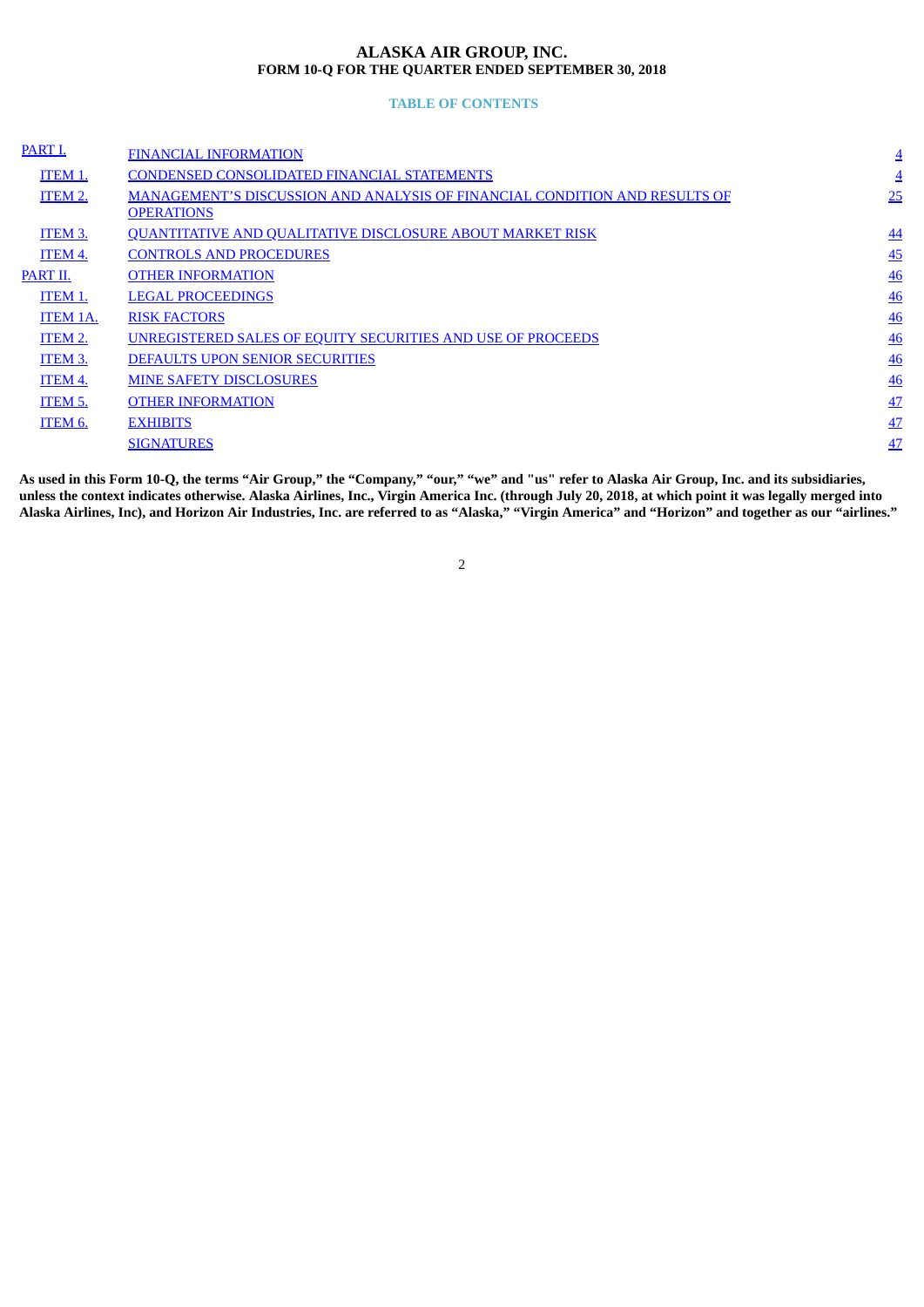## **CAUTIONARY NOTE REGARDING FORWARD-LOOKING STATEMENTS**

#### **Cautionary Note Regarding Forward-Looking Statements**

In addition to historical information, this Form 10-Q contains forward-looking statements within the meaning of Section 27A of the Securities Act of 1933, as amended, Section 21E of the Securities Exchange Act of 1934, as amended, and the Private Securities Litigation Reform Act of 1995. Forward-looking statements are those that predict or describe future events or trends and that do not relate solely to historical matters. You can generally identify forwardlooking statements as statements containing the words "believe," "expect," "will," "anticipate," "intend," "estimate," "project," "assume" or other similar expressions, although not all forward-looking statements contain these identifying words. Forward-looking statements involve risks and uncertainties that could cause actual results to differ materially from historical experience or the Company's present expectations. Some of the things that could cause actual results to differ from our expectations are:

- the competitive environment in our industry;
- changes in our operating costs, including fuel, which can be volatile;
- our ability to meet our cost reduction goals;
- our ability to achieve anticipated synergies and timing thereof in connection with our acquisition of Virgin America;
- our ability to successfully integrate the Boeing and Airbus operations into those of Alaska;
- labor disputes and our ability to attract and retain qualified personnel;
- operational disruptions;
- general economic conditions, including the impact of those conditions on customer travel behavior;
- the concentration of our revenue from a few key markets;
- an aircraft accident or incident;
- actual or threatened terrorist attacks, global instability and potential U.S. military actions or activities;
- our reliance on automated systems and the risks associated with changes made to those systems;
- changes in laws and regulations.

You should not place undue reliance on our forward-looking statements because the matters they describe are subject to known and unknown risks, uncertainties and other unpredictable factors, many of which are beyond our control. Our forward-looking statements are based on the information currently available to us and speak only as of the date on which this report was filed with the SEC. We expressly disclaim any obligation to issue any updates or revisions to our forward-looking statements, even if subsequent events cause our expectations to change regarding the matters discussed in those statements. Over time, our actual results, performance or achievements will likely differ from the anticipated results, performance or achievements that are expressed or implied by our forward-looking statements, and such differences might be significant and materially adverse to our shareholders. For a discussion of these and other risk factors, see Item 1A. "Risk Factors" of the Company's annual report on Form 10-K for the year ended December 31, 2017, and Item 1A. "Risk Factors" included herein. Please consider our forward-looking statements in light of those risks as you read this report.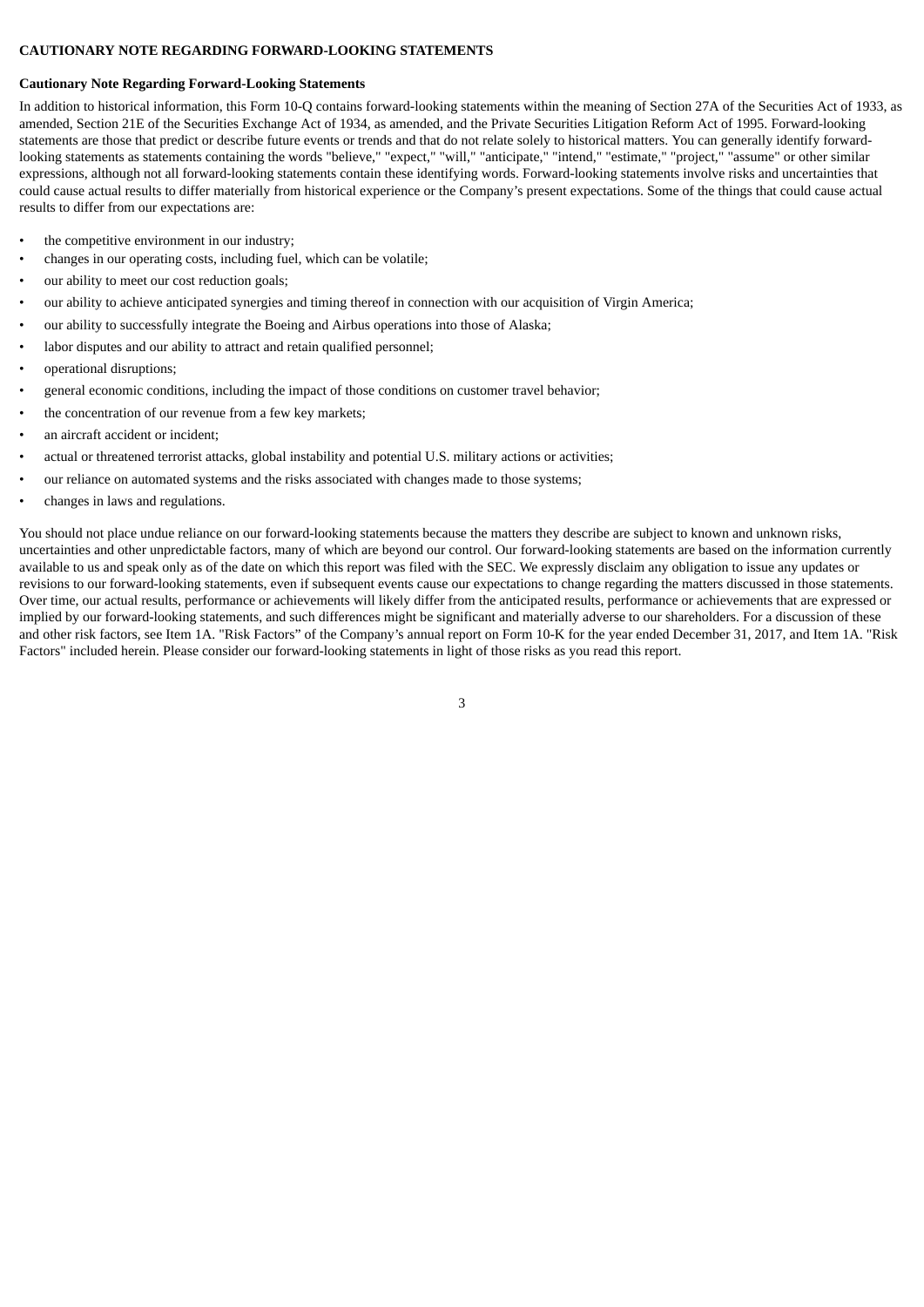## **PART I**

## <span id="page-3-1"></span><span id="page-3-0"></span>**ITEM 1. CONDENSED CONSOLIDATED FINANCIAL STATEMENTS**

## **ALASKA AIR GROUP, INC.**

## **CONDENSED CONSOLIDATED BALANCE SHEETS** *(unaudited)*

| (in millions)                                  | September 30, 2018 | <b>December 31, 2017</b>         |
|------------------------------------------------|--------------------|----------------------------------|
| <b>ASSETS</b>                                  |                    |                                  |
| <b>Current Assets</b>                          |                    |                                  |
| Cash and cash equivalents                      | \$<br>174          | $\boldsymbol{\mathsf{S}}$<br>194 |
| Marketable securities                          | 1,223              | 1,427                            |
| Total cash and marketable securities           | 1,397              | 1,621                            |
| Receivables-net                                | 422                | 341                              |
| Inventories and supplies-net                   | 57                 | 57                               |
| Prepaid expenses and other current assets      | 180                | 133                              |
| <b>Total Current Assets</b>                    | 2,056              | 2,152                            |
|                                                |                    |                                  |
| <b>Property and Equipment</b>                  |                    |                                  |
| Aircraft and other flight equipment            | 7,911              | 7,559                            |
| Other property and equipment                   | 1,322              | 1,222                            |
| Deposits for future flight equipment           | 429                | 494                              |
|                                                | 9,662              | 9,275                            |
| Less accumulated depreciation and amortization | 3,167              | 2,991                            |
| <b>Total Property and Equipment-Net</b>        | 6,495              | 6,284                            |
|                                                |                    |                                  |
| Goodwill                                       | 1,943              | 1,943                            |
| Intangible assets                              | 128                | 133                              |
| Other noncurrent assets                        | 271                | 234                              |
| <b>Other Assets</b>                            | 2,342              | 2,310                            |
|                                                |                    |                                  |
| <b>Total Assets</b>                            | \$<br>10,893       | \$<br>10,746                     |

Certain historical information has been adjusted to reflect the adoption of new accounting standards. See accompanying notes to condensed consolidated financial statements.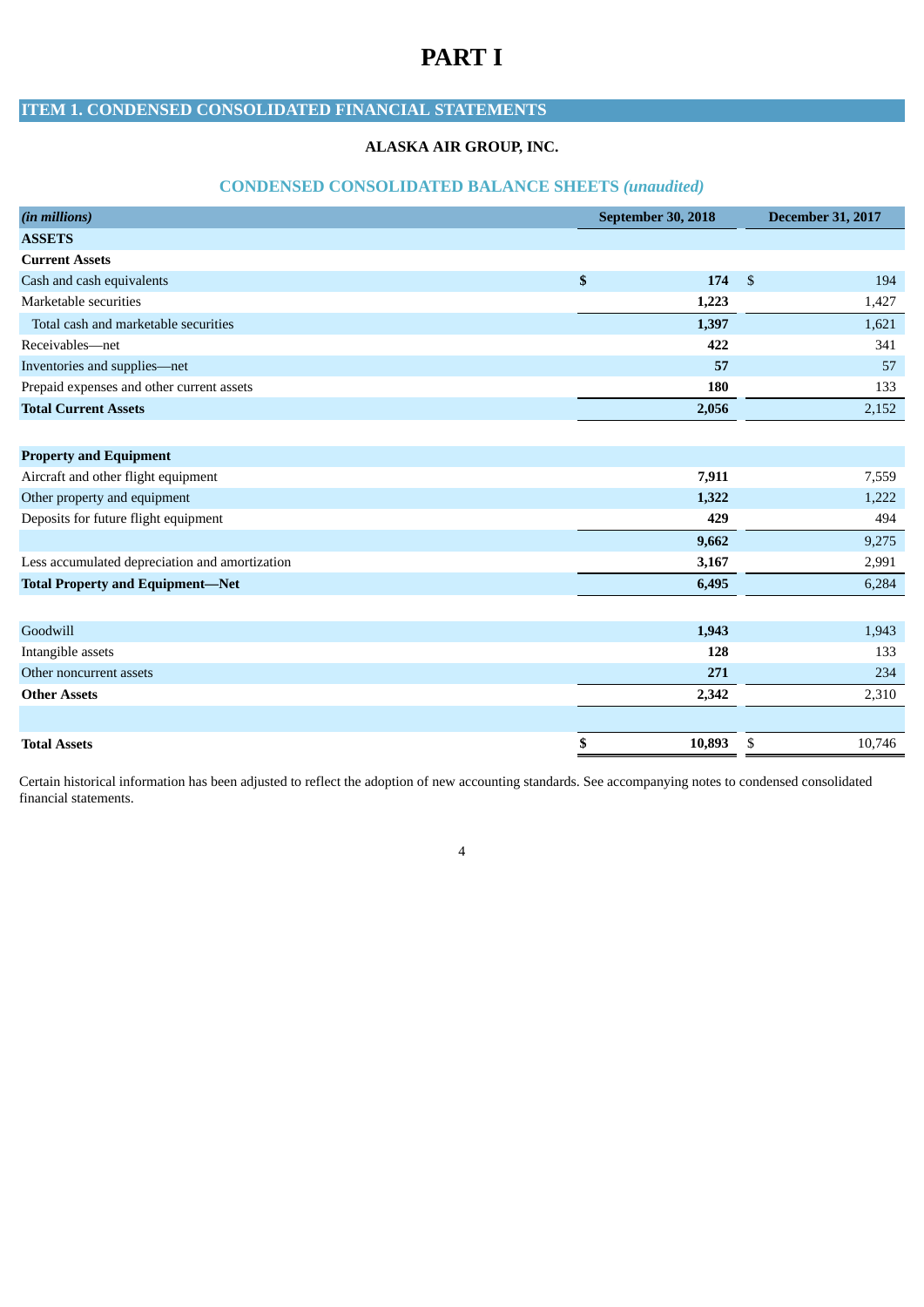## **CONDENSED CONSOLIDATED BALANCE SHEETS** *(unaudited)*

| (in millions, except share amounts)                                                           | September 30, 2018 | <b>December 31, 2017</b> |  |  |  |
|-----------------------------------------------------------------------------------------------|--------------------|--------------------------|--|--|--|
| <b>LIABILITIES AND SHAREHOLDERS' EQUITY</b>                                                   |                    |                          |  |  |  |
| <b>Current Liabilities</b>                                                                    |                    |                          |  |  |  |
| Accounts payable                                                                              | \$<br>114          | $\mathbb{S}$<br>120      |  |  |  |
| Accrued wages, vacation and payroll taxes                                                     | 334                | 418                      |  |  |  |
| Air traffic liability                                                                         | 950                | 806                      |  |  |  |
| Other accrued liabilities                                                                     | 452                | 400                      |  |  |  |
| Deferred revenue                                                                              | 693                | 635                      |  |  |  |
| Current portion of long-term debt                                                             | 345                | 307                      |  |  |  |
| <b>Total Current Liabilities</b>                                                              | 2,888              | 2,686                    |  |  |  |
|                                                                                               |                    |                          |  |  |  |
| <b>Long-Term Debt, Net of Current Portion</b>                                                 | 1,684              | 2,262                    |  |  |  |
| <b>Other Liabilities and Credits</b>                                                          |                    |                          |  |  |  |
| Deferred income taxes                                                                         | 494                | 370                      |  |  |  |
| Deferred revenue                                                                              | 1,138              | 1,090                    |  |  |  |
| Obligation for pension and postretirement medical benefits                                    | 470                | 453                      |  |  |  |
| Other liabilities                                                                             | 428                | 425                      |  |  |  |
|                                                                                               | 2,530              | 2,338                    |  |  |  |
| <b>Commitments and Contingencies</b>                                                          |                    |                          |  |  |  |
| <b>Shareholders' Equity</b>                                                                   |                    |                          |  |  |  |
| Preferred stock, \$0.01 par value, Authorized: 5,000,000 shares, none issued or outstanding   |                    |                          |  |  |  |
| Common stock, \$0.01 par value, Authorized: 400,000,000 shares, Issued: 2018 - 130,786,648    |                    |                          |  |  |  |
| shares; 2017 - 129,903,498 shares, Outstanding: 2018 - 123,360,846 shares; 2017 - 123,060,638 |                    |                          |  |  |  |
| shares                                                                                        | $\mathbf{1}$       | $\mathbf{1}$             |  |  |  |
| Capital in excess of par value                                                                | 224                | 164                      |  |  |  |
| Treasury stock (common), at cost: 2018 - 7,425,802 shares; 2017 - 6,842,860 shares            | (556)              | (518)                    |  |  |  |
| Accumulated other comprehensive loss                                                          | (428)              | (380)                    |  |  |  |
| Retained earnings                                                                             | 4,550              | 4,193                    |  |  |  |
|                                                                                               | 3,791              | 3,460                    |  |  |  |
| <b>Total Liabilities and Shareholders' Equity</b>                                             | \$<br>10,893       | \$<br>10,746             |  |  |  |

Certain historical information has been adjusted to reflect the adoption of new accounting standards. See accompanying notes to condensed consolidated financial statements.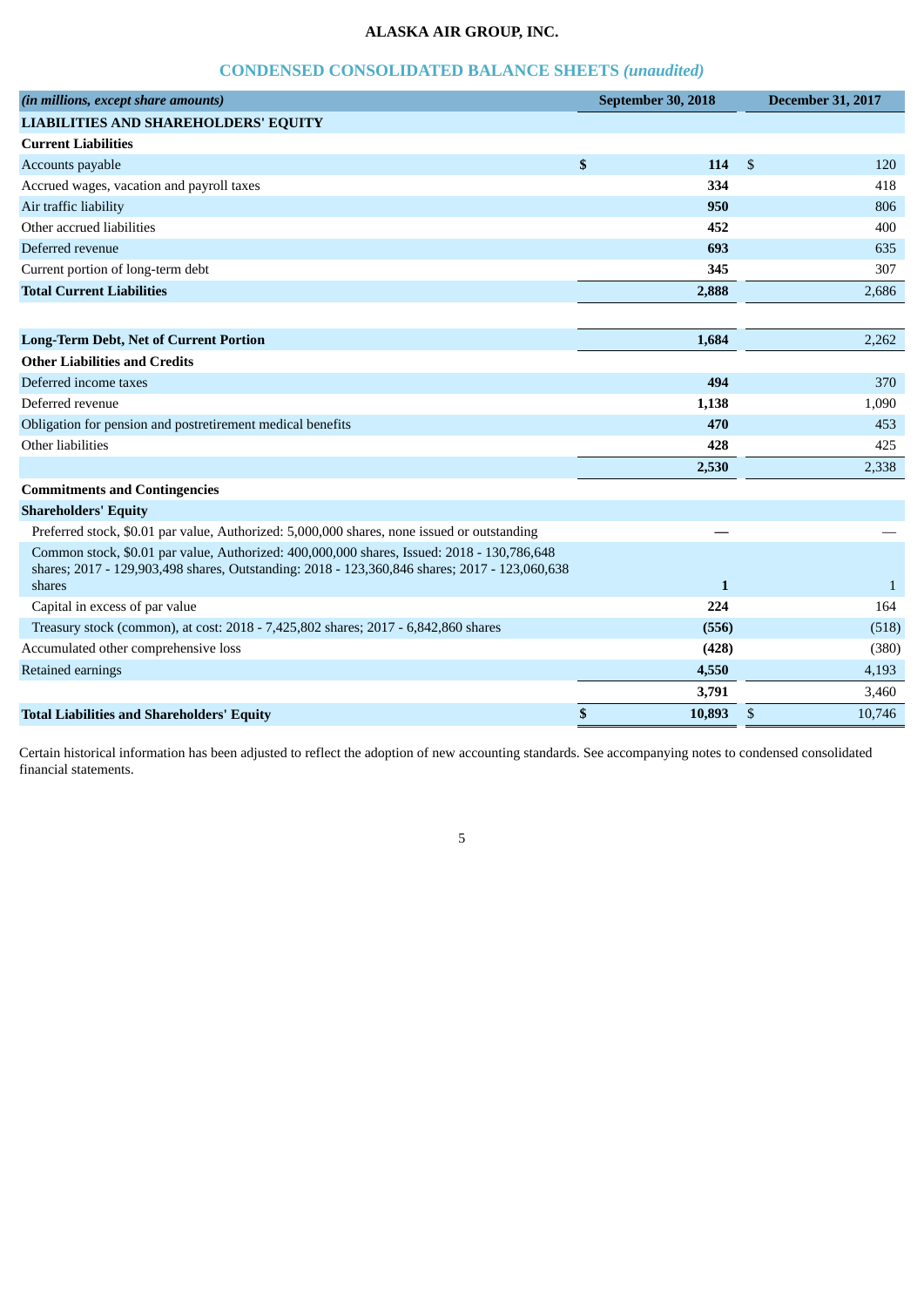## **CONDENSED CONSOLIDATED STATEMENTS OF OPERATIONS** *(unaudited)*

|                                                   | Three Months Ended September 30, |                |                | <b>Nine Months Ended September 30,</b> |         |                |              |
|---------------------------------------------------|----------------------------------|----------------|----------------|----------------------------------------|---------|----------------|--------------|
| (in millions, except per share amounts)           | 2018                             |                | 2017           |                                        | 2018    |                | 2017         |
| <b>Operating Revenues</b>                         |                                  |                |                |                                        |         |                |              |
| Passenger revenue                                 | \$<br>2,043                      | \$             | 1,958          |                                        | 5,725   |                | 5,505        |
| Mileage Plan other revenue                        | 114                              |                | 105            |                                        | 329     |                | 314          |
| Cargo and other                                   | 55                               |                | 47             |                                        | 146     |                | 133          |
| <b>Total Operating Revenues</b>                   | 2,212                            |                | 2,110          |                                        | 6,200   |                | 5,952        |
| <b>Operating Expenses</b>                         |                                  |                |                |                                        |         |                |              |
| Wages and benefits                                | 549                              |                | 477            |                                        | 1,629   |                | 1,397        |
| Variable incentive pay                            | 27                               |                | 40             |                                        | 104     |                | 98           |
| Aircraft fuel, including hedging gains and losses | 513                              |                | 368            |                                        | 1,397   |                | 1,051        |
| Aircraft maintenance                              | 107                              |                | 88             |                                        | 320     |                | 271          |
| Aircraft rent                                     | 82                               |                | 70             |                                        | 233     |                | 204          |
| Landing fees and other rentals                    | 135                              |                | 124            |                                        | 371     |                | 338          |
| Contracted services                               | 70                               |                | 76             |                                        | 227     |                | 234          |
| Selling expenses                                  | 79                               |                | 92             |                                        | 245     |                | 277          |
| Depreciation and amortization                     | 99                               |                | 95             |                                        | 290     |                | 275          |
| Food and beverage service                         | 53                               |                | 50             |                                        | 158     |                | 145          |
| Third-party regional carrier expense              | 38                               |                | 30             |                                        | 114     |                | 84           |
| Other                                             | 141                              |                | 150            |                                        | 423     |                | 421          |
| Special items-merger-related costs                | 22                               |                | 23             |                                        | 67      |                | 86           |
| Special items-other                               |                                  |                |                |                                        | 25      |                |              |
| <b>Total Operating Expenses</b>                   | 1,915                            |                | 1,683          |                                        | 5,603   |                | 4,881        |
| <b>Operating Income</b>                           | 297                              |                | 427            |                                        | 597     |                | 1,071        |
| <b>Nonoperating Income (Expense)</b>              |                                  |                |                |                                        |         |                |              |
| Interest income                                   | 11                               |                | 9              |                                        | 29      |                | 25           |
| Interest expense                                  | (22)                             |                | (26)           |                                        | (71)    |                | (77)         |
| Interest capitalized                              | 5                                |                | 5              |                                        | 14      |                | 13           |
| Other-net                                         | (7)                              |                | $\overline{2}$ |                                        | (20)    |                | $\mathbf{1}$ |
| <b>Total Nonoperating Income (Expense)</b>        | (13)                             |                | (10)           |                                        | (48)    |                | (38)         |
| <b>Income Before Income Tax</b>                   | 284                              |                | 417            |                                        | 549     |                | 1,033        |
| Income tax expense                                | 67                               |                | 158            |                                        | 135     |                | 388          |
| <b>Net Income</b>                                 | \$<br>217                        | \$             | 259            | $\mathbf{\$}$                          | 414     | $\mathbb{S}$   | 645          |
|                                                   |                                  |                |                |                                        |         |                |              |
| <b>Basic Earnings Per Share:</b>                  | \$<br>1.76                       | $\mathbb S$    | 2.10           | $\$$                                   | 3.36    | $\$$           | 5.22         |
| <b>Diluted Earnings Per Share:</b>                | \$<br>1.75                       | \$             | 2.09           | \$                                     | 3.34    | \$             | 5.19         |
| <b>Shares used for computation:</b>               |                                  |                |                |                                        |         |                |              |
| Basic                                             | 123.224                          |                | 123.467        |                                        | 123.216 |                | 123.501      |
| Diluted                                           | 123.864                          |                | 124.220        |                                        | 123.804 |                | 124.341      |
|                                                   |                                  |                |                |                                        |         |                |              |
| Cash dividend declared per share:                 | \$<br>0.32                       | $\mathfrak{s}$ | $0.30$ \$      |                                        | 0.96    | $\mathfrak{s}$ | 0.90         |

Certain historical information has been adjusted to reflect the adoption of new accounting standards. See accompanying notes to condensed consolidated financial statements.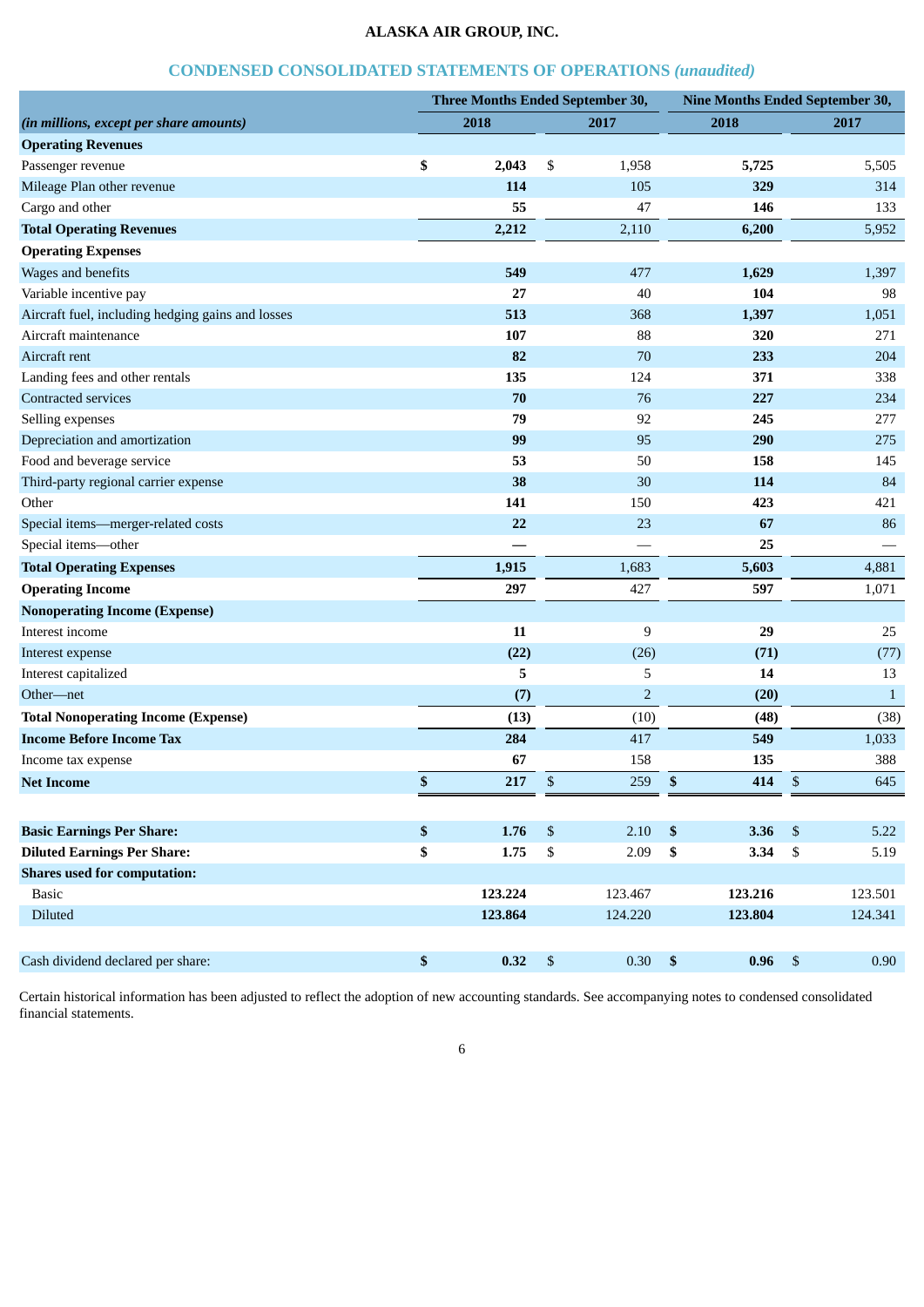## **CONDENSED CONSOLIDATED STATEMENTS OF COMPREHENSIVE OPERATIONS** *(unaudited)*

|                                                                                 |                          | Three Months Ended September 30, | <b>Nine Months Ended September 30,</b> |                       |  |  |  |
|---------------------------------------------------------------------------------|--------------------------|----------------------------------|----------------------------------------|-----------------------|--|--|--|
| (in millions)                                                                   | 2018                     | 2017                             | 2018                                   | 2017                  |  |  |  |
| <b>Net Income</b>                                                               | $\boldsymbol{\$}$<br>217 | \$<br>259                        | \$<br>414                              | $\mathfrak{F}$<br>645 |  |  |  |
|                                                                                 |                          |                                  |                                        |                       |  |  |  |
| <b>Other Comprehensive Income (Loss):</b>                                       |                          |                                  |                                        |                       |  |  |  |
| Related to marketable securities:                                               |                          |                                  |                                        |                       |  |  |  |
| Unrealized holding gain (loss) arising during the period                        | (2)                      | $\mathbf{1}$                     | (19)                                   | 5.                    |  |  |  |
| Reclassification of (gain) loss into Other-net nonoperating income<br>(expense) | $\overline{2}$           | (1)                              | 5                                      |                       |  |  |  |
| Income tax effect                                                               | $\mathbf{1}$             |                                  | $\overline{\mathbf{4}}$                | (2)                   |  |  |  |
| Total                                                                           | $\mathbf{1}$             |                                  | (10)                                   | 3                     |  |  |  |
|                                                                                 |                          |                                  |                                        |                       |  |  |  |
| Related to employee benefit plans:                                              |                          |                                  |                                        |                       |  |  |  |
| Reclassification of net pension expense into Wages and benefits                 | 7                        | 5                                | 21                                     | 16                    |  |  |  |
| Income tax effect                                                               | (2)                      | (2)                              | (5)                                    | (5)                   |  |  |  |
| <b>Total</b>                                                                    | 5                        | $\mathbf{3}$                     | 16                                     | 11                    |  |  |  |
| Related to interest rate derivative instruments:                                |                          |                                  |                                        |                       |  |  |  |
| Unrealized holding gain (loss) arising during the period                        |                          |                                  | 8                                      | (2)                   |  |  |  |
| Reclassification of (gain) loss into Aircraft rent                              | $\overline{2}$           | $\overline{2}$                   | 3                                      | $\overline{4}$        |  |  |  |
| Income tax effect                                                               | (1)                      | (1)                              | (3)                                    | (1)                   |  |  |  |
| <b>Total</b>                                                                    | $\mathbf{1}$             | $\mathbf{1}$                     | 8                                      | $\mathbf{1}$          |  |  |  |
| <b>Other Comprehensive Income</b>                                               | $\overline{7}$           | $\overline{4}$                   | 14                                     | 15                    |  |  |  |
| <b>Comprehensive Income</b>                                                     | \$<br>224                | \$<br>263                        | \$<br>428                              | \$<br>660             |  |  |  |

Certain historical information has been adjusted to reflect the adoption of new accounting standards. See accompanying notes to condensed consolidated financial statements.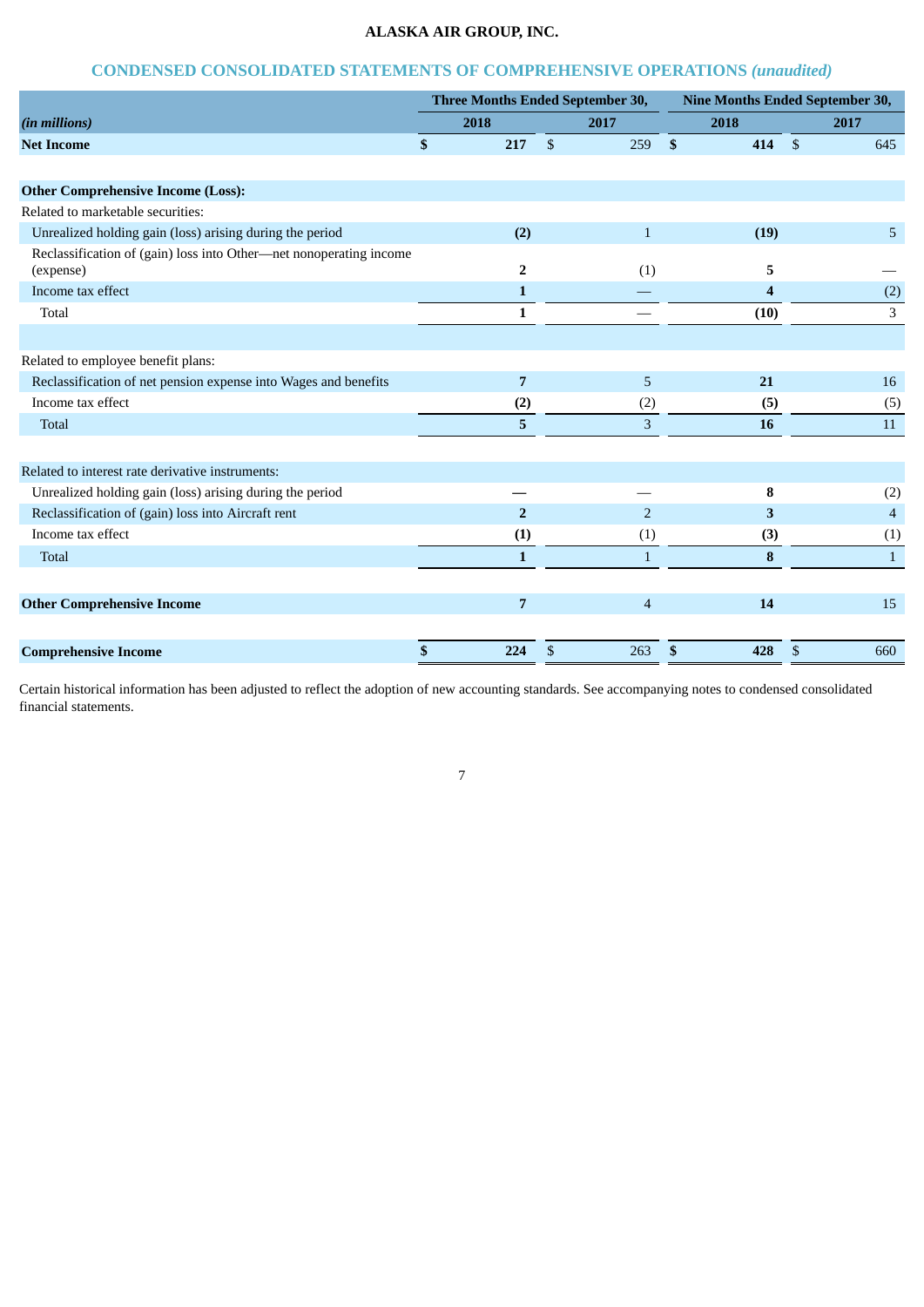## **CONDENSED CONSOLIDATED STATEMENTS OF CASH FLOWS** *(unaudited)*

|                                                                                    | <b>Nine Months Ended September 30,</b> |           |      |          |  |  |  |
|------------------------------------------------------------------------------------|----------------------------------------|-----------|------|----------|--|--|--|
| (in millions)                                                                      |                                        | 2018      |      | 2017     |  |  |  |
| <b>Cash flows from operating activities:</b>                                       |                                        |           |      |          |  |  |  |
| Net income                                                                         | \$                                     | 414       | \$   | 645      |  |  |  |
| Adjustments to reconcile net income to net cash provided by operating activities:  |                                        |           |      |          |  |  |  |
| Depreciation and amortization                                                      |                                        | 290       |      | 275      |  |  |  |
| Stock-based compensation and other                                                 |                                        | 34        |      | 43       |  |  |  |
| Changes in certain assets and liabilities:                                         |                                        |           |      |          |  |  |  |
| Changes in deferred tax provision                                                  |                                        | 122       |      | 208      |  |  |  |
| Increase in air traffic liability                                                  |                                        | 144       |      | 223      |  |  |  |
| Increase in deferred revenue                                                       |                                        | 106       |      | 130      |  |  |  |
| Other—net                                                                          |                                        | (124)     |      | (167)    |  |  |  |
| Net cash provided by operating activities                                          |                                        | 986       |      | 1,357    |  |  |  |
| <b>Cash flows from investing activities:</b>                                       |                                        |           |      |          |  |  |  |
| Property and equipment additions:                                                  |                                        |           |      |          |  |  |  |
| Aircraft and aircraft purchase deposits                                            |                                        | (349)     |      | (679)    |  |  |  |
| Other flight equipment                                                             |                                        | (76)      |      | (70)     |  |  |  |
| Other property and equipment                                                       |                                        | (129)     |      | (92)     |  |  |  |
| Total property and equipment additions, including capitalized interest             |                                        | (554)     |      | (841)    |  |  |  |
| Purchases of marketable securities                                                 |                                        | (672)     |      | (1,408)  |  |  |  |
| Sales and maturities of marketable securities                                      |                                        | 857       |      | 1,069    |  |  |  |
| Other investing activities                                                         |                                        | 36        |      | 38       |  |  |  |
| Net cash used in investing activities                                              |                                        | (333)     |      | (1, 142) |  |  |  |
| <b>Cash flows from financing activities:</b>                                       |                                        |           |      |          |  |  |  |
| Long-term debt payments                                                            |                                        | (544)     |      | (265)    |  |  |  |
| Common stock repurchases                                                           |                                        | (37)      |      | (50)     |  |  |  |
| Dividends paid                                                                     |                                        | (118)     |      | (111)    |  |  |  |
| Other financing activities                                                         |                                        | 33        |      | 27       |  |  |  |
| Net cash used in financing activities                                              |                                        | (666)     |      | (399)    |  |  |  |
| Net increase (decrease) in cash, cash equivalents, and restricted cash             |                                        | (13)      |      | (184)    |  |  |  |
| Cash, cash equivalents, and restricted cash at beginning of year                   |                                        | 197       |      | 328      |  |  |  |
| Cash, cash equivalents, and restricted cash at end of the period                   | \$                                     | 184       | \$   | 144      |  |  |  |
|                                                                                    |                                        |           |      |          |  |  |  |
| Cash paid during the period for:                                                   |                                        |           |      |          |  |  |  |
| Interest (net of amount capitalized)                                               | \$                                     | 60        | \$   | 68       |  |  |  |
| Income taxes                                                                       |                                        |           |      | 129      |  |  |  |
|                                                                                    |                                        |           |      |          |  |  |  |
| Reconciliation of cash, cash equivalents, and restricted cash at end of the period |                                        |           |      |          |  |  |  |
| Cash and cash equivalents                                                          | \$                                     | 174       | \$   | 144      |  |  |  |
| Restricted cash included in Prepaid expenses and other current assets              |                                        | <b>10</b> |      |          |  |  |  |
| Total cash, cash equivalents, and restricted cash at end of the period             | \$                                     | 184       | $\$$ | 144      |  |  |  |

Certain historical information has been adjusted to reflect the adoption of new accounting standards. See accompanying notes to condensed consolidated financial statements.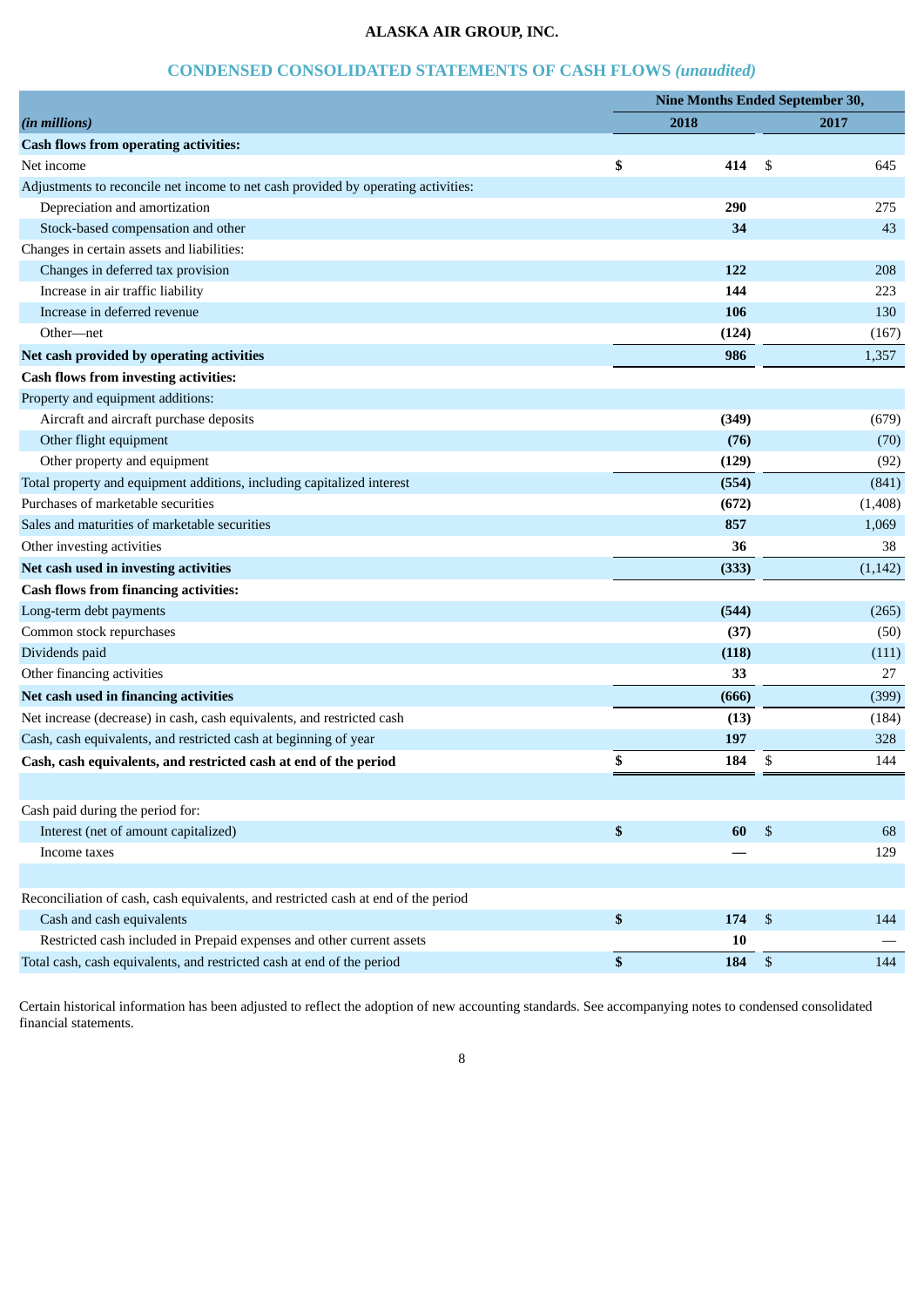### **NOTE 1. GENERAL AND SUMMARY OF SIGNIFICANT ACCOUNTING POLICIES**

#### *Organization and Basis of Presentation*

The condensed consolidated financial statements include the accounts of Air Group, or the Company, and its primary subsidiaries, Alaska (including Virgin America) and Horizon. Our condensed consolidated financial statements also include McGee Air Services, a ground services subsidiary of Alaska. The Company conducts substantially all of its operations through these subsidiaries. All significant intercompany balances and transactions have been eliminated. These financial statements have been prepared in accordance with accounting principles generally accepted in the United States (GAAP) for interim financial information. Consistent with these requirements, this Form 10-Q does not include all the information required by GAAP for complete financial statements. It should be read in conjunction with the consolidated financial statements and accompanying notes in the Form 10-K for the year ended December 31, 2017. In the opinion of management, all adjustments have been made that are necessary to fairly present the Company's financial position as of September 30, 2018 and the results of operations for the three and nine months ended September 30, 2018 and 2017. Such adjustments were of a normal recurring nature.

Certain reclassifications have been made to prior year financial statements to conform to classifications used in the current year.

In preparing these statements, the Company is required to make estimates and assumptions that affect the reported amounts of assets and liabilities and the disclosure of contingent liabilities, as well as the reported amounts of revenues and expenses. Due to seasonal variations in the demand for air travel, the volatility of aircraft fuel prices, changes in global economic conditions, changes in the competitive environment and other factors, operating results for the three and nine months ended September 30, 2018 are not necessarily indicative of operating results for the entire year.

#### *Recently Issued Accounting Pronouncements*

In February 2016, the FASB issued ASU 2016-02, "Leases (Topic 842)," which requires lessees to recognize assets and liabilities for leases currently classified as operating leases. Under the new standard, a lessee will recognize a liability on the balance sheet representing the lease payments owed, and a right-of-use asset representing its right to use the underlying asset for the lease term. For leases with a term of 12 months or less, a lessee is permitted to make an accounting policy election not to recognize lease assets and lease liabilities.

In July 2018, the FASB issued ASU 2018-11, "Targeted Improvements - Leases (Topic 842)" which amended Topic 842 to provide companies an alternative transition method which would not require adjusting comparative period financial information. The Company plans to utilize this alternative transition method, and will record a cumulative-effect adjustment to the opening balance of retained earnings in the period of adoption. The new standard is effective for the Company on January 1, 2019. The Company will not early adopt the standard.

At this time, the Company believes the most significant impact to the financial statements from the new lease accounting standard will relate to the recording of a right-of-use asset and related liability associated with leased aircraft. The Company does not expect the new standard to have a material impact on the pattern or amount of expense recognized for aircraft leases on the income statement. Other leases, including airports and real estate, equipment, software and other miscellaneous leases continue to be assessed.

In November 2016, the FASB issued ASU 2016-18, "Statement of Cash Flows—Restricted Cash (Topic 230)" related to the presentation of restricted cash on the statement of cash flows, and within the accompanying footnotes. The Company adopted the standard effective January 1, 2018.

In August 2017, the FASB issued ASU 2017-12, "Derivatives and Hedging (Topic 815): Targeted Improvements to Accounting for Hedging Activities." The ASU expands the activities that qualify for hedge accounting and simplifies the rules for reporting hedging relationships. The ASU is effective for the Company beginning January 1, 2019, and is required to be adopted using the modified retrospective approach.

In February 2018, the FASB issued ASU 2018-02, "Income Statement—Reporting Comprehensive Income (Topic 220): Reclassification of Certain Tax Effects from Accumulated Other Comprehensive Income." The standard allows a reclassification from accumulated other comprehensive income (AOCI) to retained earnings for stranded tax effects resulting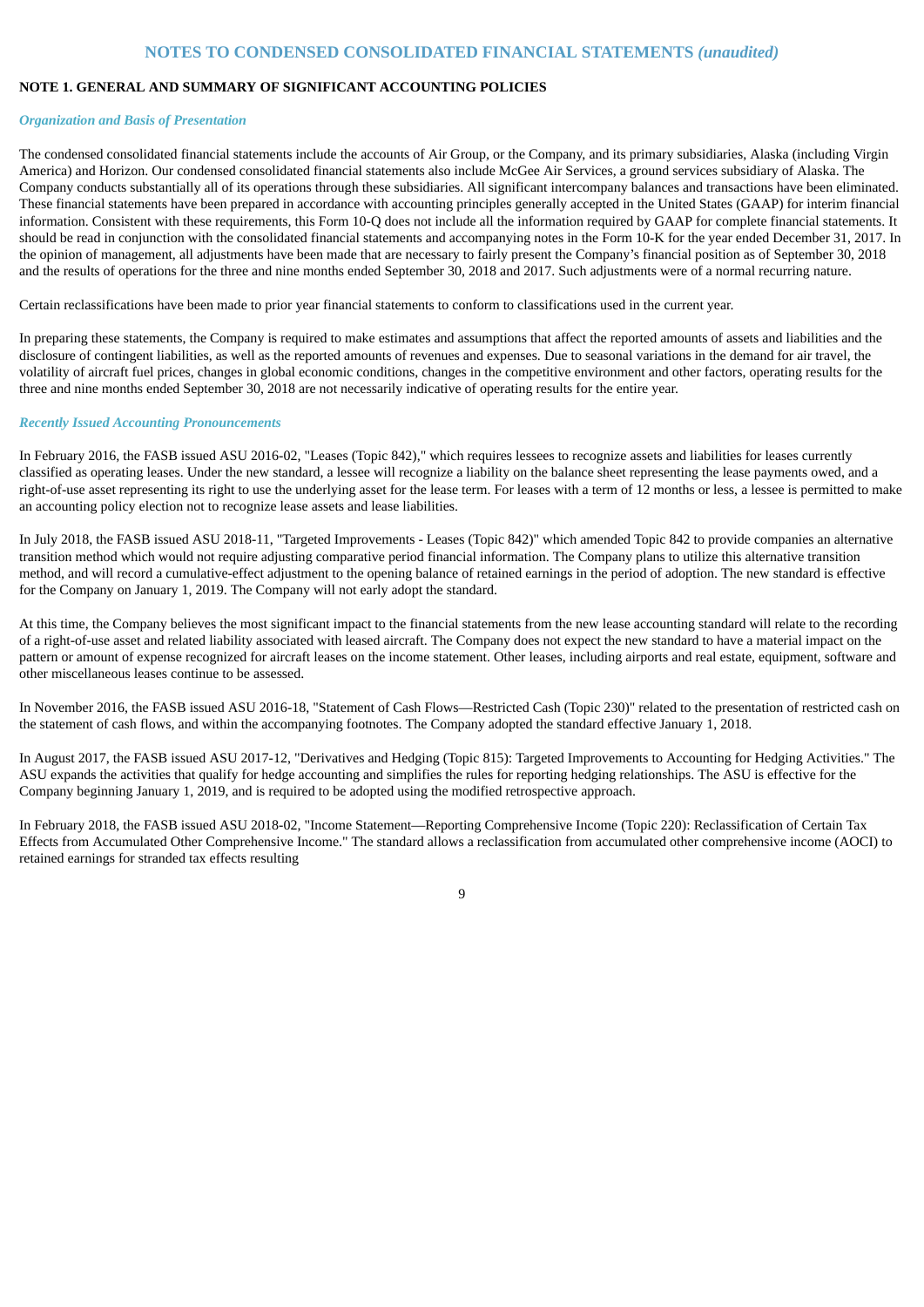from the Tax Cuts and Jobs Act. The amount of the reclassification is the difference between the amount initially recorded directly to other comprehensive income at the previously enacted U.S. federal corporate income tax rate that remains in AOCI and the amount that would have been recorded directly to other comprehensive income using the newly enacted U.S. federal income tax rate. The standard is effective for interim and annual reporting periods beginning after December 15, 2018, and early adoption is permitted. The Company elected to early adopt the standard effective January 1, 2018. As a result, retained earnings increased approximately \$62 million in 2018 due to the reclassification of tax effects in AOCI recorded in prior periods at previously enacted tax rates.

## **NOTE 2. RECENTLY ADOPTED ACCOUNTING PRONOUNCEMENTS**

#### **Revenue Recognition and Retirement Benefits Accounting Standards**

In May 2014, the FASB issued ASU 2014-09*,* "Revenue from Contracts with Customers (Topic 606)." The Company adopted the new standard as of January 1, 2018, utilizing a full retrospective transition method. Adoption of the new standard resulted in changes to accounting policies for revenue recognition related to frequent flyer activity, certain ancillary revenues such as change fees, air traffic liabilities, and sales and marketing expenses. As a result of adoption, the Company also changed certain financial statement line item disclosure captions. See Note 3 for a discussion of the impact of this standard.

Although less significant, in March 2017 the FASB issued ASU 2017-07, "Compensation - Retirement Benefits (Topic 715)," which requires the Company to present the service cost component of net periodic benefit cost as Wages and benefits in the statement of operations. The Company adopted the new standard as of January 1, 2018, utilizing a full retrospective transition method. Under this new standard, all components of net periodic benefit cost are presented in Nonoperating income (expense), except service cost, which remains in Wages and benefits.

Certain line item captions on the balance sheet and statement of operations changed as a result of the newly implemented standards. Accordingly, historical financial information presented below as reported has been presented using the new captions. The cumulative impact to retained earnings at January 1, 2016 as a result of the new revenue recognition standard was \$171 million. Below are the impacts of these newly adopted accounting standards to the financial statements.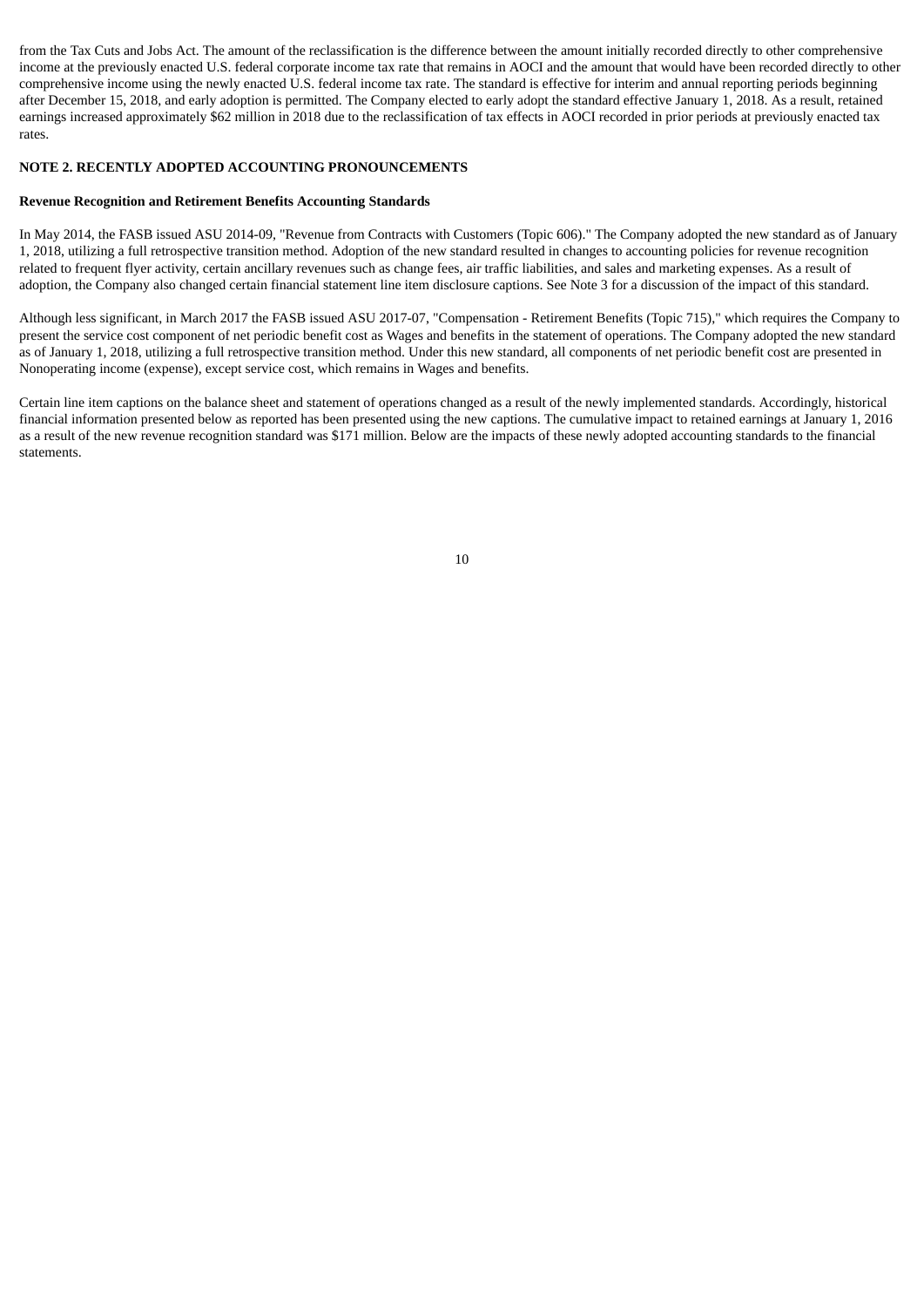Condensed consolidated statement of operations for the three and nine months ended September 30, 2017 (in millions):

|                                              | Three Months Ended September 30, 2017 |                           |                                      |              |                                      |              | Nine Months Ended September 30, 2017 |  |                       |                           |                               |                |                                      |                           |                    |
|----------------------------------------------|---------------------------------------|---------------------------|--------------------------------------|--------------|--------------------------------------|--------------|--------------------------------------|--|-----------------------|---------------------------|-------------------------------|----------------|--------------------------------------|---------------------------|--------------------|
|                                              |                                       |                           | <b>Adjustments</b>                   |              |                                      |              |                                      |  |                       |                           | <b>Adjustments</b>            |                |                                      |                           |                    |
|                                              | <b>As Reported</b>                    |                           | <b>Revenue</b><br><b>Recognition</b> |              | <b>Retirement</b><br><b>Benefits</b> |              | <b>As Adjusted</b>                   |  | <b>As Reported</b>    |                           | <b>Revenue</b><br>Recognition |                | <b>Retirement</b><br><b>Benefits</b> |                           | <b>As Adjusted</b> |
| <b>Operating Revenues</b>                    |                                       |                           |                                      |              |                                      |              |                                      |  |                       |                           |                               |                |                                      |                           |                    |
| Passenger Revenue                            | \$<br>1,824                           | $\boldsymbol{\mathsf{S}}$ | 134                                  | $\mathbb{S}$ |                                      | $\mathbb{S}$ | 1,958                                |  | $\mathbb{S}$<br>5,115 | $\boldsymbol{\mathsf{S}}$ | 390                           | $\mathfrak{s}$ |                                      | $\boldsymbol{\mathsf{S}}$ | 5,505              |
| Mileage plan other revenue                   | 122                                   |                           | (17)                                 |              |                                      |              | 105                                  |  | 369                   |                           | (55)                          |                |                                      |                           | 314                |
| Cargo and other revenue                      | 174                                   |                           | (127)                                |              |                                      |              | 47                                   |  | 487                   |                           | (354)                         |                |                                      |                           | 133                |
| <b>Total Operating Revenue</b>               | 2,120                                 |                           | (10)                                 |              |                                      |              | 2,110                                |  | 5,971                 |                           | (19)                          |                |                                      |                           | 5,952              |
| <b>Operating Expenses</b>                    |                                       |                           |                                      |              |                                      |              |                                      |  |                       |                           |                               |                |                                      |                           |                    |
| Wages and benefits                           | 475                                   |                           |                                      |              | $\overline{2}$                       |              | 477                                  |  | 1,392                 |                           |                               |                | 5                                    |                           | 1,397              |
| Selling expenses                             | 91                                    |                           | $\mathbf{1}$                         |              |                                      |              | 92                                   |  | 269                   |                           | 8                             |                |                                      |                           | 277                |
| Special items-merger-related<br><b>COStS</b> | 24                                    |                           | (1)                                  |              |                                      |              | 23                                   |  | 88                    |                           | (2)                           |                |                                      |                           | 86                 |
| All other operating expenses                 | 1,091                                 |                           |                                      |              | $\overline{\phantom{0}}$             |              | 1,091                                |  | 3,121                 |                           | $\overline{\phantom{0}}$      |                |                                      |                           | 3,121              |
| <b>Total Operating Expenses</b>              | 1,681                                 |                           |                                      |              | $\overline{2}$                       |              | 1,683                                |  | 4,870                 |                           | 6                             |                | 5                                    |                           | 4,881              |
| <b>Operating Income</b>                      | 439                                   |                           | (10)                                 |              | (2)                                  |              | 427                                  |  | 1,101                 |                           | (25)                          |                | (5)                                  |                           | 1,071              |
| <b>Nonoperating Income</b><br>(Expense)      |                                       |                           |                                      |              |                                      |              |                                      |  |                       |                           |                               |                |                                      |                           |                    |
| Other-net                                    |                                       |                           |                                      |              | $\overline{2}$                       |              | $\overline{2}$                       |  | (4)                   |                           |                               |                | 5                                    |                           | $\mathbf{1}$       |
| All other nonoperating income<br>(expense)   | (12)                                  |                           |                                      |              |                                      |              | (12)                                 |  | (39)                  |                           |                               |                |                                      |                           | (39)               |
|                                              | (12)                                  |                           |                                      |              | $\overline{2}$                       |              | (10)                                 |  | (43)                  |                           |                               |                | 5                                    |                           | (38)               |
| Income (loss) before income<br>tax           | 427                                   |                           | (10)                                 |              |                                      |              | 417                                  |  | 1,058                 |                           | (25)                          |                |                                      |                           | 1,033              |
| Income tax expense (benefit)                 | 161                                   |                           | (3)                                  |              |                                      |              | 158                                  |  | 397                   |                           | (9)                           |                |                                      |                           | 388                |
| Net Income (Loss)                            | \$<br>266                             | $\$$                      | (7)                                  | $\mathbb{S}$ |                                      | $\mathbb{S}$ | 259                                  |  | $\$$<br>661           | $\mathbb{S}$              | (16)                          | $\$$           |                                      | $\mathbb{S}$              | 645                |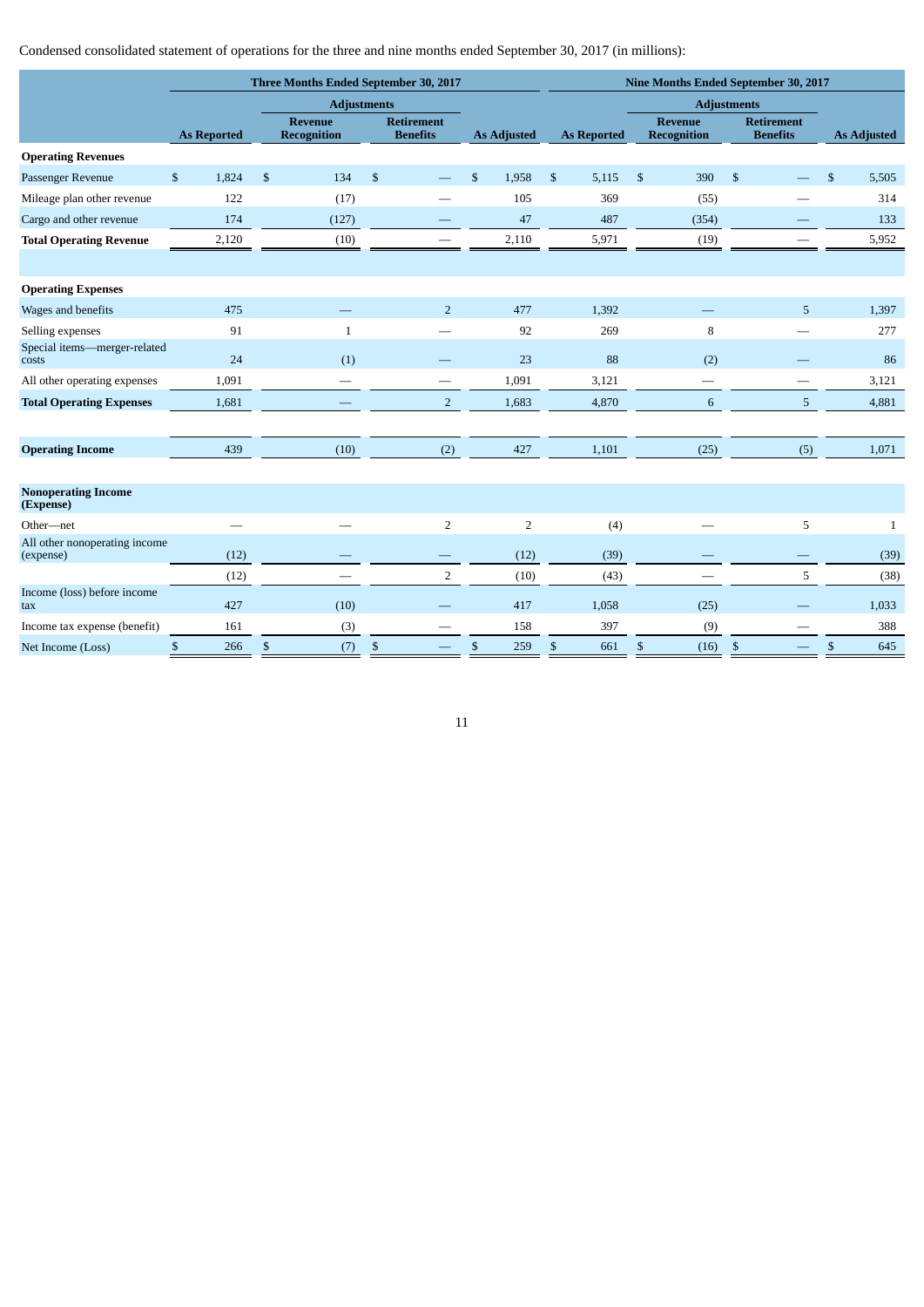Condensed consolidated statement of cash flows for the nine months ended September 30, 2017 (in millions):

|                                                                                   | <b>Nine Months Ended September 30, 2017</b> |                    |                                                    |                    |          |  |  |  |  |  |
|-----------------------------------------------------------------------------------|---------------------------------------------|--------------------|----------------------------------------------------|--------------------|----------|--|--|--|--|--|
|                                                                                   |                                             | <b>As Reported</b> | <b>Adjustments -</b><br><b>Revenue Recognition</b> | <b>As Adjusted</b> |          |  |  |  |  |  |
| <b>Cash flows from operating activities:</b>                                      |                                             |                    |                                                    |                    |          |  |  |  |  |  |
| Net income                                                                        | \$                                          | 661                | \$<br>$(16)$ \$                                    |                    | 645      |  |  |  |  |  |
| Adjustments to reconcile net income to net cash provided by operating activities: |                                             |                    |                                                    |                    |          |  |  |  |  |  |
| Depreciation and amortization                                                     |                                             | 275                |                                                    |                    | 275      |  |  |  |  |  |
| Stock-based compensation and other                                                |                                             | 43                 |                                                    |                    | 43       |  |  |  |  |  |
| Changes in certain assets and liabilities:                                        |                                             |                    |                                                    |                    |          |  |  |  |  |  |
| Changes in deferred tax provision                                                 |                                             | 217                | (9)                                                |                    | 208      |  |  |  |  |  |
| Increase in air traffic liability                                                 |                                             | 254                | (31)                                               |                    | 223      |  |  |  |  |  |
| Increase in deferred revenue                                                      |                                             | 46                 | 84                                                 |                    | 130      |  |  |  |  |  |
| Other-net                                                                         |                                             | (139)              | (28)                                               |                    | (167)    |  |  |  |  |  |
| Net cash provided by operating activities                                         |                                             | 1,357              |                                                    |                    | 1,357    |  |  |  |  |  |
| Net cash used in investing activities                                             |                                             | (1, 142)           |                                                    |                    | (1, 142) |  |  |  |  |  |
| Net cash used in financing activities                                             |                                             | (399)              |                                                    |                    | (399)    |  |  |  |  |  |
| Net increase (decrease) in cash and cash equivalents                              |                                             | (184)              |                                                    |                    | (184)    |  |  |  |  |  |
| Cash and cash equivalents at beginning of year                                    |                                             | 328                |                                                    |                    | 328      |  |  |  |  |  |
| Cash and cash equivalents at end of the period                                    | \$                                          | 144                | \$                                                 | \$                 | 144      |  |  |  |  |  |

## **NOTE 3. REVENUE**

Ticket revenue is recorded as Passenger revenue, and represents the primary source of the Company's revenue. Also included in Passenger revenue are passenger ancillary revenues such as bag fees, on-board food and beverage, ticket change fees, and certain revenue from the frequent flyer program. Mileage Plan™ other revenue includes brand and marketing revenue from our affinity credit card and other partners and certain interline frequent flyer revenue, net of commissions. Cargo and other revenue includes freight and mail revenue, and to a lesser extent, other ancillary revenue products such as lounge membership and certain commissions.

The Company disaggregates revenue by segment in Note 9. The level of detail within the Company's statements of operations, segment disclosures, and in this footnote depict the nature, amount, timing and uncertainty of revenue and how cash flows are affected by economic and other factors.

#### **Passenger Ticket and Ancillary Services Revenue**

The primary performance obligation on a typical passenger ticket is to provide air travel to the Company's passenger. Ticket revenue is collected in advance of travel and recorded as Air Traffic Liability (ATL) on the consolidated balance sheets. The Company satisfies its performance obligation and recognizes ticket revenue on each flight segment when the transportation is provided.

Ancillary passenger revenues relate to items such as checked-bag fees, ticket change fees, and on-board food and beverage sales, all of which are provided at time of flight. As such, the obligation to perform these services is satisfied at the time of travel and is recorded with ticket revenue in Passenger revenue.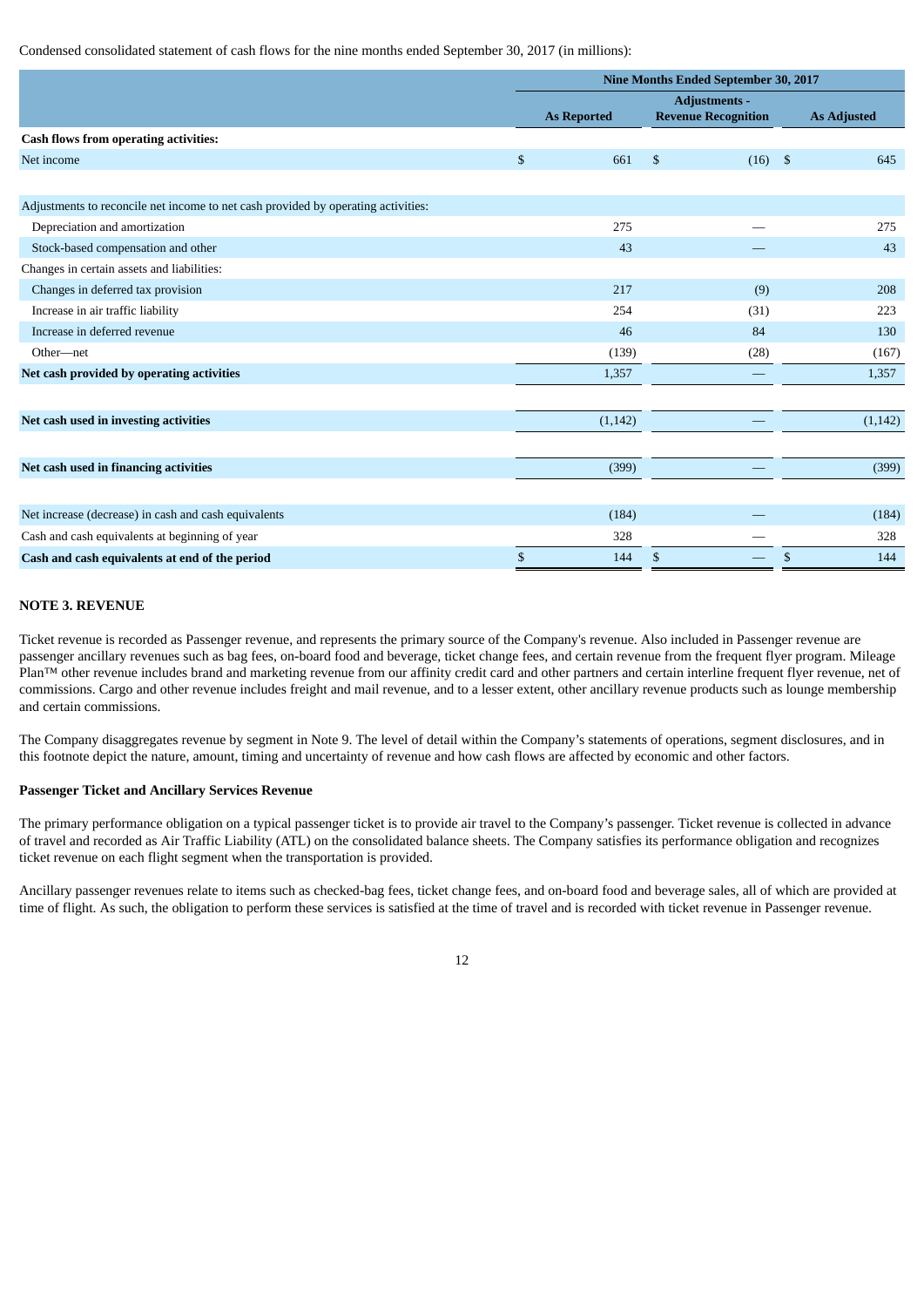Revenue is also recognized for tickets that are expected to expire unused, a concept referred to as "passenger ticket breakage." Passenger ticket breakage is recorded at the flight date using estimates made at the time of sale based on the Company's historical experience of expired tickets, and other facts such as program changes and modifications.

In addition to selling tickets on its own marketed flights, the Company has interline agreements with partner airlines under which it sells multi-city tickets with one or more segments of the trip flown by a partner airline, or it operates a connecting flight sold by a partner airline. Each segment in a connecting flight represents a separate performance obligation. Revenue on segments sold and operated by the Company is recognized as Passenger revenue in the gross amount of the allocated ticket price when the travel occurs, while the commission paid to the partner airline is recognized as a selling expense when the related transportation is provided. Revenue on segments operated by a partner airline is deferred for the full amount of the consideration received at the time the ticket is sold and, once the segment has been flown the Company records the net amount, after compensating the partner airline, as Cargo and other revenue.

A portion of revenue from the Mileage Plan™ program is recorded in Passenger revenue. As members are awarded mileage credits on flown tickets, these credits become a distinct performance obligation for the Company. The Company allocates the transaction price to each performance obligation identified in a passenger ticket contract on a relative standalone selling price basis. The standalone selling price for loyalty mileage credits issued is discussed in the *Loyalty Mileage Credits* section of this Note below. The amount allocated to the mileage credits is deferred on the balance sheet. Once a member travels using a travel award redeemed with mileage credits on one of the Company's airline carriers, the revenue associated with those mileage credits is recorded as Passenger revenue.

Taxes collected from passengers, including transportation excise taxes, airport and security fees and other fees, are recorded on a net basis within passenger revenue in the consolidated statements of operations.

Passenger revenue recognized in the condensed consolidated statements of operations (in millions):

|                                                                                  | <b>Three Months Ended September 30,</b> |  | <b>Nine Months Ended September 30,</b> |    |       |  |       |
|----------------------------------------------------------------------------------|-----------------------------------------|--|----------------------------------------|----|-------|--|-------|
|                                                                                  | 2018                                    |  | 2017                                   |    | 2018  |  | 2017  |
| Passenger ticket revenue, including ticket breakage and net of taxes<br>and fees | 1,744                                   |  | 1.683                                  | S. | 4,865 |  | 4.709 |
| Passenger ancillary revenue                                                      | 146                                     |  | 141                                    |    | 401   |  | 391   |
| Mileage Plan™ passenger revenue                                                  | 153                                     |  | 134                                    |    | 459   |  | 405   |
| Total passenger revenue                                                          | 2.043                                   |  | 1.958                                  |    | 5.725 |  | 5.505 |

As passenger tickets and related ancillary services are primarily sold via credit cards, certain amounts due from credit card processors are recorded as airline traffic receivables. These credit card receivables and receivables from our affinity credit card partner represent the majority of the receivables balance on the Balance Sheet.

For performance obligations with performance periods of less than one year, GAAP provides a practical expedient that allows the Company not to disclose the transaction price allocated to remaining performance obligations and the timing of related revenue recognition. As passenger tickets expire one year from ticketing, the Company elected to apply this practical expedient for tickets unused or not exchanged.

#### **Mileage Plan™ Loyalty Program**

#### *Loyalty mileage credits*

The Company's Mileage Plan™ loyalty program provides frequent flyer travel awards to program members based upon accumulated loyalty mileage credits. Mileage credits are earned through travel, purchases using the Mileage Plan™ co-branded credit card and purchases from other participating partners. The program has a 24-month expiration period for unused mileage credits from the month of last account activity. The Company offers redemption of mileage credits through free, discounted or upgraded air travel on Alaska flights or on one of its 15 airline partners, as well as redemption at partner hotels.

The Company uses a relative standalone selling price allocation to allocate consideration to material performance obligations in contracts with customers that include loyalty mileage credits. As directly observable selling prices for mileage credits are not available, the Company determines the standalone selling price of mileage credits primarily using actual ticket purchase prices for similar tickets flown, adjusted for the likelihood of redemption, or breakage. In determining similar tickets flown,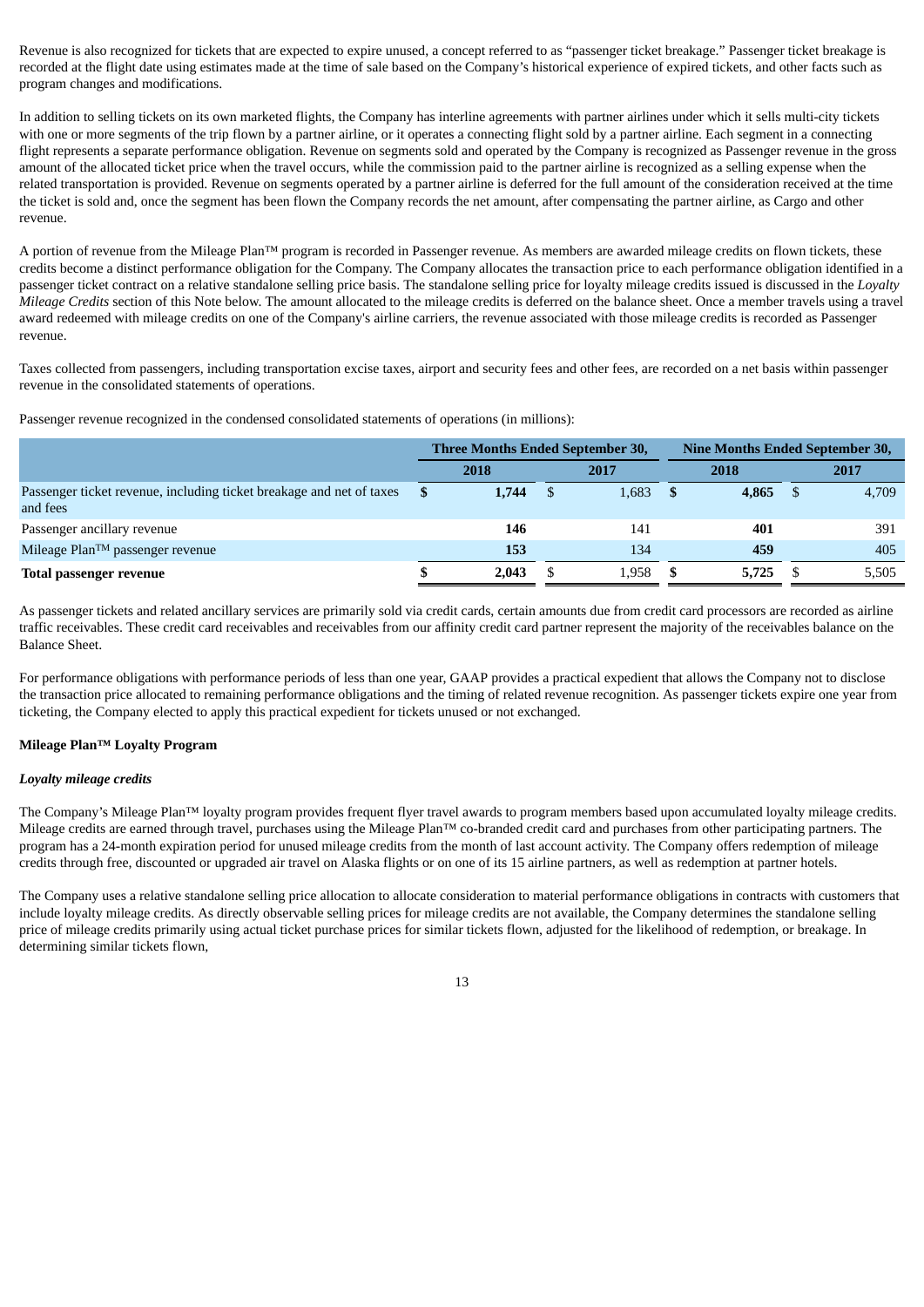the Company considers current market prices, class of service, type of award, and other factors. For mileage credits accumulated through travel on partner airlines, the Company uses actual consideration received from the partners.

Revenue related to air transportation is deferred in the amount of the relative standalone selling price allocated to the mileage credits as they are issued. The Company satisfies its performance obligation when the mileage credits are redeemed and the related air transportation is delivered.

The Company estimates breakage for the portion of mileage credits not expected to be redeemed using a statistical analysis of historical data, including actual mileage credits expiring, slow-moving and low-credit accounts, among other factors. The breakage rate for the three and nine months ended September 30, 2018 and 2017 was 17.4%. The Company reviews the breakage rate used on an annual basis.

#### *Co-brand credit card agreement and other*

In addition to mileage credits, the co-brand credit card agreement, referred to herein as the Agreement, also includes performance obligations for waived bag fees, Companion Fare™ offers to purchase an additional ticket at a discount, marketing, and the use of intellectual property including the brand (unlimited access to the use of the Company's brand and frequent flyer member lists), which is the predominant element in the Agreement. The affinity card bank partner is the customer for some elements, including the brand and marketing, while the Mileage Plan™ member is the customer for other elements such as mileage credits, bag waivers, and Companion Fares.

At the inception of the Agreement, management estimated the selling price of each of the performance obligations. The objective was to determine the price at which a sale would be transacted if the product or service was sold on a stand-alone basis. The Company determined its best estimate of selling price for each element by considering multiple inputs and methods including, but not limited to, the estimated selling price of comparable travel, discounted cash flows, brand value, published selling prices, number of miles awarded and number of miles redeemed. The Company estimated the selling prices and volumes over the term of the Agreement in order to determine the allocation of proceeds to each of the multiple deliverables. The estimates of the standalone selling prices of each element do not change subsequent to the original valuation of the contract unless the contract is materially modified, but the allocation between elements may change based upon the actual and updated projected volumes of each element delivered during the term of the contract.

Consideration received from the bank is variable and is primarily from consumer spend on the card, among other items. The Company allocates consideration to each of the performance obligations, including mileage credits, waived bag fees, Companion Fares, and brand and marketing, using their relative standalone selling price. Because the performance obligation related to providing use of intellectual property including the brand is satisfied over time, it is recognized in Mileage Plan<sup>TM</sup> other revenue in the period that those elements are sold. The Company records passenger revenue related to the air transportation and certificates for discounted companion travel when the transportation is delivered.

In contracts with non-bank partners, the Company has identified two performance obligations in most cases - travel and brand. Revenue is recognized using the residual method, where the travel performance obligation is deferred until transportation is provided in the amount of the estimated standalone selling price of the ticket, less breakage. The residual amount, if any, is recognized as commission revenue when the brand element is sold. Mileage credit sales recorded under the residual approach are immaterial to the overall program.

#### *Interline loyalty*

The Company has interline arrangements with certain airlines whereby its members may earn and redeem Mileage Plan™ credits on those airlines, and members of a partner airline's loyalty program may earn and redeem frequent flyer program credits on Alaska. When a Mileage Plan™ member earns credits on a partner airline, the partner airline remits a contractually-agreed upon fee to the Company which is deferred until credits are redeemed. When a Mileage Plan™ member redeems credits on a partner airline, the Company pays a contractually agreed upon fee to the other airline, which offsets the revenue recognized associated with the award travel. When a member of a partner airline redeems frequent flyer credits on Alaska, the partner airline remits a contractually-agreed upon amount to the Company, recognized as Passenger revenue upon travel. If the partner airline's member earns frequent flyer program credits on an Alaska flight, the Company remits a contractually-agreed upon fee to the partner airline and records a commission expense.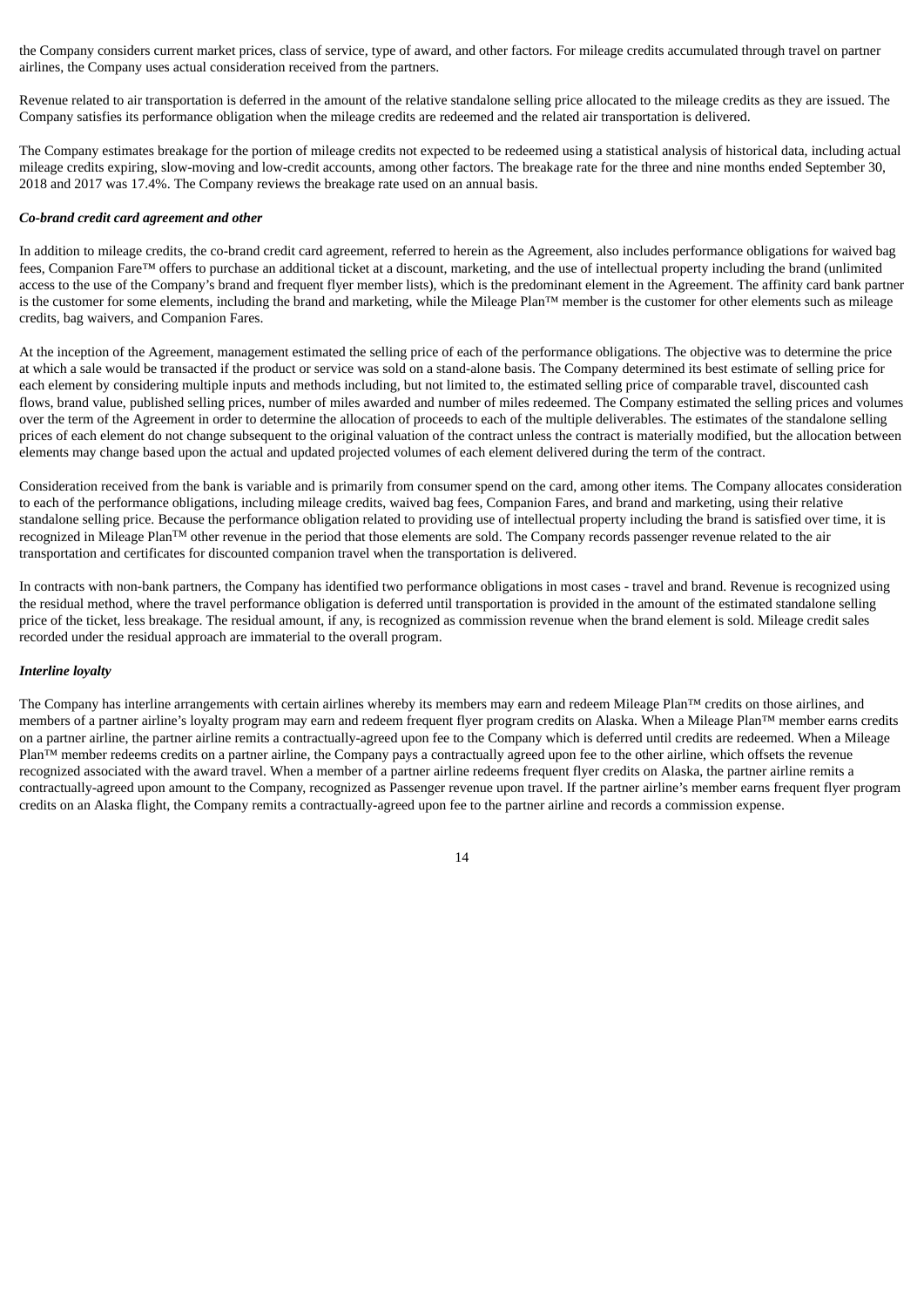Mileage Plan™ revenue included in the condensed consolidated statements of operations (in millions):

|                                          | <b>Three Months Ended September 30,</b> |     |  |      | <b>Nine Months Ended September 30,</b> |      |  |      |  |
|------------------------------------------|-----------------------------------------|-----|--|------|----------------------------------------|------|--|------|--|
|                                          | 2018                                    |     |  | 2017 |                                        | 2018 |  | 2017 |  |
| Passenger revenue                        |                                         | 153 |  | 134  |                                        | 459  |  | 405  |  |
| Mileage Plan <sup>TM</sup> other revenue |                                         | 114 |  | 105  |                                        | 329  |  | 314  |  |
| Total Mileage Plan $TM$ revenue          |                                         | 267 |  | 239  |                                        | 788  |  | 719  |  |

Mileage Plan™ other revenue is primarily brand and marketing revenue from our affinity card products.

#### **Cargo and Other**

The Company provides freight and mail services (cargo). The majority of cargo services are provided to commercial businesses and the United States Postal Service. The Company satisfies cargo service performance obligations and recognizes revenue when the shipment arrives at its final destination or is transferred to a third-party carrier for delivery.

The Company also earns other revenue for lounge memberships, hotel and car commissions, and certain other immaterial items not intrinsically tied to providing air travel to passengers. Revenue is recognized when these services are rendered and recorded as Cargo and other revenue. The transaction price for Cargo and other revenue is the price paid by the customer.

Cargo and other revenue included in the condensed consolidated statements of operations (in millions):

|                                      | <b>Three Months Ended September 30,</b> |    |      |    | <b>Nine Months Ended September 30,</b> |      |  |      |  |
|--------------------------------------|-----------------------------------------|----|------|----|----------------------------------------|------|--|------|--|
|                                      | 2018                                    |    | 2017 |    |                                        | 2018 |  | 2017 |  |
| Cargo revenue                        |                                         | 36 |      | 32 |                                        | 96   |  | 88   |  |
| Other revenue                        |                                         | 19 |      |    |                                        | 50   |  | 45   |  |
| <b>Total Cargo and other revenue</b> |                                         | 55 |      | 47 |                                        | 146  |  | 133  |  |

#### **Air Traffic Liability and Deferred Revenue**

#### *Passenger ticket and ancillary services liabilities*

Air traffic liability included on the condensed consolidated balance sheets represents the remaining obligation associated with passenger tickets and ancillary services. The air traffic liability balance fluctuates with seasonal travel patterns. The Company recognized Passenger revenue of \$27 million and \$23 million from the prior year-end air traffic liability balance for the three months ended September 30, 2018 and 2017, and \$540 million and \$543 million for the nine months ended September 30, 2018 and 2017.

### *Mileage Plan TM liabilities*

The total deferred revenue liability included on the condensed consolidated balance sheets represents the remaining transaction price that has been allocated to Mileage Plan™ performance obligations not yet satisfied by the Company. In general, the current amounts will be recognized as revenue within 12 months and the long-term amounts will be recognized as revenue over, on average, a period of approximately three to four years. This period of time represents the average time that members have historically taken to earn and redeem miles.

The Company records a receivable for amounts due from the bank partner and from other partners as mileage credits are sold until the payments are collected. The Company had \$106 million of such receivables as of September 30, 2018 and \$101 million as of December 31, 2017.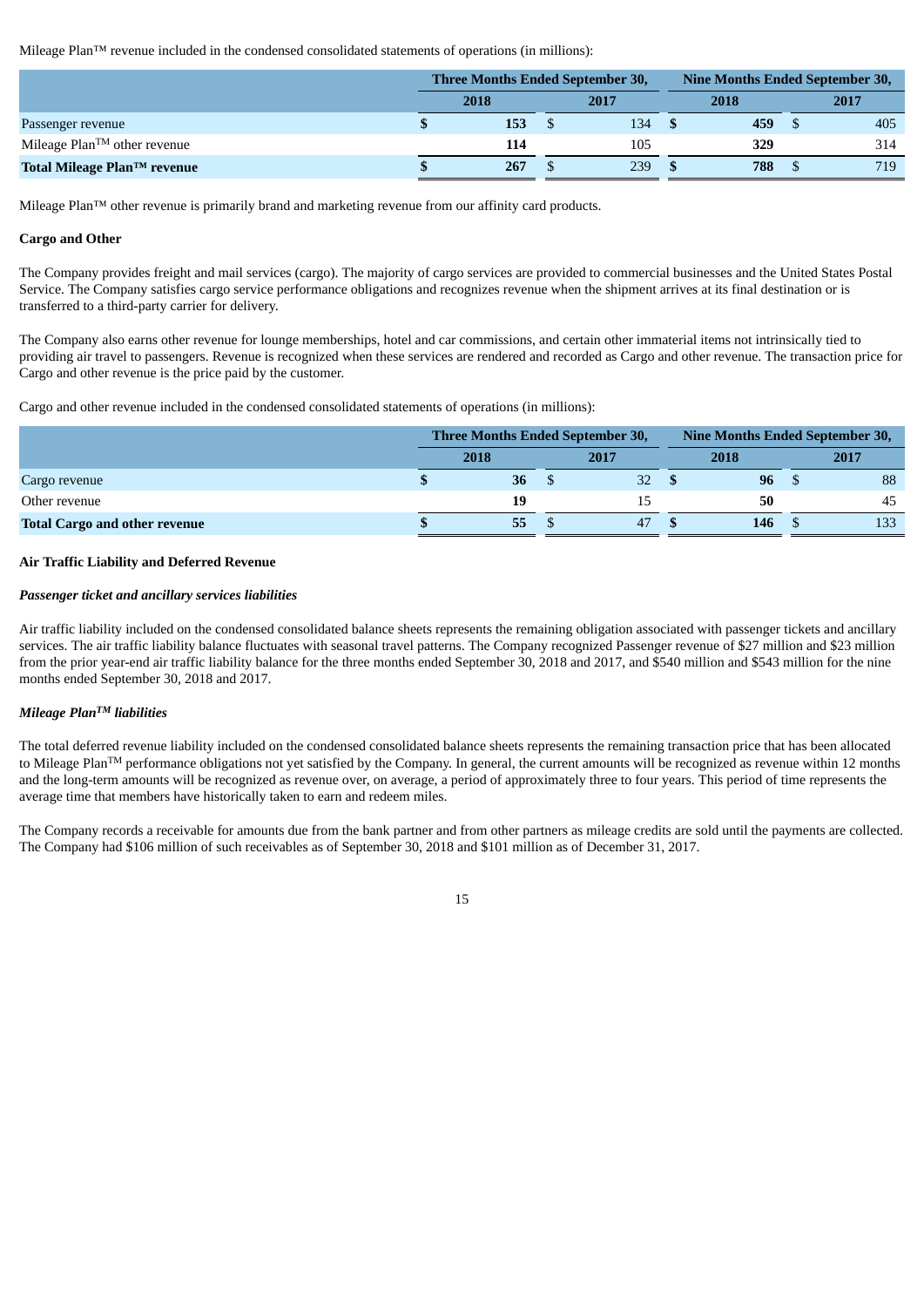Mileage credits are combined in one homogeneous pool and are not specifically identifiable. As such, loyalty revenues disclosed earlier in this Note are comprised of miles that were part of the deferred revenue and liabilities balances at the beginning of the period and miles that were issued during the period. The table below presents a roll forward of the total frequent flyer liability (in millions):

|                                                                       | <b>Nine Months Ended September 30,</b> |       |  |       |  |  |  |
|-----------------------------------------------------------------------|----------------------------------------|-------|--|-------|--|--|--|
|                                                                       |                                        | 2018  |  | 2017  |  |  |  |
| <b>Total Deferred Revenue balance at January 1</b>                    |                                        | 1,725 |  | 1,534 |  |  |  |
| Travel miles and companion certificate redemption - Passenger revenue |                                        | (459) |  | (405) |  |  |  |
| Miles redeemed on partner airlines - Other revenue                    |                                        | (66)  |  | (54)  |  |  |  |
| Increase in liability for mileage credits issued                      |                                        | 631   |  | 586   |  |  |  |
| <b>Total Deferred Revenue balance at September 30</b>                 |                                        | 1,831 |  | 1,661 |  |  |  |

#### **Selling Costs**

Certain costs such as credit card fees, travel agency and other commissions paid, as well as Global Distribution Systems (GDS) booking fees are incurred when the Company sells passenger tickets and ancillary services in advance of the travel date. The Company defers such costs and recognizes them as expenses when the travel occurs. Prepaid expense recorded on the consolidated balance sheets for such costs was \$27 million and \$24 million as of September 30, 2018 and December 31, 2017. The Company recorded related expense on the condensed consolidated statement of operations of \$57 million and \$61 million for the three months ended September 30, 2018 and 2017, and \$166 million and \$183 million for the nine months ended September 30, 2018 and 2017.

## **NOTE 4. FAIR VALUE MEASUREMENTS**

In determining fair value, there is a three-level hierarchy based on the reliability of the inputs used. Level 1 refers to fair values based on quoted prices in active markets for identical assets or liabilities. Level 2 refers to fair values estimated using significant other observable inputs and Level 3 refers to fair values estimated using significant unobservable inputs.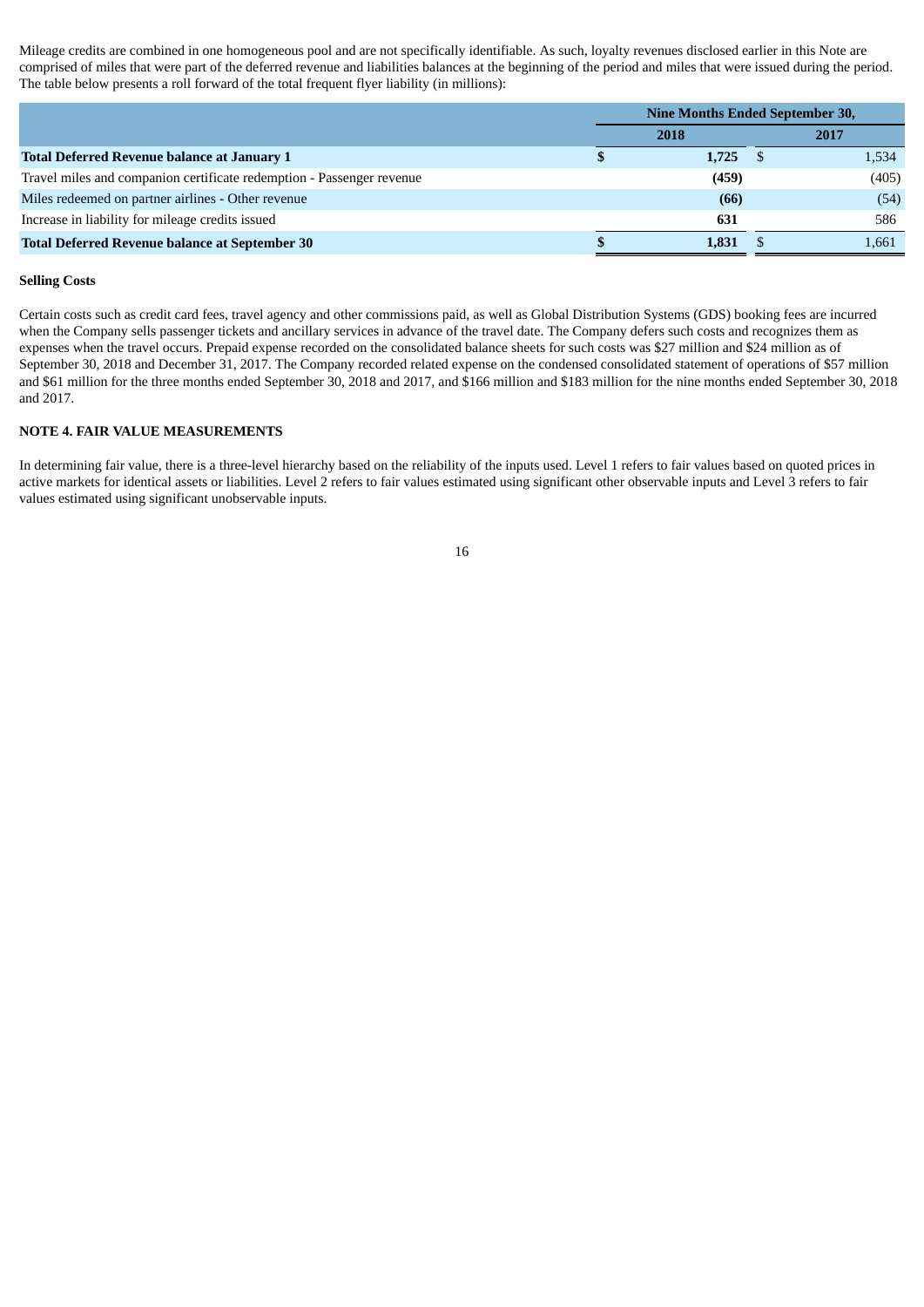#### *Fair Value of Financial Instruments on a Recurring Basis*

As of September 30, 2018, total cost basis for all marketable securities was \$1.2 billion. There were no significant differences between the cost basis and fair value of any individual class of marketable securities.

Fair values of financial instruments on the consolidated balance sheet (in millions):

| September 30, 2018                                      |                      | <b>Level 1</b> |              | <b>Level 2</b> |               | <b>Total</b> |
|---------------------------------------------------------|----------------------|----------------|--------------|----------------|---------------|--------------|
| <b>Assets</b>                                           |                      |                |              |                |               |              |
| Marketable securities                                   |                      |                |              |                |               |              |
| U.S. government and agency securities                   | \$                   | 338            | \$           |                | \$            | 338          |
| Foreign government bonds                                |                      |                |              | 29             |               | 29           |
| Asset-backed securities                                 |                      |                |              | 209            |               | 209          |
| Mortgage-backed securities                              |                      |                |              | 79             |               | 79           |
| Corporate notes and bonds                               |                      |                |              | 559            |               | 559          |
| Municipal securities                                    |                      |                |              | 9              |               | 9            |
| <b>Total Marketable securities</b>                      |                      | 338            |              | 885            |               | 1,223        |
| Derivative instruments                                  |                      |                |              |                |               |              |
| Fuel hedge-call options                                 |                      |                |              | 54             |               | 54           |
| Interest rate swap agreements                           |                      |                |              | 15             |               | 15           |
| <b>Total Assets</b>                                     | $\mathbb{S}$         | 338            | $\$$         | 954            | \$            | 1,292        |
|                                                         |                      |                |              |                |               |              |
| <b>Liabilities</b>                                      |                      |                |              |                |               |              |
| Derivative instruments                                  |                      |                |              |                |               |              |
| Interest rate swap agreements                           |                      |                |              | (3)            |               | (3)          |
| <b>Total Liabilities</b>                                | \$                   |                | \$           | (3)            | \$            | (3)          |
|                                                         |                      |                |              |                |               |              |
| <b>December 31, 2017</b>                                |                      | Level 1        |              | <b>Level 2</b> |               | <b>Total</b> |
| <b>Assets</b>                                           |                      |                |              |                |               |              |
| Marketable securities                                   |                      |                |              |                |               |              |
| U.S. government and agency securities                   | $\mathbb{S}$         | 328            | $\mathbb{S}$ |                | ${\mathbb S}$ | 328          |
| Foreign government bonds                                |                      |                |              | 43             |               | 43           |
| Asset-backed securities                                 |                      |                |              | 209            |               | 209          |
| Mortgage-backed securities                              |                      |                |              | 99             |               | 99           |
| Corporate notes and bonds                               |                      |                |              | 726            |               | 726          |
| Municipal securities                                    |                      |                |              | 22             |               | 22           |
| <b>Total Marketable securities</b>                      |                      | 328            |              | 1,099          |               | 1,427        |
| Derivative instruments                                  |                      |                |              |                |               |              |
| Fuel hedge-call options                                 |                      |                |              | 22             |               | 22           |
| Interest rate swap agreements                           |                      |                |              | 9              |               | 9            |
| <b>Total Assets</b>                                     | $\sqrt{\frac{2}{3}}$ | 328            | $\mathbb{S}$ | 1,130          | \$            | 1,458        |
|                                                         |                      |                |              |                |               |              |
| <b>Liabilities</b>                                      |                      |                |              |                |               |              |
| Derivative instruments<br>Interest rate swap agreements |                      |                |              | (8)            |               | (8)          |

The Company uses both the market and income approach to determine the fair value of marketable securities. U.S. government securities are Level 1 as the fair value is based on quoted prices in active markets. Foreign government bonds, asset-backed securities, mortgage-backed securities, corporate notes and bonds, and municipal securities are Level 2 as the fair value is based on standard valuation models that are calculated based on observable inputs such as quoted interest rates, yield curves, credit ratings of the security and other observable market information.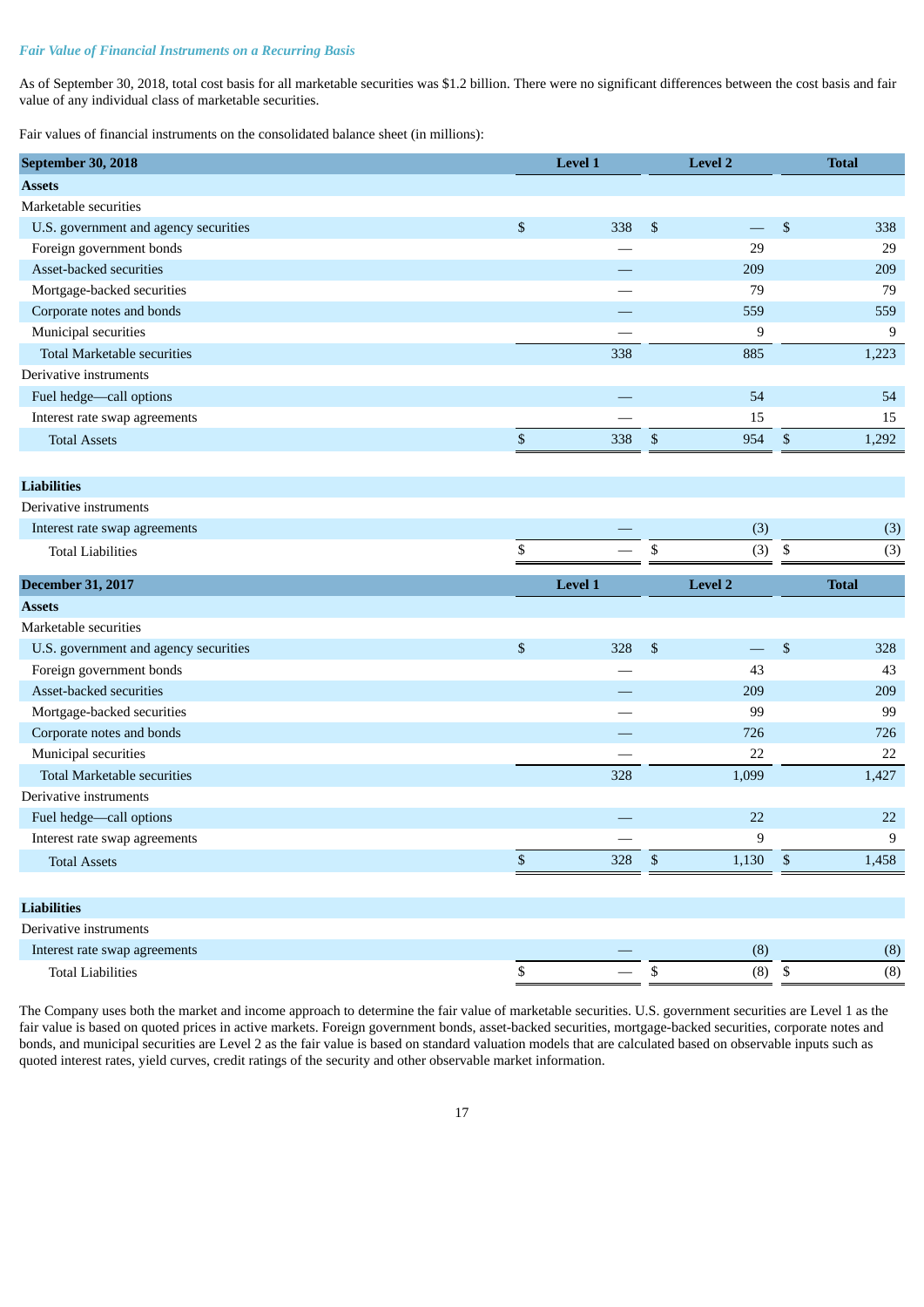The Company uses the market approach and the income approach to determine the fair value of derivative instruments. The fair value for fuel hedge call options is determined utilizing an option pricing model based on inputs that are readily available in active markets or can be derived from information available in active markets. In addition, the fair value considers the exposure to credit losses in the event of non-performance by counterparties. Interest rate swap agreements are Level 2 as the fair value of these contracts is determined based on the difference between the fixed interest rate in the agreements and the observable LIBOR-based interest forward rates at period end multiplied by the total notional value.

#### *Activity and Maturities for Marketable Securities*

Unrealized losses from marketable securities are primarily attributable to changes in interest rates. Management does not believe any unrealized losses represent other-than-temporary impairments based on its evaluation of available information as of September 30, 2018.

Maturities for marketable securities (in millions):

| September 30, 2018                    | <b>Cost Basis</b> |       |  | <b>Fair Value</b> |  |  |
|---------------------------------------|-------------------|-------|--|-------------------|--|--|
| Due in one year or less               |                   | 126   |  | 126               |  |  |
| Due after one year through five years |                   | 1,094 |  | 1,072             |  |  |
| Due after five years through 10 years |                   | 26    |  | 25                |  |  |
| <b>Total</b>                          |                   | .246  |  | 1,223             |  |  |

#### *Fair Value of Other Financial Instruments*

The Company uses the following methods and assumptions to determine the fair value of financial instruments that are not recognized at fair value as described below.

*Cash, Cash Equivalents and Restricted Cash*: Cash equivalents consist of highly liquid investments with original maturities of three months or less, such as money market funds, commercial paper and certificates of deposit. They are carried at cost, which approximates fair value.

The Company's restricted cash balances are primarily used to guarantee various letters of credit, self-insurance programs or other contractual rights. Restricted cash consists of highly liquid securities with original maturities of three months or less. They are carried at cost, which approximates fair value.

*Debt*: Debt assumed in the acquisition of Virgin America was subject to a non-recurring fair valuation adjustment as part of purchase price accounting. The adjustment is amortized over the life of the associated debt. All other fixed-rate debt is carried at cost. To estimate the fair value of all fixed-rate debt as of September 30, 2018, the Company uses the income approach by discounting cash flows using borrowing rates for comparable debt over the remaining life of the outstanding debt. The estimated fair value of the fixed-rate debt is Level 3 as certain inputs used are unobservable.

Fixed-rate debt on the consolidated balance sheet and the estimated fair value of long-term fixed-rate debt is as follows (in millions):

|                                                               | September 30, 2018 | <b>December 31, 2017</b> |     |
|---------------------------------------------------------------|--------------------|--------------------------|-----|
| Fixed-rate debt at cost                                       |                    | 703                      | 956 |
| Non-recurring purchase price accounting fair value adjustment |                    | З                        |     |
| Total fixed-rate debt                                         |                    | 706                      | 959 |
|                                                               |                    |                          |     |
| <b>Estimated fair value</b>                                   |                    | 700                      | 959 |

#### *Assets and Liabilities Measured at Fair Value on Nonrecurring Basis*

Certain assets and liabilities are recognized or disclosed at fair value on a nonrecurring basis, including property, plant and equipment, goodwill, and intangible assets. These assets are subject to fair valuation when there is evidence of impairment. No material impairment charges were taken in the three and nine months ended September 30, 2018 and September 30, 2017.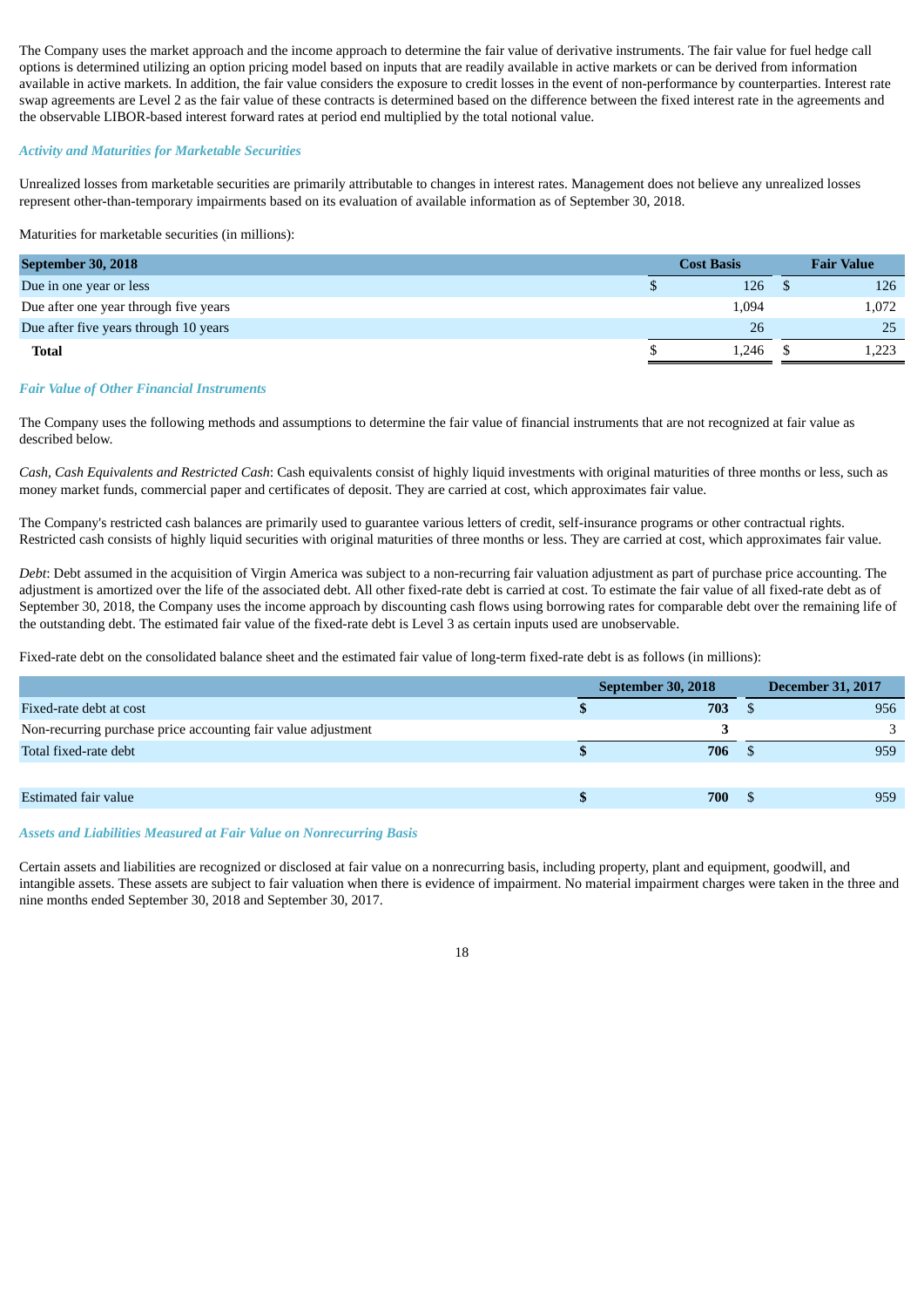## **NOTE 5. LONG-TERM DEBT**

Long-term debt obligations on the consolidated balance sheet (in millions):

|                                              |   | September 30, 2018 |    | <b>December 31, 2017</b> |
|----------------------------------------------|---|--------------------|----|--------------------------|
| Fixed-rate notes payable due through 2028    | S | 706                | S  | 959                      |
| Variable-rate notes payable due through 2028 |   | 1,335              |    | 1,625                    |
| Less debt issuance costs                     |   | (12)               |    | (15)                     |
| <b>Total debt</b>                            |   | 2,029              |    | 2,569                    |
| Less current portion                         |   | 345                |    | 307                      |
| Long-term debt, less current portion         |   | 1,684              | £. | 2,262                    |
|                                              |   |                    |    |                          |
| Weighted-average fixed-interest rate         |   | 4.1%               |    | 4.2%                     |
| Weighted-average variable-interest rate      |   | 3.4%               |    | 2.8%                     |

During the nine months ended September 30, 2018 the Company made debt payments of \$544 million, including the prepayment of \$231 million of debt.

At September 30, 2018 long-term debt principal payments for the next five years and thereafter are as follows (in millions):

|                   |    | <b>Total</b> |
|-------------------|----|--------------|
| Remainder of 2018 | ۰D | 123          |
| 2019              |    | 267          |
| 2020              |    | 381          |
| 2021              |    | 363          |
| 2022              |    | 179          |
| Thereafter        |    | 725          |
| <b>Total</b>      |    | 2,038        |

#### *Bank Lines of Credit*

The Company had three credit facilities totaling \$516 million as of September 30, 2018. All three facilities have variable interest rates based on LIBOR plus a specified margin. One credit facility for \$250 million expires in June 2021 and is secured by aircraft. The second credit facility increased from \$75 million to \$116 million in July 2018. It expires in July 2019, with a mechanism for annual renewal, and is secured by aircraft. A third credit facility for \$150 million expires in March 2022 and is secured by certain accounts receivable, spare engines, spare parts and ground service equipment. The Company has secured letters of credit against the \$116 million facility, but has no plans to borrow using either of the two other facilities. All three credit facilities have a requirement to maintain a minimum unrestricted cash and marketable securities balance of \$500 million. The Company was in compliance with this covenant at September 30, 2018.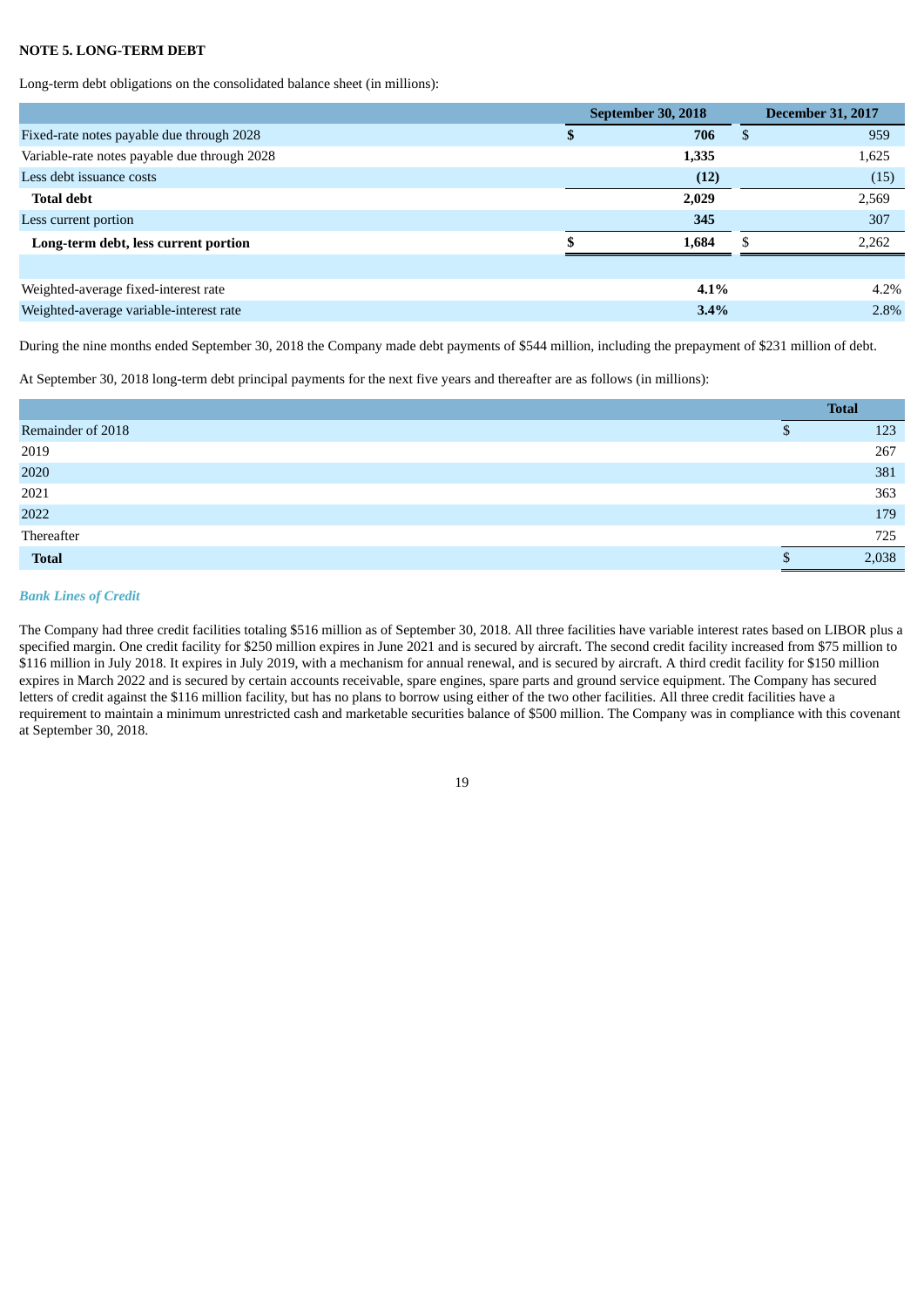### **NOTE 6. EMPLOYEE BENEFIT PLANS**

Net periodic benefit costs for qualified defined-benefit plans include the following (in millions):

|                                                                        |      | <b>Three Months Ended September 30,</b> | <b>Nine Months Ended September 30,</b> |      |  |  |  |  |
|------------------------------------------------------------------------|------|-----------------------------------------|----------------------------------------|------|--|--|--|--|
|                                                                        | 2018 | 2017                                    | 2018                                   | 2017 |  |  |  |  |
| Service cost                                                           | 12   | 10                                      | 36                                     | 30   |  |  |  |  |
| Pension expense included in Wages and benefits                         | 12   | 10                                      | 36                                     | 30   |  |  |  |  |
|                                                                        |      |                                         |                                        |      |  |  |  |  |
| Interest cost                                                          | 20   | 19                                      | 59                                     | 55   |  |  |  |  |
| Expected return on assets                                              | (27) | (27)                                    | (80)                                   | (80) |  |  |  |  |
| Amortization of prior service cost (credit)                            | (1)  | (1)                                     | $\left(1\right)$                       | (1)  |  |  |  |  |
| Recognized actuarial loss (gain)                                       | 9    |                                         | 25                                     | 20   |  |  |  |  |
| Pension expense (benefit) included in Nonoperating Income<br>(Expense) |      | (2)                                     | 3<br>-S                                | (6)  |  |  |  |  |

#### **NOTE 7. COMMITMENTS AND CONTINGENCIES**

Future minimum payments for commitments as of September 30, 2018 (in millions):

|                   | <b>Aircraft Leases</b> | <b>Facility Leases</b> | Aircraft<br>Commitments <sup>(a)</sup> |       |    | <b>Capacity Purchase</b><br>Agreements <sup>(b)</sup> | <b>Aircraft Maintenance</b><br><b>Deposits</b> |     |  |
|-------------------|------------------------|------------------------|----------------------------------------|-------|----|-------------------------------------------------------|------------------------------------------------|-----|--|
| Remainder of 2018 | 88                     | 18                     |                                        | 378   | -S | 33                                                    |                                                | 16  |  |
| 2019              | 349                    | 64                     |                                        | 514   |    | 138                                                   |                                                | 65  |  |
| 2020              | 324                    | 56                     |                                        | 525   |    | 145                                                   |                                                | 68  |  |
| 2021              | 282                    | 50                     |                                        | 558   |    | 166                                                   |                                                | 64  |  |
| 2022              | 265                    | 35                     |                                        | 302   |    | 174                                                   |                                                | 52  |  |
| Thereafter        | 1,070                  | 149                    |                                        | 140   |    | 1,205                                                 |                                                | 38  |  |
| <b>Total</b>      | 2,378                  | 372                    |                                        | 2,417 |    | 1,861                                                 |                                                | 303 |  |

(a) Includes non-cancelable contractual commitments for aircraft and engines, buyer furnished equipment, and aircraft maintenance and parts management.

(b) Includes all non-aircraft lease costs associated with capacity purchase agreements.

#### *Lease Commitments*

Aircraft lease commitments include future obligations for all of the Company's operating aircraft, as well as aircraft leases operated by third-parties. At September 30, 2018, the Company had lease contracts for 10 Boeing 737 (B737) aircraft, 61 Airbus aircraft, 9 Bombardier Q400 aircraft, and 32 Embraer 175 (E175) aircraft with SkyWest Airlines, Inc. (SkyWest). The Company has an additional two scheduled lease deliveries of A321neo aircraft through 2019, as well as three scheduled lease deliveries of E175 aircraft in 2021 to be operated by SkyWest. The Company does not intend to operate the three E175 aircraft currently scheduled for delivery in 2021, and is working to remove those aircraft from the capacity purchase agreement. All lease contracts have remaining non-cancelable lease terms ranging from 2018 to 2033. The Company has the option to increase capacity flown by SkyWest with eight additional E175 aircraft with deliveries from 2021 to 2022. Options to lease are not reflected in the commitments table above.

Facility lease commitments primarily include airport and terminal facilities and building leases. Total rent expense for aircraft and facility leases was \$165 million and \$145 million for the three months ended September 30, 2018 and 2017, and \$455 million and \$406 million for the nine months ended September 30, 2018 and 2017.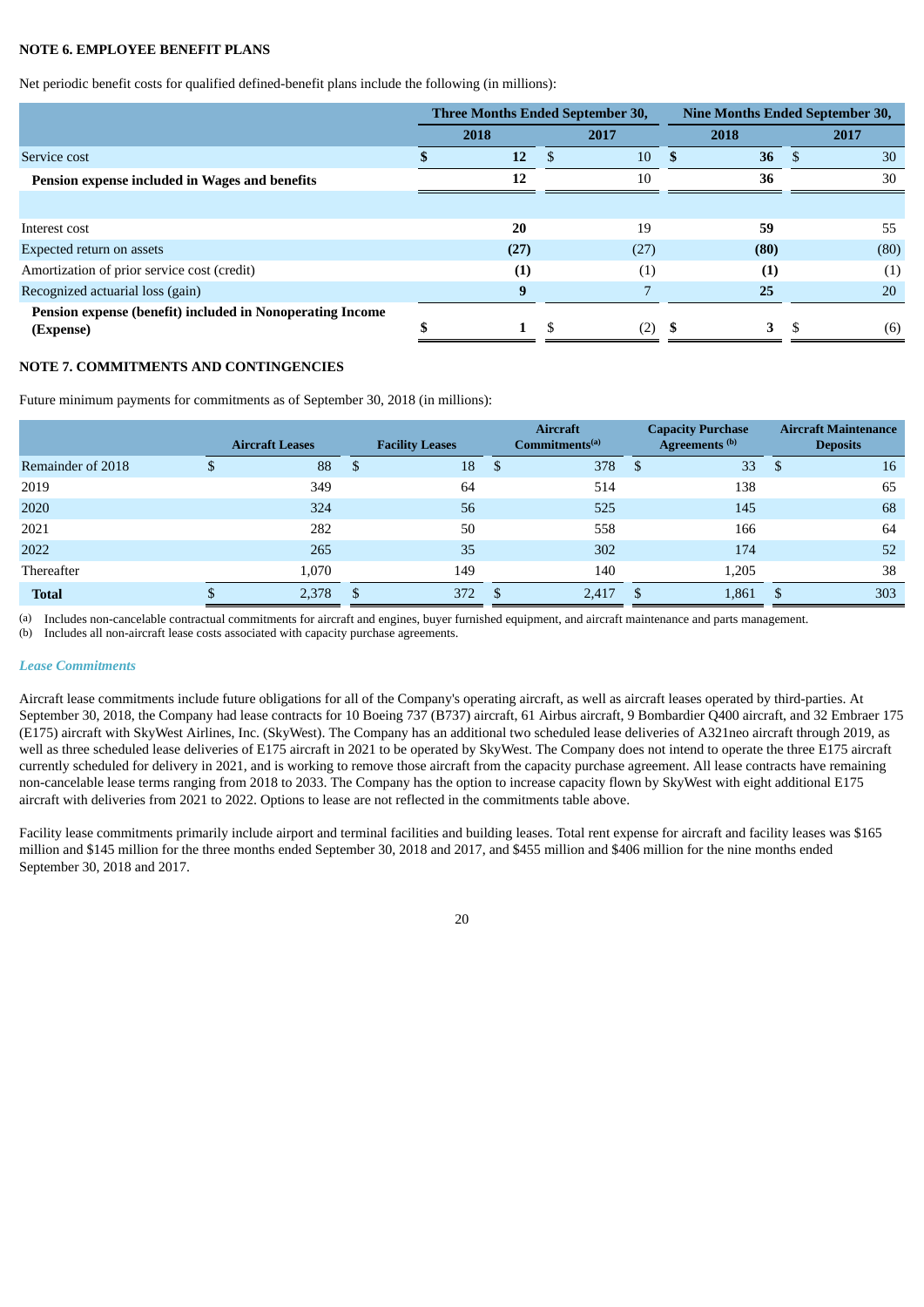#### *Aircraft Commitments*

Aircraft purchase commitments include non-cancelable contractual commitments for aircraft and engines. As of September 30, 2018, the Company had commitments to purchase 38 B737 aircraft (6 B737 NextGen aircraft and 32 B737 MAX aircraft), with deliveries in the remainder of 2018 through 2023. In the first quarter of 2018 the Company entered into a supplemental agreement with Boeing to defer certain B737 deliveries and to convert 15 MAX8 aircraft orders to MAX9 aircraft orders. The Company also has commitments to purchase 17 E175 aircraft with deliveries in the remainder of 2018 through 2021 and has cancelable purchase commitments for 30 Airbus A320neo aircraft with deliveries from 2022 through 2024. In addition, the Company has options to purchase 37 B737 aircraft from 2021 through 2024 and 30 E175 aircraft from 2021 through 2023. The cancelable purchase commitments and option payments are not reflected in the table above.

#### *Contingencies*

The Company is a party to routine litigation matters incidental to its business and with respect to which no material liability is expected. Liabilities for litigation related contingencies are recorded when a loss is determined to be probable and estimable.

In 2015, three flight attendants filed a class action lawsuit seeking to represent all Virgin America flight attendants for damages based on alleged violations of California and City of San Francisco wage and hour laws. Two thousand flight attendants were certified as a class in November 2016. The Company believes the claims in this case are without factual and legal merit.

In July 2018, the Court granted in part Plaintiffs' motion for summary judgment, finding Virgin America responsible for various damages and penalties sought by the class members. Plaintiffs value these damages and penalties at \$85 million, and as of November 1, 2018, moved the Court to enter judgment against Virgin America in that amount. Plaintiffs do not seek monetary or behavioral relief from Alaska Airlines.

The Court will render its final judgment in March 2019. The Company will then seek an appellate court ruling that the California laws on which the judgment is based are invalid as applied to national airlines pursuant to the U.S. Constitution and federal law. The Company remains confident that a higher court will respect the federal preemption principles that were enacted to shield inter-state common carriers from a patchwork of state and local wage and hour regulations such as those at issue in this case.

This forward-looking statement is based on management's current understanding of the relevant law and facts, and it is subject to various contingencies, including the potential costs and risks associated with litigation and the actions of judges and juries.

#### **NOTE 8. SHAREHOLDERS' EQUITY**

#### *Dividends*

During the three months ended September 30, 2018, the Company declared and paid cash dividends of \$0.32 per share, or \$39 million. During the nine months ended September 30, 2018, the Company declared and paid cash dividends of \$0.96 per share, or \$118 million.

#### *Common Stock Repurchase*

In August 2015, the Board of Directors authorized a \$1 billion share repurchase program. As of September 30, 2018, the Company has repurchased 5.7 million shares for \$426 million under this program.

#### Share repurchase activity (in millions, except share amounts):

|                                        |               |      |               | <b>Three Months Ended September 30,</b> |  |               | Nine Months Ended September 30, |               |      |               |        |    |  |  |  |
|----------------------------------------|---------------|------|---------------|-----------------------------------------|--|---------------|---------------------------------|---------------|------|---------------|--------|----|--|--|--|
|                                        |               | 2018 |               |                                         |  |               | 2018                            |               | 2017 |               |        |    |  |  |  |
|                                        | <b>Shares</b> |      | <b>Amount</b> | <b>Shares</b>                           |  | <b>Amount</b> | <b>Shares</b>                   | <b>Amount</b> |      | <b>Shares</b> | Amount |    |  |  |  |
| 2015 Repurchase Program—\$1<br>billion | 193,203       |      |               | 355,415                                 |  | 28            | 582,942                         |               | 37   | 612.095       |        | 50 |  |  |  |

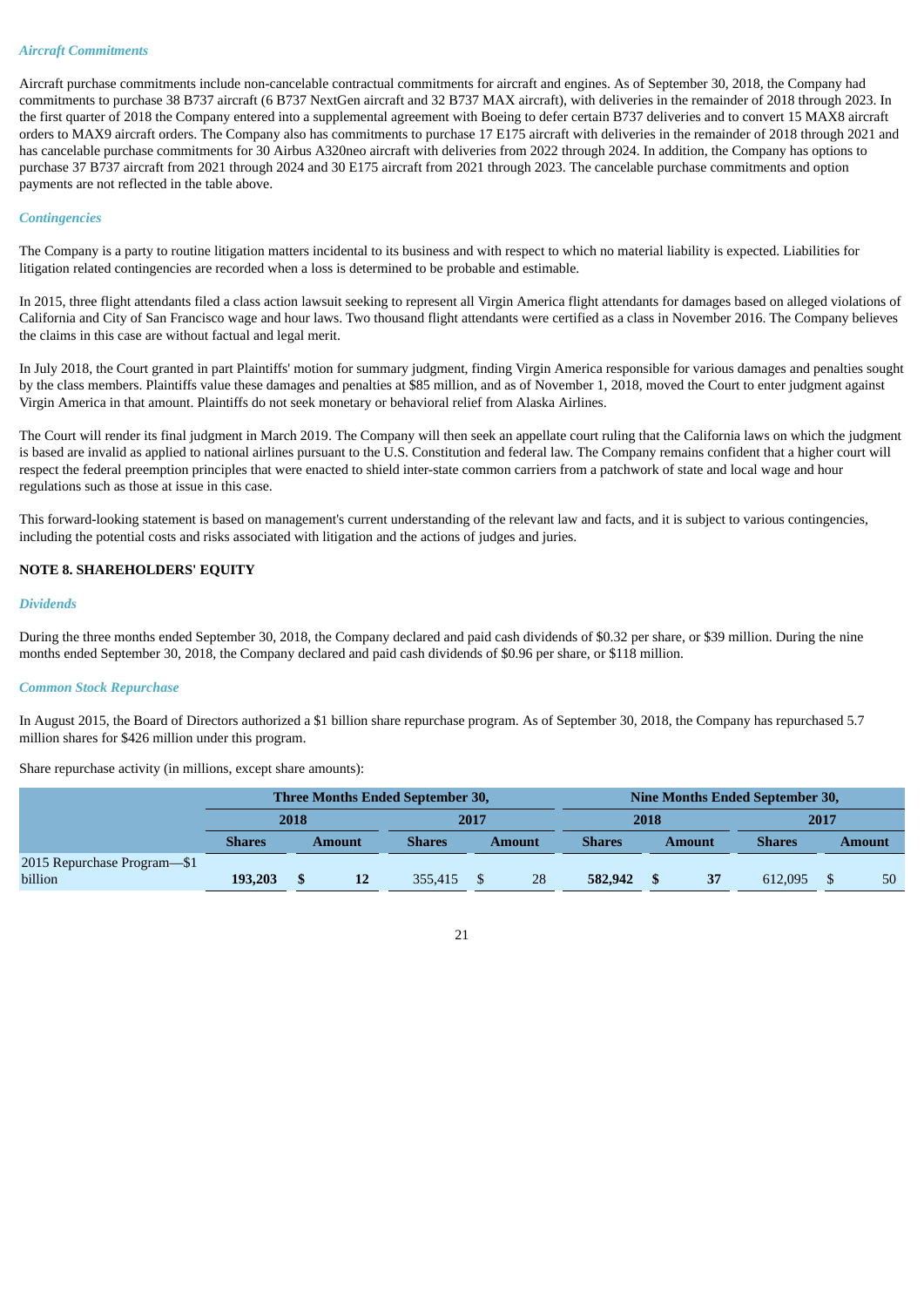#### *Accumulated Other Comprehensive Loss*

Components of accumulated other comprehensive loss, net of tax (in millions):

|                                      | September 30, 2018 | <b>December 31, 2017</b> |  |  |
|--------------------------------------|--------------------|--------------------------|--|--|
| Related to marketable securities     | $(17)$ \$          | (5)                      |  |  |
| Related to employee benefit plans    | (420)              | (376)                    |  |  |
| Related to interest rate derivatives | 9                  |                          |  |  |
| <b>Total</b>                         | (428)              | (380)                    |  |  |

The Company elected to early adopt ASU 2018-02 in the first quarter of 2018. As a result, the Company reclassified approximately \$62 million of tax effects in AOCI recorded in prior periods at previously enacted tax rates thus increasing Retained earnings.

#### *Earnings Per Share (EPS)*

Diluted EPS is calculated by dividing net income by the average number of common shares outstanding plus the number of additional common shares that would have been outstanding assuming the exercise of in-the-money stock options and restricted stock units, using the treasury-stock method. For the three and nine months ended September 30, 2018 and 2017, anti-dilutive shares excluded from the calculation of EPS were not material.

#### **NOTE 9. OPERATING SEGMENT INFORMATION**

Alaska Air Group has two operating airlines—Alaska (including Virgin America after the single operating certificate was received in January 2018) and Horizon. Each is regulated by the U.S. Department of Transportation's Federal Aviation Administration. Alaska has CPAs for regional capacity with Horizon, as well as with third-party carriers SkyWest and PenAir, under which Alaska receives all passenger revenues.

Under U.S. GAAP, operating segments are defined as components of a business for which there is discrete financial information that is regularly assessed by the Chief Operating Decision Maker (CODM) in making resource allocation decisions. Financial performance for the operating airlines and CPAs is managed and reviewed by the Company's CODM as part of three reportable operating segments:

- **Mainline** includes scheduled air transportation on Alaska's Boeing or Airbus jet aircraft for passengers and cargo throughout the U.S., and in parts of Canada, Mexico, and Costa Rica.
- **Regional** includes Horizon's and other third-party carriers' scheduled air transportation for passengers across a shorter distance network within the U.S. under CPAs. This segment includes the actual revenues and expenses associated with regional flying, as well as an allocation of corporate overhead incurred by Air Group on behalf of the regional operations.
- **Horizon** includes the capacity sold to Alaska under CPA. Expenses include those typically borne by regional airlines such as crew costs, ownership costs and maintenance costs.

The CODM makes resource allocation decisions for these reporting segments based on flight profitability data, aircraft type, route economics and other financial information.

The "Consolidating and Other" column reflects Air Group parent company activity, McGee Air Services, consolidating entries and other immaterial business units of the company. The "Air Group Adjusted" column represents a non-GAAP measure that is used by the Company's CODM to evaluate performance and allocate resources. Adjustments are further explained below in reconciling to consolidated GAAP results.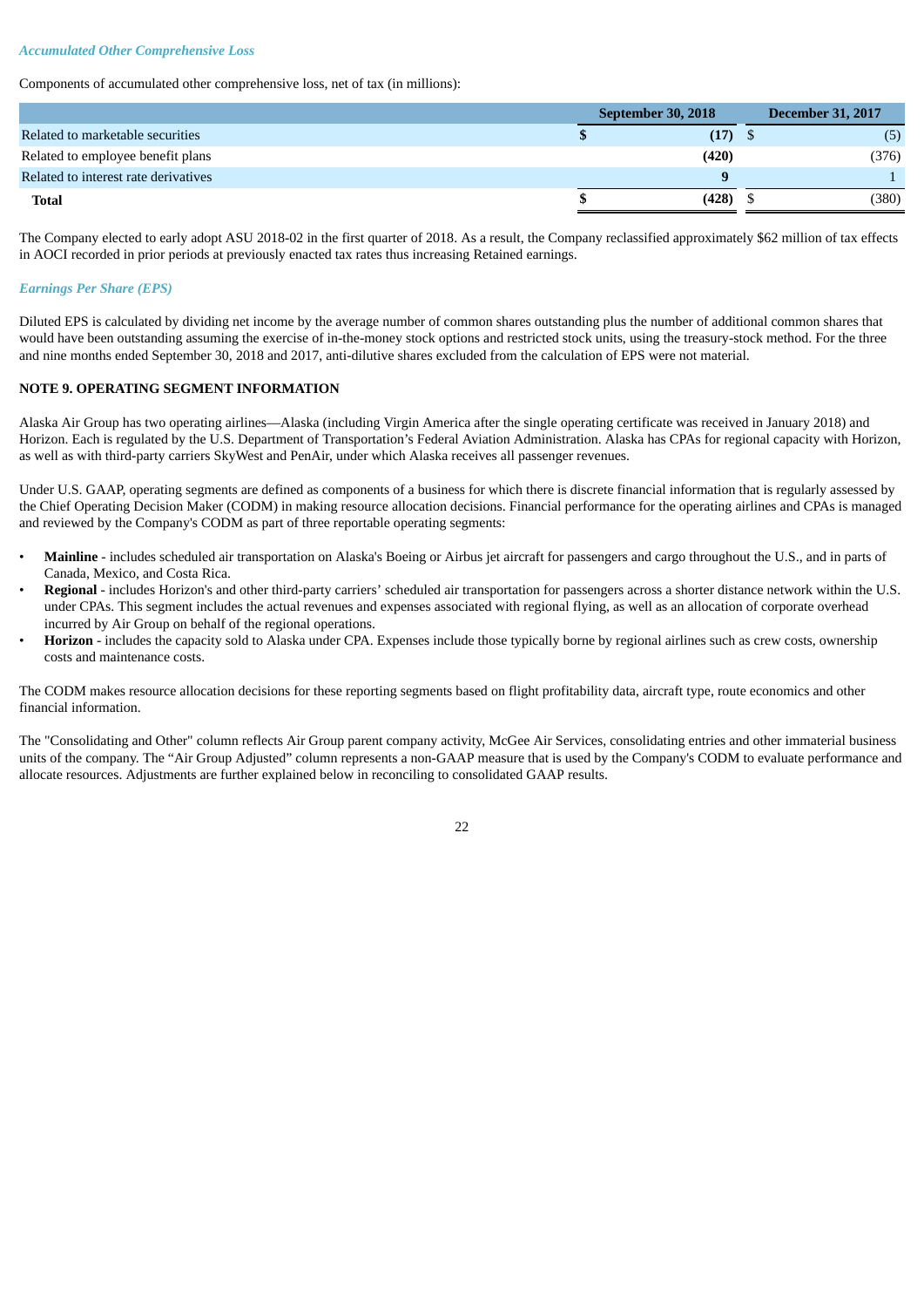Operating segment information is as follows (in millions):

|                                            |                 |                 |      |                      | <b>Three Months Ended September 30, 2018</b>       |    |                                             |                              |      |                     |
|--------------------------------------------|-----------------|-----------------|------|----------------------|----------------------------------------------------|----|---------------------------------------------|------------------------------|------|---------------------|
|                                            | <b>Mainline</b> | <b>Regional</b> |      | <b>Horizon</b>       | <b>Consolidating &amp;</b><br>Other <sup>(a)</sup> |    | <b>Air Group</b><br>Adjusted <sup>(b)</sup> | <b>Special</b><br>$Items(c)$ |      | <b>Consolidated</b> |
| <b>Operating revenues</b>                  |                 |                 |      |                      |                                                    |    |                                             |                              |      |                     |
| Passenger revenues                         | \$<br>1,727     | \$              | 316  | \$                   | \$                                                 | \$ | 2,043                                       | \$                           | \$   | 2,043               |
| <b>CPA</b> revenues                        |                 |                 |      | 128                  | (128)                                              |    |                                             |                              |      |                     |
| Mileage Plan other revenue                 | 104             |                 | 10   |                      |                                                    |    | 114                                         |                              |      | 114                 |
| Cargo and other                            | 53              |                 |      | $\overline{2}$       |                                                    |    | 55                                          |                              |      | 55                  |
| <b>Total operating revenues</b>            | 1,884           |                 | 326  | 130                  | (128)                                              |    | 2,212                                       |                              |      | 2,212               |
| <b>Operating expenses</b>                  |                 |                 |      |                      |                                                    |    |                                             |                              |      |                     |
| Operating expenses, excluding fuel         | 1,126           |                 | 267  | 118                  | (131)                                              |    | 1,380                                       | 22                           |      | 1,402               |
| Economic fuel                              | 438             |                 | 70   |                      |                                                    |    | 508                                         | 5                            |      | 513                 |
| <b>Total operating expenses</b>            | 1,564           |                 | 337  | 118                  | (131)                                              |    | 1,888                                       | 27                           |      | 1,915               |
| <b>Nonoperating income (expense)</b>       |                 |                 |      |                      |                                                    |    |                                             |                              |      |                     |
| Interest income                            | 15              |                 |      |                      | (4)                                                |    | 11                                          |                              |      | 11                  |
| Interest expense                           | (20)            |                 |      | (6)                  | $\overline{4}$                                     |    | (22)                                        |                              |      | (22)                |
| Interest capitalized                       | 4               |                 |      |                      |                                                    |    | 5                                           |                              |      | 5                   |
| Other-net                                  | (5)             |                 | (2)  |                      |                                                    |    | (7)                                         |                              |      | (7)                 |
| <b>Total Nonoperating income (expense)</b> | (6)             |                 | (2)  | (5)                  |                                                    |    | (13)                                        |                              | (13) |                     |
| Income (loss) before income tax            | 314<br>\$       | \$              | (13) | $\overline{7}$<br>\$ | \$<br>3                                            | \$ | 311                                         | (27)<br>\$                   | S    | 284                 |

|                                            |                 |                |                 |    |                |                                                    | Three Months Ended September 30, 2017 <sup>(d)</sup> |                                             |       |                              |                     |
|--------------------------------------------|-----------------|----------------|-----------------|----|----------------|----------------------------------------------------|------------------------------------------------------|---------------------------------------------|-------|------------------------------|---------------------|
|                                            | <b>Mainline</b> |                | <b>Regional</b> |    | <b>Horizon</b> | <b>Consolidating &amp;</b><br>Other <sup>(a)</sup> |                                                      | <b>Air Group</b><br>Adjusted <sup>(b)</sup> |       | <b>Special</b><br>$Items(c)$ | <b>Consolidated</b> |
| <b>Operating revenues</b>                  |                 |                |                 |    |                |                                                    |                                                      |                                             |       |                              |                     |
| Passenger revenues                         | \$<br>1,677     | \$             | 281             | \$ |                | \$                                                 |                                                      | \$                                          | 1,958 | \$                           | \$<br>1,958         |
| <b>CPA</b> revenues                        |                 |                |                 |    | 112            |                                                    | (112)                                                |                                             |       |                              |                     |
| Mileage Plan other revenue                 | 97              |                | 8               |    |                |                                                    |                                                      |                                             | 105   |                              | 105                 |
| Cargo and other                            | 46              |                |                 |    | $\mathbf{1}$   |                                                    |                                                      |                                             | 47    |                              | 47                  |
| <b>Total operating revenues</b>            | 1,820           |                | 289             |    | 113            |                                                    | (112)                                                |                                             | 2,110 |                              | 2,110               |
| <b>Operating expenses</b>                  |                 |                |                 |    |                |                                                    |                                                      |                                             |       |                              |                     |
| Operating expenses, excluding fuel         | 1,081           |                | 219             |    | 104            |                                                    | (112)                                                |                                             | 1,292 | 23                           | 1,315               |
| Economic fuel                              | 328             |                | 45              |    |                |                                                    |                                                      |                                             | 373   | (5)                          | 368                 |
| <b>Total operating expenses</b>            | 1,409           |                | 264             |    | 104            |                                                    | (112)                                                |                                             | 1,665 | 18                           | 1,683               |
| Nonoperating income (expense)              |                 |                |                 |    |                |                                                    |                                                      |                                             |       |                              |                     |
| Interest income                            | 12              |                |                 |    |                |                                                    | (3)                                                  |                                             | 9     |                              | 9                   |
| Interest expense                           | (25)            |                |                 |    | (4)            |                                                    | 3                                                    |                                             | (26)  |                              | (26)                |
| Interest capitalized                       | 5               |                |                 |    |                |                                                    |                                                      |                                             | 5     |                              | 5                   |
| Other-net                                  | $\overline{2}$  |                |                 |    |                |                                                    |                                                      |                                             | 2     |                              | $\overline{2}$      |
| <b>Total Nonoperating income (expense)</b> | (6)             |                |                 |    | (4)            |                                                    |                                                      |                                             | (10)  |                              | (10)                |
| Income (loss) before income tax            | \$<br>405       | $\mathfrak{S}$ | 25              | \$ | 5              | \$                                                 |                                                      |                                             | 435   | \$<br>(18)                   | \$<br>417           |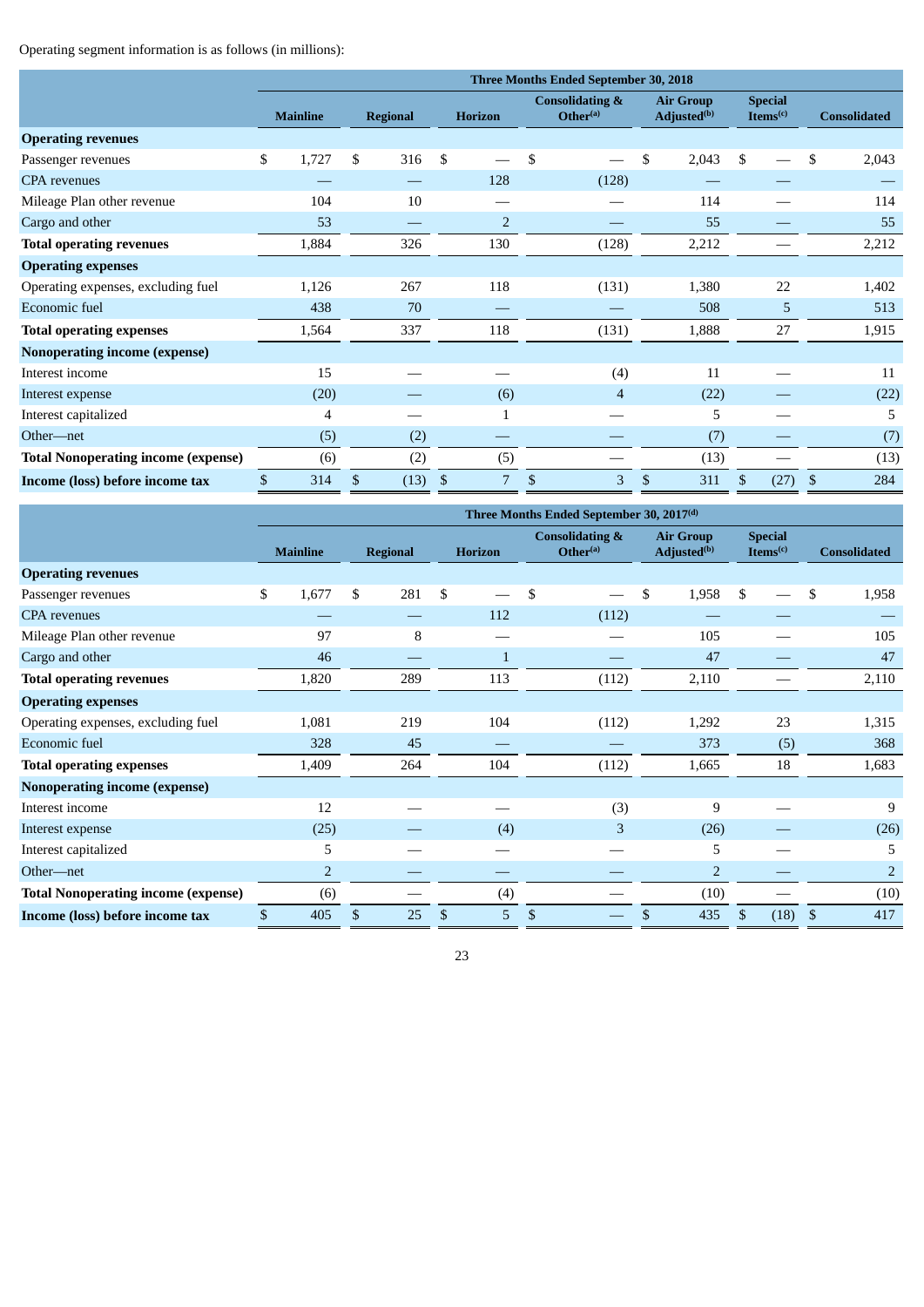|                                            | <b>Nine Months Ended September 30, 2018</b> |                 |    |                 |    |                |                                                    |       |                                             |       |                              |      |                     |       |
|--------------------------------------------|---------------------------------------------|-----------------|----|-----------------|----|----------------|----------------------------------------------------|-------|---------------------------------------------|-------|------------------------------|------|---------------------|-------|
| (in millions)                              |                                             | <b>Mainline</b> |    | <b>Regional</b> |    | <b>Horizon</b> | <b>Consolidating &amp;</b><br>Other <sup>(a)</sup> |       | <b>Air Group</b><br>Adjusted <sup>(b)</sup> |       | <b>Special</b><br>$Items(c)$ |      | <b>Consolidated</b> |       |
| <b>Operating revenues</b>                  |                                             |                 |    |                 |    |                |                                                    |       |                                             |       |                              |      |                     |       |
| Passenger revenues                         | \$                                          | 4,880           | \$ | 845             | \$ |                | \$                                                 |       | \$                                          | 5,725 | \$                           |      | \$                  | 5,725 |
| <b>CPA</b> revenues                        |                                             |                 |    |                 |    | 375            |                                                    | (375) |                                             |       |                              |      |                     |       |
| Mileage Plan other revenue                 |                                             | 301             |    | 28              |    |                |                                                    |       |                                             | 329   |                              |      |                     | 329   |
| Cargo and other                            |                                             | 141             |    | $\mathbf{1}$    |    | $\overline{4}$ |                                                    |       |                                             | 146   |                              |      |                     | 146   |
| <b>Total operating revenues</b>            |                                             | 5,322           |    | 874             |    | 379            |                                                    | (375) |                                             | 6,200 |                              |      |                     | 6,200 |
| <b>Operating expenses</b>                  |                                             |                 |    |                 |    |                |                                                    |       |                                             |       |                              |      |                     |       |
| Operating expenses, excluding fuel         |                                             | 3,392           |    | 755             |    | 345            |                                                    | (378) |                                             | 4,114 |                              | 92   |                     | 4,206 |
| Economic fuel                              |                                             | 1,237           |    | 190             |    |                |                                                    |       |                                             | 1,427 |                              | (30) |                     | 1,397 |
| <b>Total operating expenses</b>            |                                             | 4,629           |    | 945             |    | 345            |                                                    | (378) |                                             | 5,541 |                              | 62   |                     | 5,603 |
| <b>Nonoperating income (expense)</b>       |                                             |                 |    |                 |    |                |                                                    |       |                                             |       |                              |      |                     |       |
| Interest income                            |                                             | 39              |    |                 |    |                |                                                    | (10)  |                                             | 29    |                              |      |                     | 29    |
| Interest expense                           |                                             | (64)            |    |                 |    | (16)           |                                                    | 9     |                                             | (71)  |                              |      |                     | (71)  |
| Interest capitalized                       |                                             | 12              |    |                 |    | 2              |                                                    |       |                                             | 14    |                              |      |                     | 14    |
| Other                                      |                                             | (9)             |    | (11)            |    |                |                                                    |       |                                             | (20)  |                              |      |                     | (20)  |
| <b>Total Nonoperating income (expense)</b> |                                             | (22)            |    | (11)            |    | (14)           |                                                    | (1)   |                                             | (48)  |                              |      |                     | (48)  |
| Income (loss) before income tax            | \$                                          | 671             | \$ | (82)            | \$ | 20             | \$                                                 | 2     | $\mathbb{S}$                                | 611   |                              | (62) | \$                  | 549   |

|                                            | Nine Months Ended September 30, 2017 <sup>(d)</sup> |           |                |                                                    |                                             |                              |                     |  |  |  |  |
|--------------------------------------------|-----------------------------------------------------|-----------|----------------|----------------------------------------------------|---------------------------------------------|------------------------------|---------------------|--|--|--|--|
| (in millions)                              | <b>Regional</b><br><b>Mainline</b>                  |           | <b>Horizon</b> | <b>Consolidating &amp;</b><br>Other <sup>(a)</sup> | <b>Air Group</b><br>Adjusted <sup>(b)</sup> | <b>Special</b><br>$Items(c)$ | <b>Consolidated</b> |  |  |  |  |
| <b>Operating revenues</b>                  |                                                     |           |                |                                                    |                                             |                              |                     |  |  |  |  |
| Passenger revenues                         | \$<br>4,729                                         | \$<br>776 | \$             | \$                                                 | \$<br>5,505                                 | \$                           | \$<br>5,505         |  |  |  |  |
| <b>CPA</b> revenues                        |                                                     |           | 317            | (317)                                              |                                             |                              |                     |  |  |  |  |
| Mileage Plan other revenue                 | 291                                                 | 23        |                |                                                    | 314                                         |                              | 314                 |  |  |  |  |
| Cargo and other                            | 127                                                 | 3         | 3              |                                                    | 133                                         |                              | 133                 |  |  |  |  |
| <b>Total operating revenues</b>            | 5,147                                               | 802       | 320            | (317)                                              | 5,952                                       |                              | 5,952               |  |  |  |  |
| <b>Operating expenses</b>                  |                                                     |           |                |                                                    |                                             |                              |                     |  |  |  |  |
| Operating expenses, excluding fuel         | 3,111                                               | 625       | 323            | (315)                                              | 3,744                                       | 86                           | 3,830               |  |  |  |  |
| Economic fuel                              | 924                                                 | 120       |                |                                                    | 1,044                                       | 7                            | 1,051               |  |  |  |  |
| <b>Total operating expenses</b>            | 4,035                                               | 745       | 323            | (315)                                              | 4,788                                       | 93                           | 4,881               |  |  |  |  |
| Nonoperating income (expense)              |                                                     |           |                |                                                    |                                             |                              |                     |  |  |  |  |
| Interest income                            | 29                                                  |           |                | (4)                                                | 25                                          |                              | 25                  |  |  |  |  |
| Interest expense                           | (72)                                                |           | (9)            | $\overline{4}$                                     | (77)                                        |                              | (77)                |  |  |  |  |
| Interest capitalized                       | 12                                                  |           | $\mathbf{1}$   |                                                    | 13                                          |                              | 13                  |  |  |  |  |
| Other                                      | $\mathbf{1}$                                        |           |                |                                                    | 1                                           |                              | $\mathbf{1}$        |  |  |  |  |
| <b>Total Nonoperating income (expense)</b> | (30)                                                |           | (8)            |                                                    | (38)                                        |                              | (38)                |  |  |  |  |
| Income (loss) before income tax            | 1,082<br>\$                                         | 57<br>\$  | (11)<br>\$     | $\mathfrak{s}$<br>(2)                              | \$<br>1,126                                 | (93)<br>\$                   | 1,033<br>\$         |  |  |  |  |

(a) Includes consolidating entries, Air Group parent company, McGee Air Services, and other immaterial business units.

(b) The Air Group Adjusted column represents the financial information that is reviewed by management to assess performance of operations and determine capital allocations and does not include certain income and charges.

(c) Includes merger-related costs, mark-to-market fuel-hedge accounting charges, and other special items.

(d) Certain historical information has been adjusted to reflect the adoption of new accounting standards.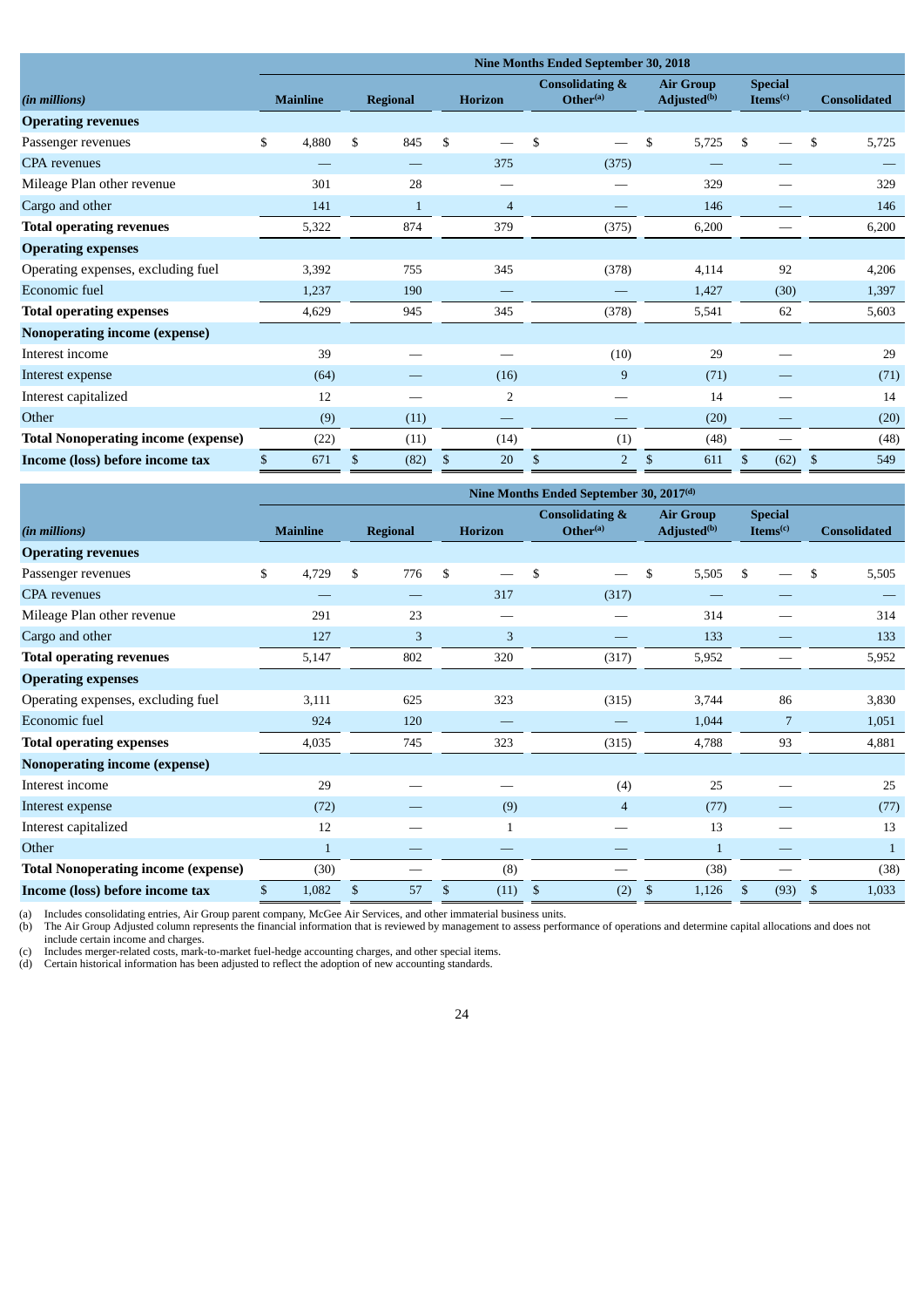Total assets were as follows (in millions):

|                       | September 30, 2018 |         |  | <b>December 31, 2017</b> |
|-----------------------|--------------------|---------|--|--------------------------|
| <b>Mainline</b>       |                    | 14,725  |  | 16,663                   |
| Horizon               |                    | 1,037   |  | 929                      |
| Consolidating & Other |                    | (4,869) |  | (6, 846)                 |
| Consolidated          |                    | 10,893  |  | 10,746                   |

## <span id="page-24-0"></span>**ITEM 2. MANAGEMENT'S DISCUSSION AND ANALYSIS OF FINANCIAL CONDITION AND RESULTS OF OPERATIONS**

## **OVERVIEW**

The following Management's Discussion and Analysis of Financial Condition and Results of Operations (MD&A) is intended to help the reader understand our company, segment operations and the present business environment. MD&A is provided as a supplement to – and should be read in conjunction with – our consolidated financial statements and the accompanying notes. All statements in the following discussion that are not statements of historical information or descriptions of current accounting policy are forward-looking statements. Please consider our forward-looking statements in light of the risks referred to in this report's introductory cautionary note and the risks mentioned in "Item 1A. Risk Factors" of our Annual Report on Form 10-K for the year ended December 31, 2017. This overview summarizes the MD&A, which includes the following sections:

- *Third Quarter Review*—highlights from the third quarter of 2018 outlining some of the major events that happened during the period and how they affected our financial performance.
- *Results of Operations*—an in-depth analysis of our revenues by segment and our expenses from a consolidated perspective for the three and nine months ended September 30, 2018. To the extent material to the understanding of segment profitability, we more fully describe the segment expenses per financial statement line item. Financial and statistical data is also included here. This section includes forward-looking statements regarding our view of the remainder of 2018.
- *Liquidity and Capital Resources*—an overview of our financial position, analysis of cash flows, and relevant contractual obligations and commitments.

## **THIRD QUARTER REVIEW**

Our consolidated pretax income was \$284 million during the third quarter of 2018, compared to \$417 million in the third quarter of 2017. The decrease in pretax income of \$133 million was driven largely by an increase in fuel expense of \$145 million and an increase in non-fuel operating expenses of \$87 million, partially offset by an increase in operating revenues of \$102 million.

See "*Results of Operations*" below for further discussion of changes in revenues and operating expenses and our reconciliation of non-GAAP measures to the most directly comparable GAAP measure.

#### *Operations Performance*

During the third quarter of 2018, our on-time performance was 80.9% for our Mainline operations and 81.2% for our Regional operations. These on-time results are in-line with our historical high standard of running an excellent operation.

#### *New Markets*

We launched two new routes and announced three new routes during the third quarter of 2018. Approximately 88% of our growth in 2018 is from additional flight frequency within our core markets and annualization of new markets announced in 2017. The remaining growth is attributable to adding more routes connecting guests along the West Coast to high demand markets in the lower 48 states and Hawaii.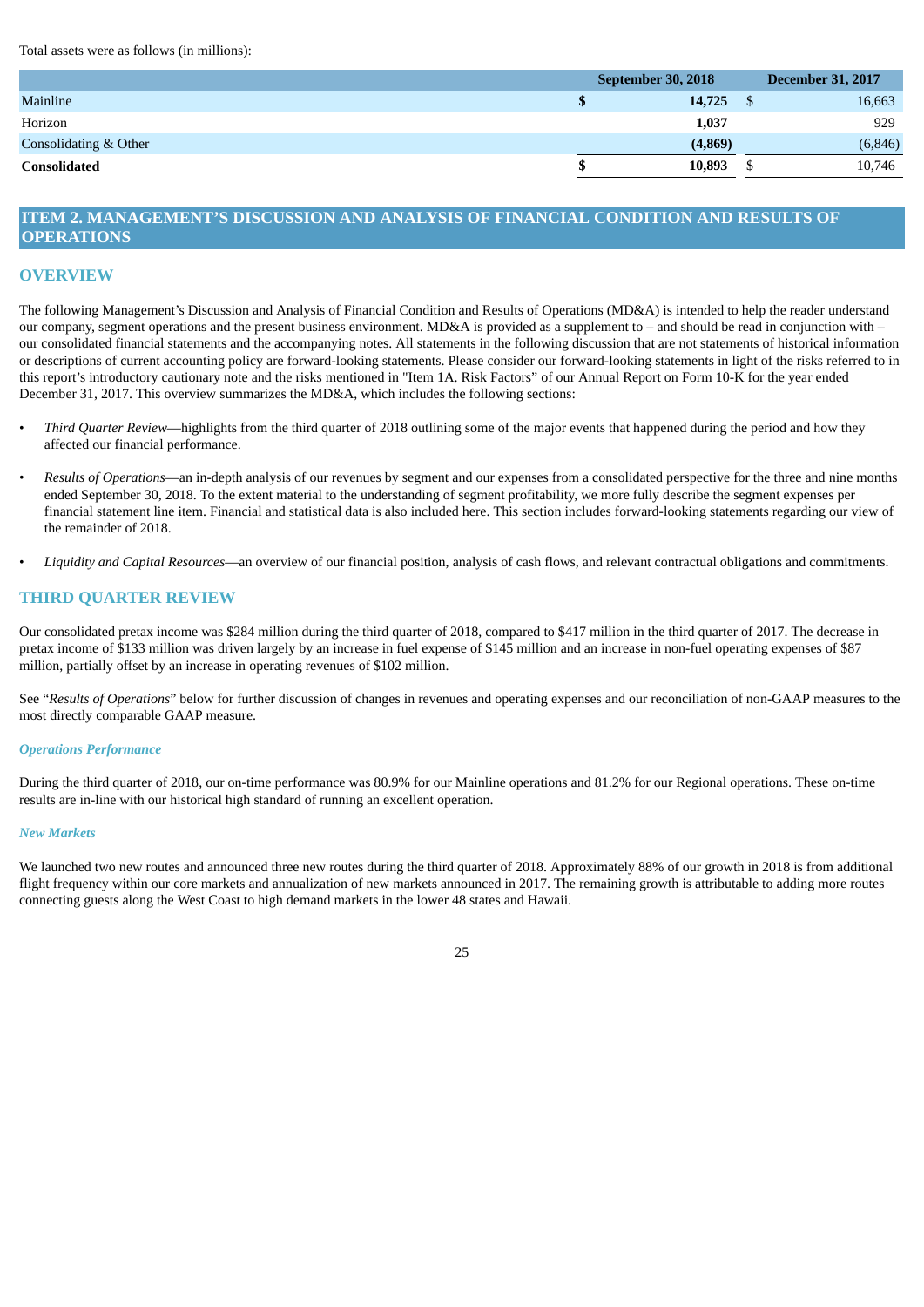#### *Shareholder Return*

During the third quarter of 2018, we paid cash dividends of \$39 million and repurchased 193,203 shares for \$12 million.

#### *Recent Events*

On August 10, 2018, one of our Q400 aircraft was taken without authorization by an employee from Sea-Tac International Airport. The aircraft crashed in a remote area south of the airport, resulting in the loss of life of the individual flying the aircraft. There were no other fatalities, and no ground structures were involved at the crash site. The loss of the aircraft is a fully insured event with no deductibles. Air Group's aviation insurance program is secured with a number of highly rated insurers on quota share programs. Presenting a claim to all insurers on the programs commenced only after the aircraft wreckage was released from governmental authorities in late September 2018. Air Group expects to finalize the claim process after the FBI ends its current investigation.

#### *Labor Update*

In July 2018, Alaska dispatchers, represented by the Transport Workers Union (TWU), ratified a merger transition agreement. In the third quarter, we also finalized the integrated seniority list for the Alaska pilot group. As a result, all Mainline groups except for aircraft technicians are now under a single contract and have an integrated seniority list.

#### *Outlook*

In 2018 and beyond, we are focused on successfully completing the integration of Virgin America. We have completed a number of significant integration milestones to date and continue to make progress on our integration. In January 2018, Alaska and Virgin America received a Single Operating Certificate (SOC) from the FAA, which recognizes Alaska and Virgin America as one airline. In April, we transitioned to a single Passenger Service System (PSS), which allows us to provide one reservation system, one website and one inventory of flights to our guests. Our transition to a single PSS allows us to unlock many of the revenue synergies expected from the acquisition, as well as provide consistent branding to our guests at all airports gates, ticketing, and check-in areas.

Additionally, in June, we received FAA approval for our Airbus emergency procedures. This allowed us to move forward with transition training for flight attendants so they can work on both Boeing and Airbus aircraft, which will begin to occur in early 2019. We also integrated to a single weight and balance system in June. This allowed us to take cargo on Airbus aircraft, which provides an important revenue synergy beginning in the third quarter of 2018 and beyond.

With the completion of our most recent milestones, our integration is now approximately 90 percent complete. One major milestone remaining to complete is our Airbus fleet reconfiguration. Between now and the end of 2019, we will complete painting all of our Airbus aircraft with the Alaska livery and will continue reconfiguring Airbus aircraft to align with the Boeing aircraft to achieve one consistent cabin experience for our guests. We will also be integrating our crew management systems in early 2019.

We continue to make investments to enhance our onboard guest experience. We began our fleet-wide installation of high-speed satellite Wi-Fi, we completed the updates and expansion of our airport lounges in the JFK and Seattle airports, and we continue to make headway in our investment in our Seattle hub airport to open a state-of-the-art 20-gate North Terminal facility. Throughout 2018 we have also introduced new food and beverage menus, which include more fresh, local, and healthy offerings with a distinct West Coast vibe including salads, protein plates, and fresh snacks. All Boeing and Airbus flights introduced new beverage offerings, including craft beers, new juices and, coming later this fall, an updated wine selection.

In April, we entered into an agreement to lease 12 airport slots at LaGuardia Airport (LGA) and eight airport slots at Regan National Airport (DCA) to another carrier. The lease began in October 2018 and continues through 2028. This agreement enables us to monetize these valuable slots, and reallocate flying from Dallas Love Field (DAL) to more strategic and profitable opportunities on the West Coast. We maintain the right to resume flying using these slots, should we choose to do so, in 2028 when the agreement expires, or if perimeter restrictions change.

We have also announced new revenue initiatives that are incremental to merger synergies. This fall, we will introduce a new option for our guests called the "Saver Fare," a low-priced product which we believe will result in incremental annual revenue of approximately \$100 million. In addition, we have implemented a series of other revenue initiatives, such as offering exit rows for sale, introducing demand-based pricing for our premium class seats, leveraging new technology to better manage revenue post-sale, and eliminating fee waivers for changes made outside of 60 days. Furthermore, we recently announced an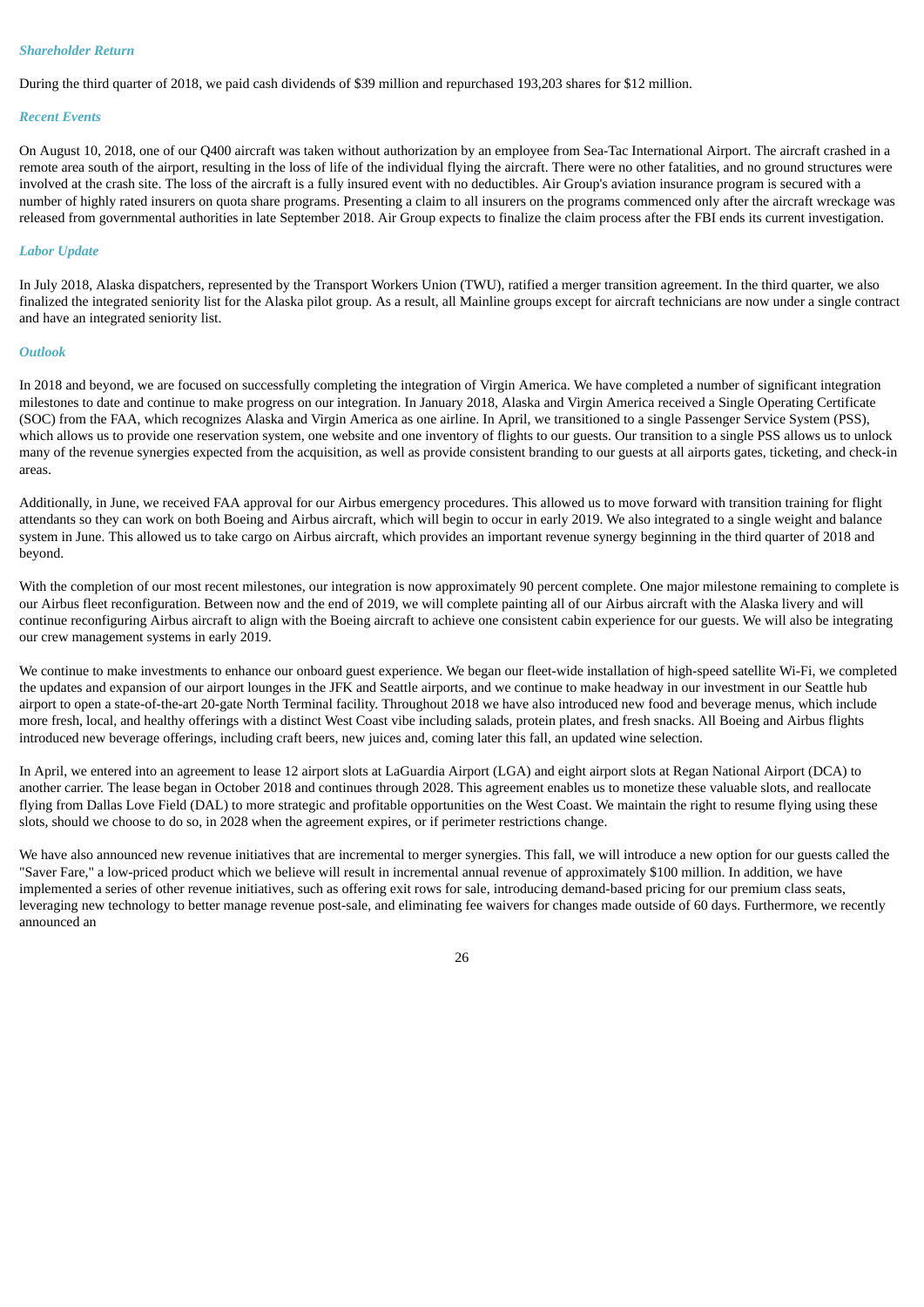increase in our checked bag fees which is expected to add approximately \$50 million of incremental revenue. We believe these changes provide guests with more options and reflect the significant increase in the value of our expanded network and product, as well as unlocking the substantial synergies from the merger.

Currently, we expect to grow our combined network capacity by approximately 5% in 2018 and approximately 2% in 2019. Current schedules indicate competitive capacity will increase by approximately 4% in the fourth quarter of 2018, and approximately 6% in the first quarter of 2019. We believe that our product, our operation, our engaged employees, our award-winning service, and our competitive Mileage Plan™ program, combined with our strong balance sheet and focus on low costs, give us a competitive advantage in our markets.

Our current expectations for capacity and CASM excluding fuel and special items for the fourth quarter and full year 2018 are summarized below:

|                                                                      | <b>Forecast</b><br>O <sub>4</sub> 2018   | O <sub>4</sub> 2017   | % Change     |
|----------------------------------------------------------------------|------------------------------------------|-----------------------|--------------|
| Capacity (ASMs in millions)                                          | $16,120 - 16,170$                        | 15,901                | $\sim 1.4\%$ |
| Cost per ASM excluding fuel and special items (cents) <sup>(a)</sup> | $8.970 - 9.010$                          | 8.68 <sup>¢</sup>     | $\sim 3.6\%$ |
|                                                                      | <b>Forecast</b><br><b>Full Year 2018</b> | <b>Full Year 2017</b> | % Change     |
| Capacity (ASMs in millions)                                          | $65,375 - 65,425$                        | 62,072                | $\sim 5.3\%$ |

 $8.50¢ - 8.52¢$   $8.25¢$   $\sim 3.2\%$ 

Cost per ASM excluding fuel and special items (cents)

(a) 2017 CASMex reflects the impacts of the updated accounting standards, effective for the Company January 1, 2018.

## **RESULTS OF OPERATIONS**

## **ADJUSTED (NON-GAAP) RESULTS AND PER-SHARE AMOUNTS**

We believe disclosure of earnings excluding the impact of merger-related costs, mark-to-market gains or losses or other individual special revenues or expenses is useful information to investors because:

- By excluding fuel expense and certain special items (including merger-related costs) from our unit metrics, we believe that we have better visibility into the results of operations and our non-fuel cost initiatives. Our industry is highly competitive and is characterized by high fixed costs, so even a small reduction in non-fuel operating costs can lead to a significant improvement in operating results. In addition, we believe that all domestic carriers are similarly impacted by changes in jet fuel costs over the long run, so it is important for management (and thus investors) to understand the impact of (and trends in) company-specific cost drivers, such as labor rates and productivity, airport costs, maintenance costs, etc., which are more controllable by management.
- Cost per ASM (CASM) excluding fuel and certain special items, such as merger-related costs, is one of the most important measures used by management and by the Air Group Board of Directors in assessing quarterly and annual cost performance.
- Adjusted income before income tax and CASM excluding fuel (and other items as specified in our plan documents) are important metrics for the employee cash incentive plan, which covers the majority of employees within the Air Group organization.
- CASM excluding fuel and certain special items is a measure commonly used by industry analysts and we believe it is an important metric by which they compare our airlines to others in the industry. The measure is also the subject of frequent questions from investors.
- **•** Disclosure of the individual impact of certain noted items provides investors the ability to measure and monitor performance both with and without these special items. We believe that disclosing the impact of certain items, such as merger-related costs, and mark-to-market hedging adjustments, is important because it provides information on significant items that are not necessarily indicative of future performance. Industry analysts and investors consistently measure our performance without these items for better comparability between periods and among other airlines.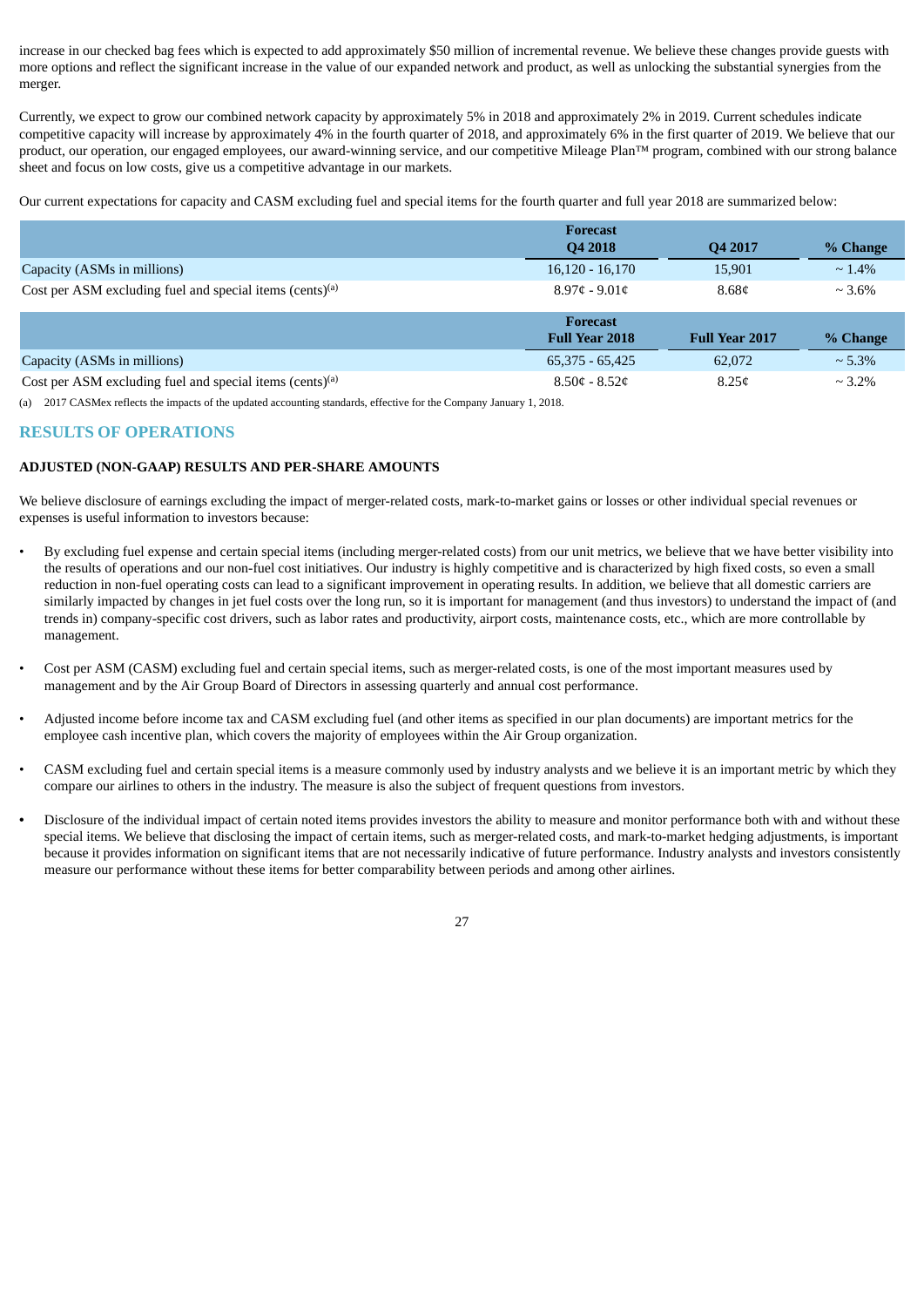• Although we disclose our unit revenues, we do not (nor are we able to) evaluate unit revenues excluding the impact that changes in fuel costs have had on ticket prices. Fuel expense represents a large percentage of our total operating expenses. Fluctuations in fuel prices often drive changes in unit revenues in the mid-to-long term. Although we believe it is useful to evaluate non-fuel unit costs for the reasons noted above, we would caution readers of these financial statements not to place undue reliance on unit costs excluding fuel as a measure or predictor of future profitability because of the significant impact of fuel costs on our business.

Although we are presenting these non-GAAP amounts for the reasons above, investors and other readers should not necessarily conclude that these amounts are non-recurring, infrequent, or unusual in nature.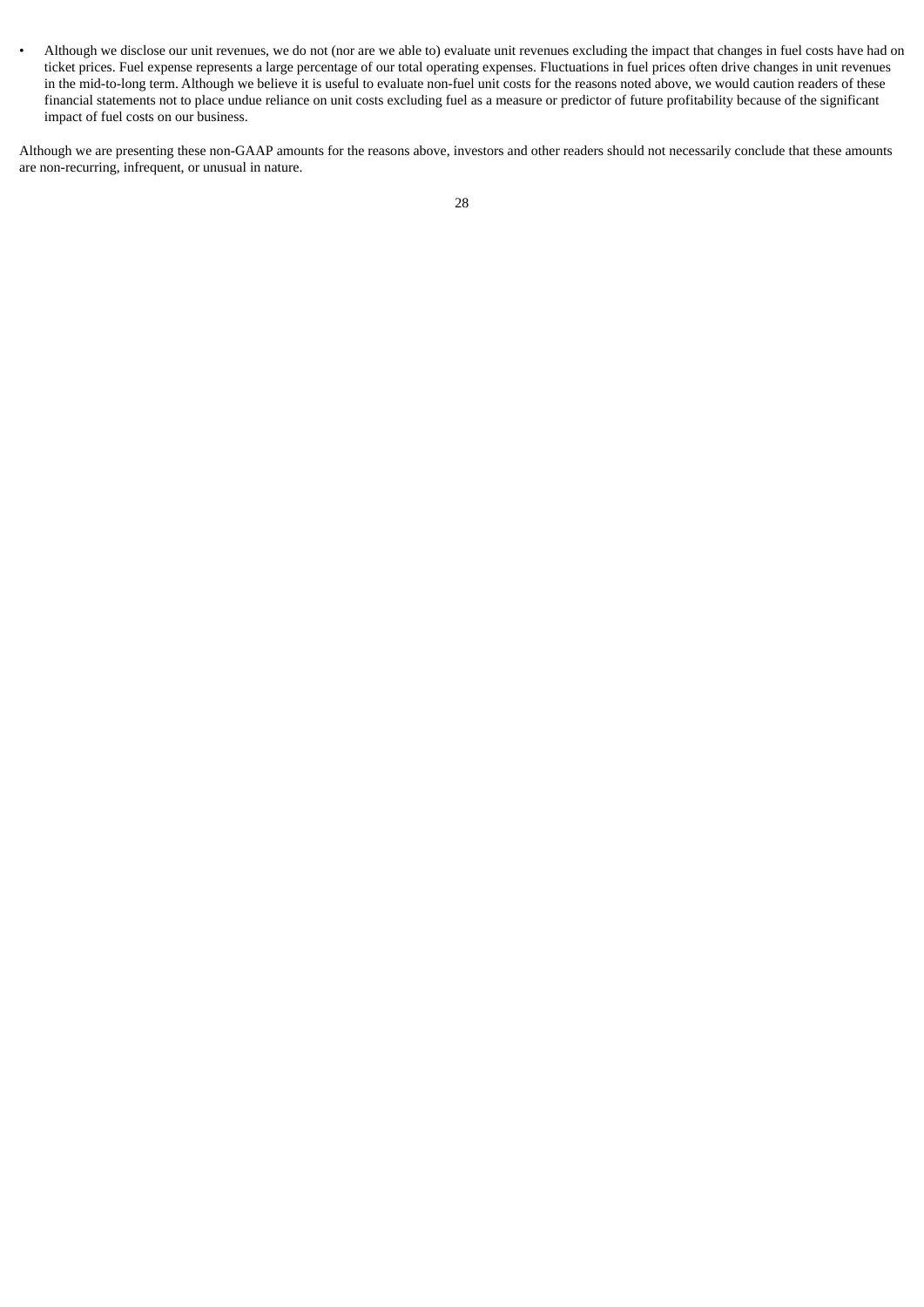## **OPERATING STATISTICS SUMMARY (unaudited)**

Below are operating statistics we use to measure operating performance. We often refer to unit revenues and adjusted unit costs, which are non-GAAP measures.

|                                               | Three Months Ended September 30, |                      |               | <b>Nine Months Ended September 30,</b> |          |                       |  |  |
|-----------------------------------------------|----------------------------------|----------------------|---------------|----------------------------------------|----------|-----------------------|--|--|
|                                               | 2018                             | 2017                 | <b>Change</b> | 2018                                   | 2017     | <b>Change</b>         |  |  |
| <b>Consolidated Operating Statistics:</b> (a) |                                  |                      |               |                                        |          |                       |  |  |
| Revenue passengers (000)                      | 12,128                           | 11,639               | 4.2%          | 34,685                                 | 33,038   | 5.0%                  |  |  |
| RPMs (000,000) "traffic"                      | 14,386                           | 13,811               | 4.2%          | 41,272                                 | 39,072   | 5.6%                  |  |  |
| ASMs (000,000) "capacity"                     | 16,943                           | 16,164               | 4.8%          | 49,256                                 | 46,169   | 6.7%                  |  |  |
| Load factor                                   | 84.9%                            | 85.4%                | $(0.5)$ pts   | 83.8%                                  | 84.6%    | $(0.8)$ pts           |  |  |
| Yield <sup>(d)</sup>                          | 14.20¢                           | 14.18¢               | $0.1\%$       | 13.87¢                                 | 14.10¢   | $(1.6)\%$             |  |  |
| $RASM^{(d)}$                                  | 13.05¢                           | 13.06¢               | (0.1)%        | 12.59 <sub>¢</sub>                     | 12.89¢   | $(2.3)\%$             |  |  |
| CASM excluding fuel and special items(b)(d)   | 8.15C                            | $8.00 \, \texttt{C}$ | 1.9%          | 8.35C                                  | $8.11$ ¢ | 3.0%                  |  |  |
| Economic fuel cost per gallon <sup>(b)</sup>  | \$2.33                           | \$1.80               | 29.4%         | \$2.26                                 | \$1.76   | 28.4%                 |  |  |
| Fuel gallons (000,000)                        | 218                              | 207                  | 5.3%          | 631                                    | 592      | 6.6%                  |  |  |
| ASMs per fuel gallon                          | 77.7                             | 78.1                 | (0.5)%        | 78.1                                   | 78.0     | 0.1%                  |  |  |
| Average full-time equivalent employees (FTEs) | 21,804                           | 20,743               | 5.1%          | 21,575                                 | 19,723   | 9.4%                  |  |  |
| <b>Mainline Operating Statistics:</b>         |                                  |                      |               |                                        |          |                       |  |  |
| Revenue passengers (000)                      | 9,435                            | 9,136                | 3.3%          | 27,107                                 | 25,850   | 4.9%                  |  |  |
| RPMs (000,000) "traffic"                      | 13,096                           | 12,694               | 3.2%          | 37,677                                 | 36,045   | 4.5%                  |  |  |
| ASMs (000,000) "capacity"                     | 15,343                           | 14,796               | 3.7%          | 44,730                                 | 42,397   | $5.5\%$               |  |  |
| Load factor                                   | 85.4%                            | 85.8%                | $(0.4)$ pts   | 84.2%                                  | 85.0%    | $(0.8)$ pts           |  |  |
| Yield <sup>(d)</sup>                          | 13.18¢                           | 13.23¢               | (0.4)%        | 12.95¢                                 | 13.13¢   | (1.4)%                |  |  |
| $RASM^{(d)}$                                  | 12.28¢                           | 12.35¢               | $(0.6)\%$     | 11.90¢                                 | 12.19¢   | $(2.4)\%$             |  |  |
| CASM excluding fuel and special items(b)(d)   | 7.34c                            | 7.30¢                | 0.5%          | 7.58¢                                  | 7.34¢    | 3.3%                  |  |  |
| Economic fuel cost per gallon <sup>(b)</sup>  | \$2.32                           | \$1.79               | 29.6%         | \$2.25                                 | \$1.76   | 27.8%                 |  |  |
| Fuel gallons (000,000)                        | 189                              | 183                  | 3.3%          | 549                                    | 526      | 4.4%                  |  |  |
| ASMs per fuel gallon                          | 81.2                             | 80.9                 | 0.4%          | 81.5                                   | 80.6     | 1.1%                  |  |  |
| <b>Average FTEs</b>                           | 16,499                           | 15,862               | 4.0%          | 16,330                                 | 15,439   | 5.8%                  |  |  |
| Aircraft utilization                          | 11.4                             | 11.4                 | $-$ %         | $11.4\,$                               | 11.1     | 2.7%                  |  |  |
| Average aircraft stage length                 | 1,291                            | 1,300                | (0.7)%        | 1,293                                  | 1,296    | (0.2)%                |  |  |
| <b>Operating fleet</b>                        | 231                              | 218                  | 13a/c         | 231                                    | 218      | 13a/c                 |  |  |
| <b>Regional Operating Statistics:</b> (c)     |                                  |                      |               |                                        |          |                       |  |  |
| Revenue passengers (000)                      | 2,693                            | 2,503                | 7.6%          | 7,578                                  | 7,188    | 5.4%                  |  |  |
| RPMs (000,000) "traffic"                      | 1,290                            | 1,117                | 15.5%         | 3,595                                  | 3,027    | 18.8%                 |  |  |
| ASMs (000,000) "capacity"                     | 1,600                            | 1,368                | 17.0%         | 4,526                                  | 3,772    | 20.0%                 |  |  |
| Load factor                                   | 80.6%                            | 81.7%                | $(1.1$ pts)   | 79.4%                                  | 80.2%    | (0.8 <sub>pts</sub> ) |  |  |
| Yield <sup>(d)</sup>                          | 24.50¢                           | 25.15¢               | $(2.6)\%$     | 23.49¢                                 | 25.65¢   | (8.4)%                |  |  |
| RASM <sup>(d)</sup>                           | 20.41¢                           | 20.61¢               | (1.0)%        | 19.32¢                                 | 20.67¢   | (6.5)%                |  |  |
| <b>Operating fleet</b>                        | 89                               | 83                   | 6a/c          | 89                                     | 83       | 6a/c                  |  |  |

(a) Except for FTEs, data includes information related to third-party regional capacity purchase flying arrangements.

(b) See reconciliation of this non-GAAP measure to the most directly related GAAP measure in the accompanying pages.

(c) Data presented includes information related to flights operated by Horizon and third-party carriers.

(d) Certain historical information has been adjusted to reflect the adoption of new accounting standards.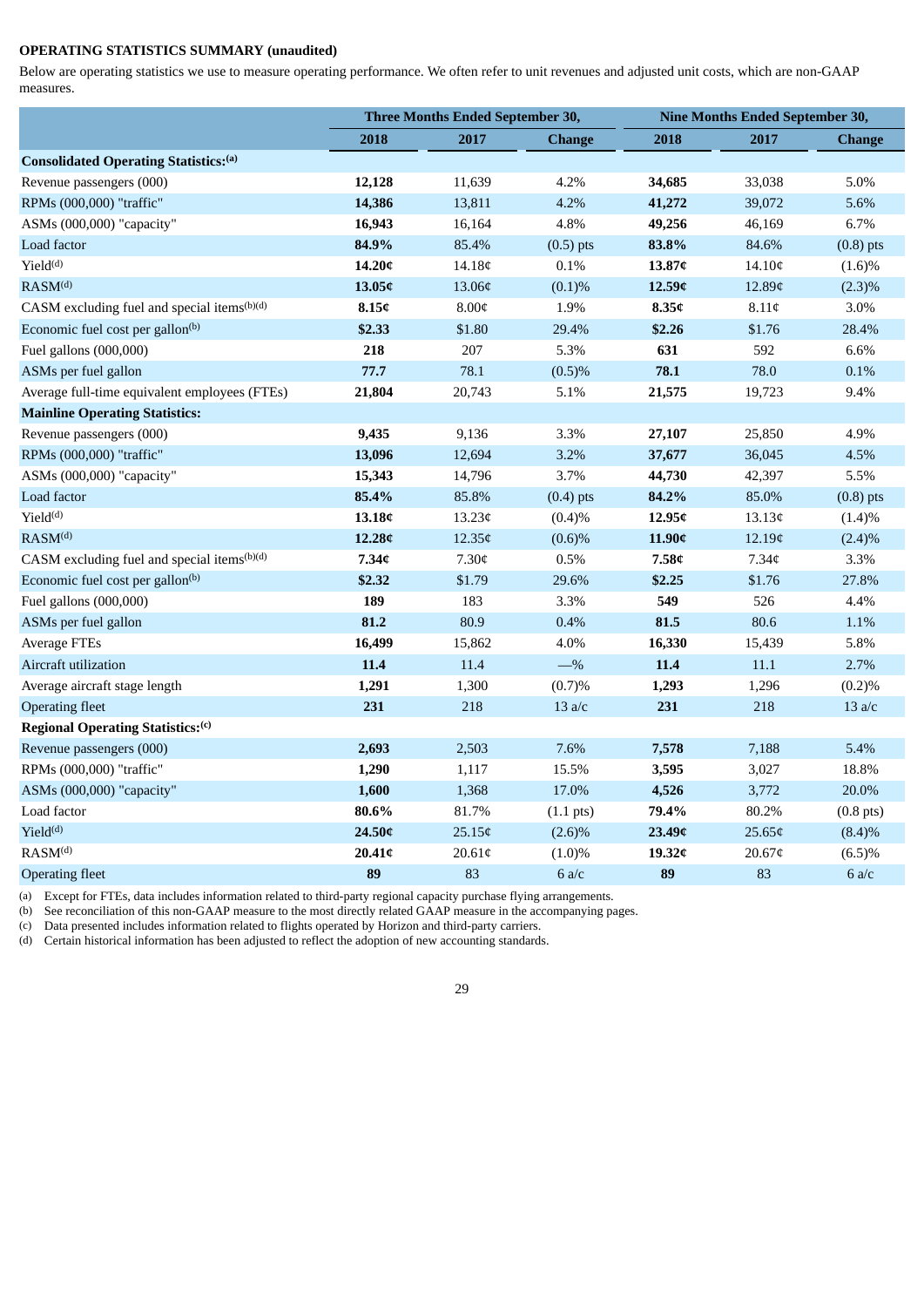## **COMPARISON OF THREE MONTHS ENDED SEPTEMBER 30, 2018 TO THREE MONTHS ENDED SEPTEMBER 30, 2017**

Our consolidated net income for the three months ended September 30, 2018 was \$217 million, or \$1.75 per diluted share, compared to net income of \$259 million, or \$2.09 per diluted share, for the three months ended September 30, 2017.

Excluding the impact of merger-related costs and mark-to-market fuel hedge adjustments, our adjusted net income for the third quarter of 2018 was \$237 million, or \$1.91 per diluted share, compared to an adjusted net income of \$270 million, or \$2.18 per diluted share, in the third quarter of 2017. Historical information has been adjusted to reflect the adoption of new accounting standards effective for the Company January 1, 2018. The following tables reconcile our adjusted net income and adjusted earnings per diluted share (EPS) to amounts as reported in accordance with GAAP:

|                                              | <b>Three Months Ended September 30,</b> |                |                    |        |                |     |                    |        |  |  |  |  |
|----------------------------------------------|-----------------------------------------|----------------|--------------------|--------|----------------|-----|--------------------|--------|--|--|--|--|
| (in millions, except per share amounts)      |                                         | 2018           | 2017               |        |                |     |                    |        |  |  |  |  |
|                                              |                                         | <b>Dollars</b> | <b>Diluted EPS</b> |        | <b>Dollars</b> |     | <b>Diluted EPS</b> |        |  |  |  |  |
| GAAP net income and diluted EPS              | Ф                                       | 217            |                    | 1.75   | -S             | 259 |                    | 2.09   |  |  |  |  |
| Mark-to-market fuel hedge adjustments        |                                         |                |                    | 0.04   |                | (5) |                    | (0.04) |  |  |  |  |
| Special items—merger-related costs           |                                         | 22             |                    | 0.18   |                | 23  |                    | 0.19   |  |  |  |  |
| Income tax effect of reconciling items above |                                         | (7)            |                    | (0.06) |                |     |                    | (0.06) |  |  |  |  |
| Non-GAAP adjusted net income and diluted EPS |                                         | 237            |                    | 1.91   |                | 270 |                    | 2.18   |  |  |  |  |

CASM reconciliation is summarized below:

|                                                   | Three Months Ended September 30, |                   |             |  |  |  |
|---------------------------------------------------|----------------------------------|-------------------|-------------|--|--|--|
| (in cents)                                        | 2018                             | 2017              | % Change    |  |  |  |
| <b>Consolidated:</b>                              |                                  |                   |             |  |  |  |
| CASM                                              | 11.30¢                           | $10.41 \text{C}$  | 9%          |  |  |  |
| Less the following components:                    |                                  |                   |             |  |  |  |
| Aircraft fuel, including hedging gains and losses | 3.02                             | 2.27              | <b>33 %</b> |  |  |  |
| Special items-merger-related costs and other      | 0.13                             | 0.14              | (7)%        |  |  |  |
| <b>CASM</b> excluding fuel and special items      | 8.15C                            | $8.00 \text{C}$   | 2 %         |  |  |  |
|                                                   |                                  |                   |             |  |  |  |
| <b>Mainline:</b>                                  |                                  |                   |             |  |  |  |
| CASM                                              | 10.37¢                           | 9.64 <sub>¢</sub> | 8 %         |  |  |  |
| Less the following components:                    |                                  |                   |             |  |  |  |
| Aircraft fuel, including hedging gains and losses | 2.89                             | 2.18              | 33 %        |  |  |  |
| Special items-merger-related costs and other      | 0.14                             | 0.16              | (13)%       |  |  |  |
| <b>CASM</b> excluding fuel and special items      | 7.34 <sub>¢</sub>                | 7.30 <sub>¢</sub> | 1 %         |  |  |  |

#### *OPERATING REVENUES*

Total operating revenues increased \$102 million, or 5%, during the third quarter of 2018 compared to the same period in 2017. The changes are summarized in the following table:

|                                 | Three Months Ended September 30, |       |  |       |          |  |  |  |  |
|---------------------------------|----------------------------------|-------|--|-------|----------|--|--|--|--|
| (in millions)                   |                                  | 2018  |  | 2017  | % Change |  |  |  |  |
| Passenger revenue               | Φ                                | 2,043 |  | 1,958 | $4\%$    |  |  |  |  |
| Mileage Plan other revenue      |                                  | 114   |  | 105   | 9%       |  |  |  |  |
| Cargo and other                 |                                  | 55    |  | 47    | 17%      |  |  |  |  |
| <b>Total operating revenues</b> |                                  | 2,212 |  | 2,110 | 5%       |  |  |  |  |

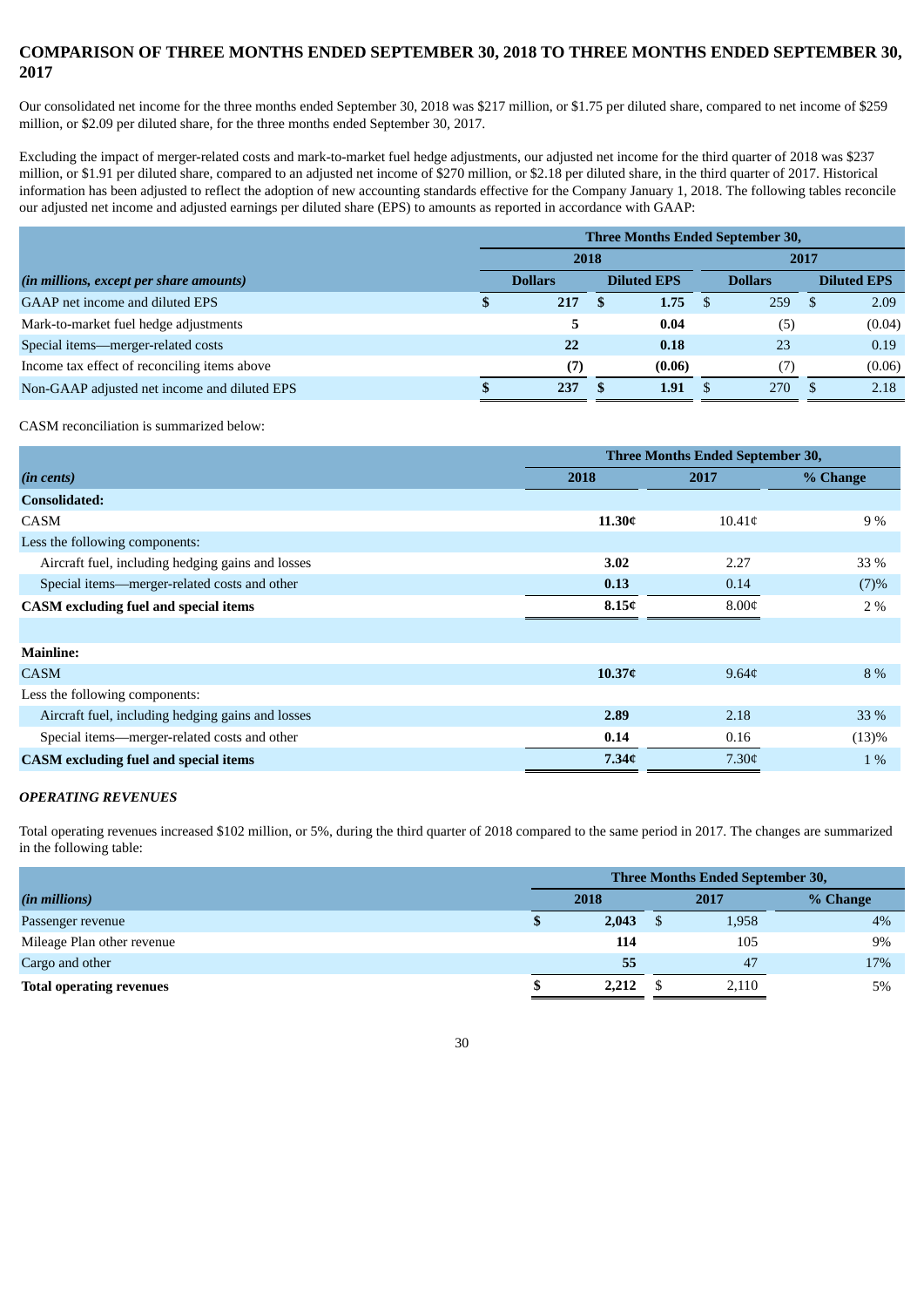On a consolidated basis, Passenger revenue for the third quarter of 2018 increased by \$85 million, or 4%, on a 5% increase in capacity, partially offset by a 0.5 pt decrease in load factor. The increase in capacity was driven by our continued network expansion and aircraft added to our fleet since the third quarter of 2017. As discussed above, we are working on a number of revenue initiatives to help improve our revenue performance.

#### *OPERATING EXPENSES*

Total operating expenses increased \$232 million, or 14%, compared to the third quarter of 2017. We believe it is useful to summarize operating expenses as follows, which is consistent with the way expenses are reported internally and evaluated by management:

|                                                      | <b>Three Months Ended September 30,</b> |       |  |       |             |  |  |
|------------------------------------------------------|-----------------------------------------|-------|--|-------|-------------|--|--|
| (in millions)                                        |                                         | 2018  |  | 2017  | % Change    |  |  |
| Fuel expense                                         |                                         | 513   |  | 368   | <b>39 %</b> |  |  |
| Non-fuel operating expenses, excluding special items |                                         | 1,380 |  | 1,292 | $7\%$       |  |  |
| Special items-merger-related costs                   |                                         | 22    |  | 23    | (4)%        |  |  |
| Total operating expenses                             |                                         | 1.915 |  | 1,683 | 14 %        |  |  |

#### *Fuel Expense*

Aircraft fuel expense includes *raw fuel expense* (as defined below) plus the effect of mark-to-market adjustments to our fuel hedge portfolio as the value of that portfolio increases and decreases. Our aircraft fuel expense can be volatile because it includes these gains or losses in the value of the underlying instrument as crude oil prices and refining margins increase or decrease. *Raw fuel expense* is defined as the price that we generally pay at the airport, or the "into-plane" price, including taxes and fees. Raw fuel prices are impacted by world oil prices and refining costs, which can vary by region in the U.S. *Raw fuel expense* approximates cash paid to suppliers and does not reflect the effect of our fuel hedges.

Aircraft fuel expense increased \$145 million, or 39%, compared to the third quarter of 2017. The elements of the change are illustrated in the following table:

|                                              | <b>Three Months Ended September 30,</b> |                |  |          |  |                |    |          |  |  |
|----------------------------------------------|-----------------------------------------|----------------|--|----------|--|----------------|----|----------|--|--|
|                                              |                                         | 2018           |  |          |  | 2017           |    |          |  |  |
| (in millions, except for per gallon amounts) |                                         | <b>Dollars</b> |  | Cost/Gal |  | <b>Dollars</b> |    | Cost/Gal |  |  |
| Raw or "into-plane" fuel cost                |                                         | 520            |  | 2.38     |  | 368            | -S | 1.78     |  |  |
| (Gains) losses on settled hedges             |                                         | (12)           |  | (0.05)   |  |                |    | 0.02     |  |  |
| <b>Consolidated economic fuel expense</b>    |                                         | 508            |  | 2.33     |  | 373            |    | 1.80     |  |  |
| Mark-to-market fuel hedge adjustments        |                                         |                |  | 0.02     |  | (5)            |    | (0.02)   |  |  |
| GAAP fuel expense                            |                                         | 513            |  | 2.35     |  | 368            | -8 | 1.78     |  |  |
| Fuel gallons                                 |                                         | 218            |  |          |  | 207            |    |          |  |  |

*Raw fuel expense* per gallon for the three months ended September 30, 2018 increased by approximately 34% due to higher West Coast jet fuel prices. West Coast jet fuel prices are impacted by both the price of crude oil, and refining margins associated with the conversion of crude oil to jet fuel. The increase in raw fuel price per gallon during the third quarter of 2018 was primarily driven by a 43% increase in crude oil prices and a 6% increase in refining margins, when compared to the prior year. Fuel gallons consumed increased by 11 million gallons, or 5%, in line with the increase in capacity.

We also evaluate *economic fuel expense*, which we define as *raw fuel expense* adjusted for the cash we receive from, or pay to, hedge counterparties for hedges that settle during the period, and for the premium expense that we paid for those contracts. A key difference between aircraft fuel expense and *economic fuel expense* is the timing of gain or loss recognition on our hedge portfolio. When we refer to *economic fuel expense*, we include gains and losses only when they are realized for those contracts that were settled during the period based on their original contract terms. We believe this is the best measure of the effect that fuel prices are currently having on our business as it most closely approximates the net cash outflow associated with purchasing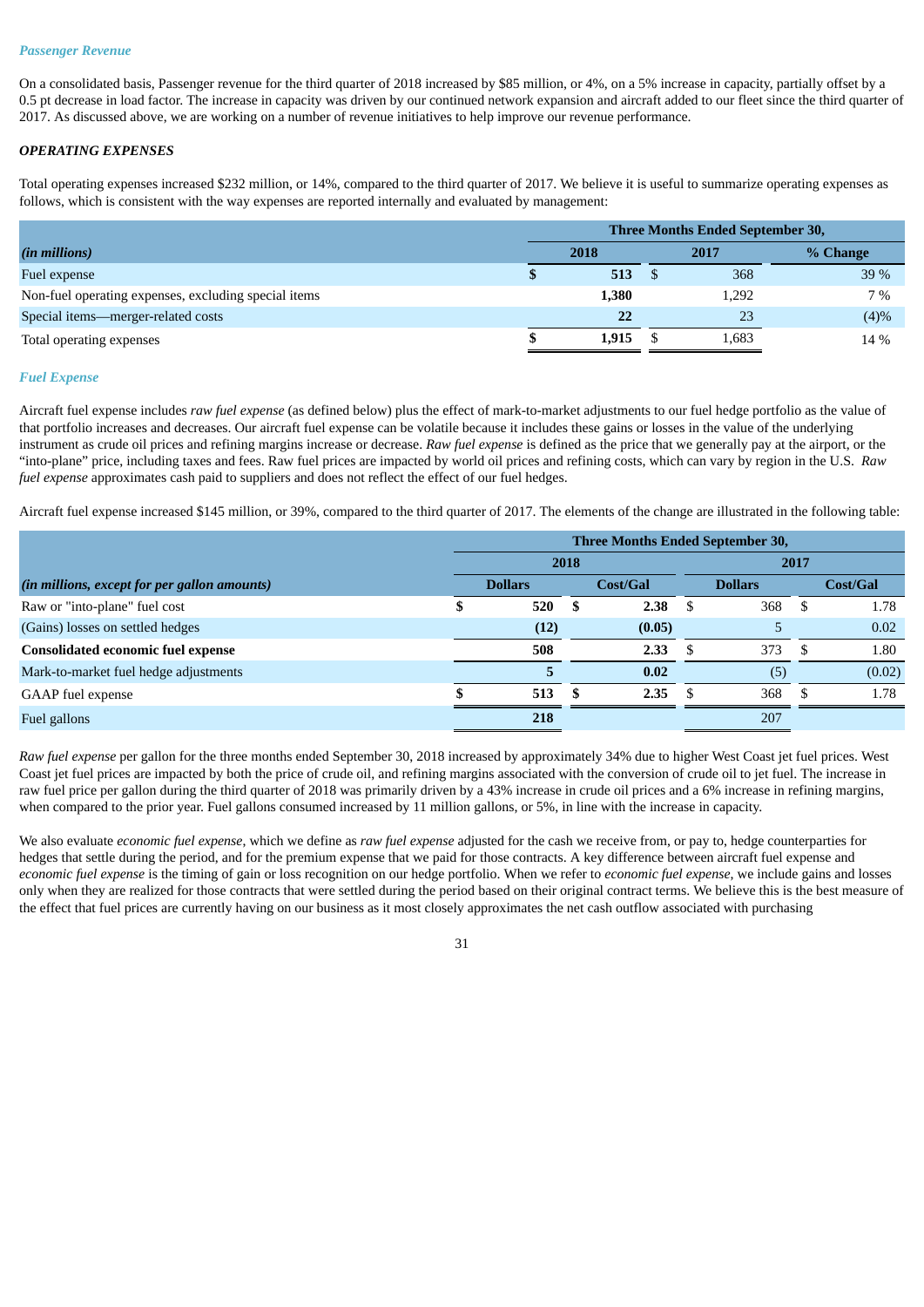fuel for our operations. Accordingly, many industry analysts evaluate our results using this measure, and it is the basis for most internal management reporting and incentive pay plans.

Gains recognized for hedges that settled during the third quarter were \$12 million in 2018, compared to losses of \$5 million in the same period in 2017. These amounts represent cash received from hedges at settlement, offset by cash paid for premium expense.

## *Non-fuel Expenses*

The table below provides the reconciliation of the operating expense line items, excluding fuel and special items. Significant operating expense variances from 2017 are more fully described below.

|                                                            | <b>Three Months Ended September 30,</b> |            |          |  |  |  |  |  |
|------------------------------------------------------------|-----------------------------------------|------------|----------|--|--|--|--|--|
| (in millions)                                              | 2018                                    | 2017       | % Change |  |  |  |  |  |
| Wages and benefits                                         | \$<br>549                               | 477<br>\$  | 15 %     |  |  |  |  |  |
| Variable incentive pay                                     | 27                                      | 40         | (33)%    |  |  |  |  |  |
| Aircraft maintenance                                       | 107                                     | 88         | 22 %     |  |  |  |  |  |
| Aircraft rent                                              | 82                                      | 70         | 17 %     |  |  |  |  |  |
| Landing fees and other rentals                             | 135                                     | 124        | 9%       |  |  |  |  |  |
| Contracted services                                        | 70                                      | 76         | (8)%     |  |  |  |  |  |
| Selling expenses                                           | 79                                      | 92         | (14)%    |  |  |  |  |  |
| Depreciation and amortization                              | 99                                      | 95         | 4 %      |  |  |  |  |  |
| Food and beverage service                                  | 53                                      | 50         | 6 %      |  |  |  |  |  |
| Third-party regional carrier expense                       | 38                                      | 30         | 27 %     |  |  |  |  |  |
| Other                                                      | 141                                     | 150        | $(6)\%$  |  |  |  |  |  |
| Total non-fuel operating expenses, excluding special items | \$<br>1,380                             | 1,292<br>S | 7 %      |  |  |  |  |  |

## *Wages and Benefits*

Wages and benefits increased during the third quarter of 2018 by \$72 million, or 15%. The primary components of Wages and benefits are shown in the following table:

|                                            | <b>Three Months Ended September 30,</b> |      |  |      |          |  |  |  |
|--------------------------------------------|-----------------------------------------|------|--|------|----------|--|--|--|
| (in millions)                              |                                         | 2018 |  | 2017 | % Change |  |  |  |
| <b>Wages</b>                               |                                         | 412  |  | 359  | 15%      |  |  |  |
| Pension—Defined benefit plans service cost |                                         | 12   |  | 10   | 20%      |  |  |  |
| Defined contribution plans                 |                                         | 30   |  | 25   | 20%      |  |  |  |
| Medical and other benefits                 |                                         | 65   |  | 58   | 12%      |  |  |  |
| Payroll taxes                              |                                         | 30   |  | 25   | 20%      |  |  |  |
| Total wages and benefits                   |                                         | 549  |  | 477  | 15%      |  |  |  |

Wages increased 15% on a 5% increase in FTEs. The increase in FTEs is primarily attributable to the growth in McGee Air Services, which has assumed certain airport group service functions that were previously provided by third-party vendors and reflected in Contracted Services expense. To a lesser extent, we have experienced FTE growth in other areas as the business has grown. Additionally, the increase in wages is driven by increased wage rates in many work groups, including on average a 24% increase for our Mainline pilots and a 10% increase for our Mainline flight attendants, whose new contract rates became effective in the fourth quarter of 2017 and first quarter of 2018, respectively.

#### *Variable Incentive Pay*

Variable incentive pay expense decreased by \$13 million, or 33%, during the third quarter of 2018 compared to the same period in 2017. This decrease was primarily due to adjustments taken in the third quarter of 2018 to revise our estimate of full year performance-based pay based on our tracking in relation to the current year's goals.

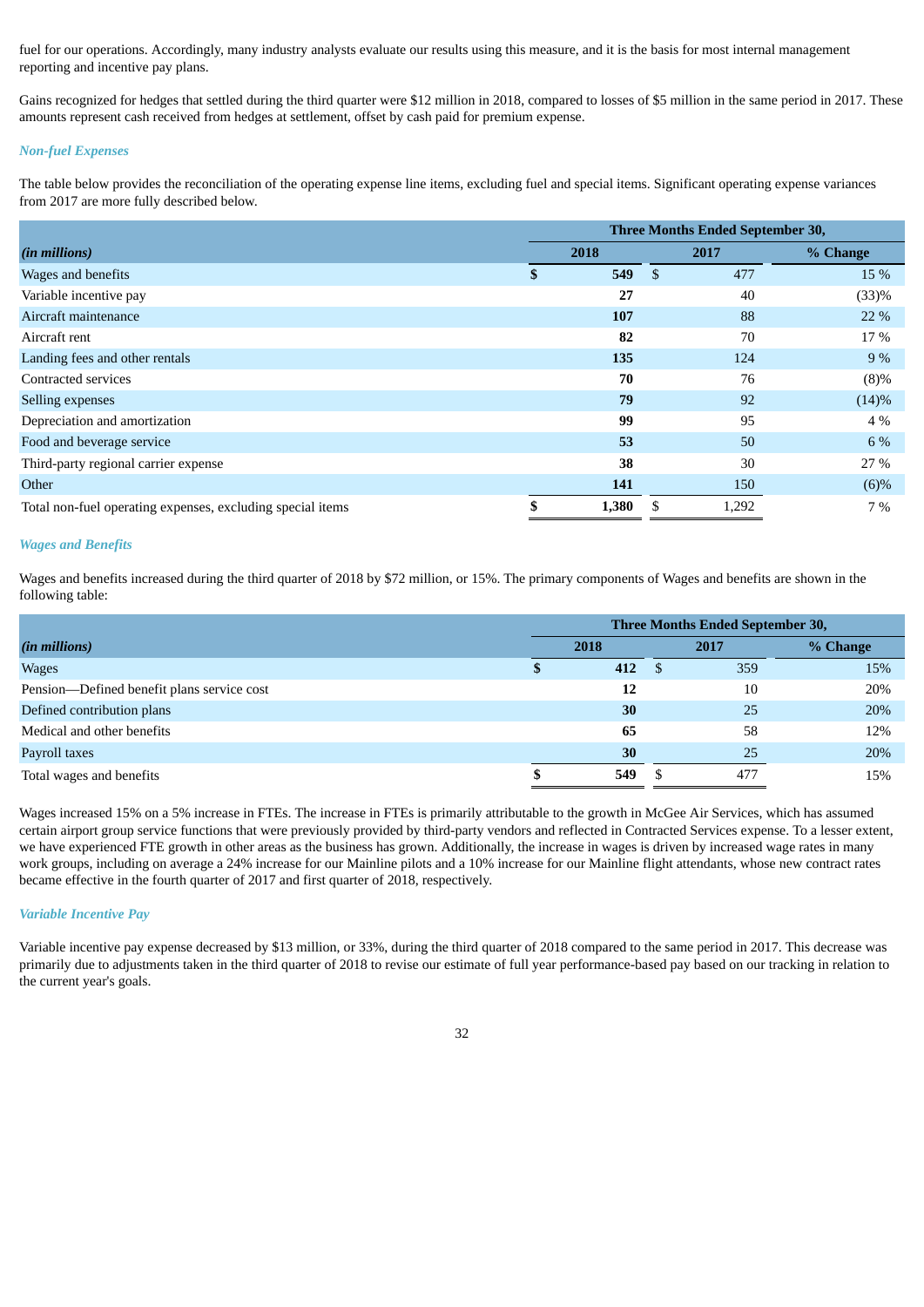#### *Aircraft Maintenance*

Aircraft maintenance expense increased by \$19 million, or 22%, during the third quarter of 2018 compared to the same period in 2017. Maintenance costs increased primarily due to a power-by-the-hour engine maintenance arrangement on our B737-800 aircraft which was entered into, and became effective, in the fourth quarter of 2017. Although the agreement results in increased expense earlier in the engine life cycle of B737-800 aircraft, it allows for much more predictable expense patterns over the fleet life. The remaining increase was due to a higher volume of scheduled airframe maintenance events as compared to the prior period.

#### *Aircraft Rent*

Aircraft rent expense increased by \$12 million, or 17%, during the third quarter of 2018 compared to the same period in 2017, primarily due to the addition of six A321neos to our Mainline fleet and 11 E175s to our regional fleet since September 30, 2017, partially offset by the return of two Q400 aircraft.

#### *Landing Fees and Other Rentals*

Landing fees and other rental expenses increased by \$11 million, or 9%, during the third quarter of 2018 compared to the same period in 2017. This increase was primarily driven by our 5% increase in capacity and rate increases at many of our hub airports.

#### *Selling Expenses*

Selling expenses decreased \$13 million, or 14%, during the third quarter of 2018 compared to the same period in 2017. This decrease was primarily due to lower credit card commissions and decreased promotional and advertising activities, notably those related to Virgin America.

#### *ADDITIONAL SEGMENT INFORMATION*

Refer to Note 9 of the consolidated financial statements for a detailed description of each segment. Below is a summary of each segment's profitability.

#### *Mainline*

Mainline recorded pretax profit of \$314 million in the third quarter of 2018, compared to \$405 million in the third quarter of 2017. The \$91 million decrease in pretax profit was primarily driven by a \$110 million increase in economic fuel cost and a \$45 million increase in non-fuel operating expenses, partially offset by a \$50 million increase in passenger revenues and a \$7 million increase in Mileage Plan™ other revenue.

The increase in Mainline passenger revenue for the third quarter of 2018 was primarily driven by capacity growth, partially offset by lower average fares.

Higher raw fuel prices and an increase in gallons consumed to support additional flying drove the increase in Mainline fuel expense. Non-fuel operating expenses increased due to higher wages to support our growth, and higher operating expenses as described above.

#### *Regional*

Our Regional operations incurred a pretax loss of \$13 million in the third quarter of 2018, compared to a pretax profit of \$25 million in the third quarter of 2017. The pretax loss was attributable to a \$25 million increase in fuel costs and a \$48 million increase in non-fuel operating expenses, partially offset by a \$37 million increase in operating revenues.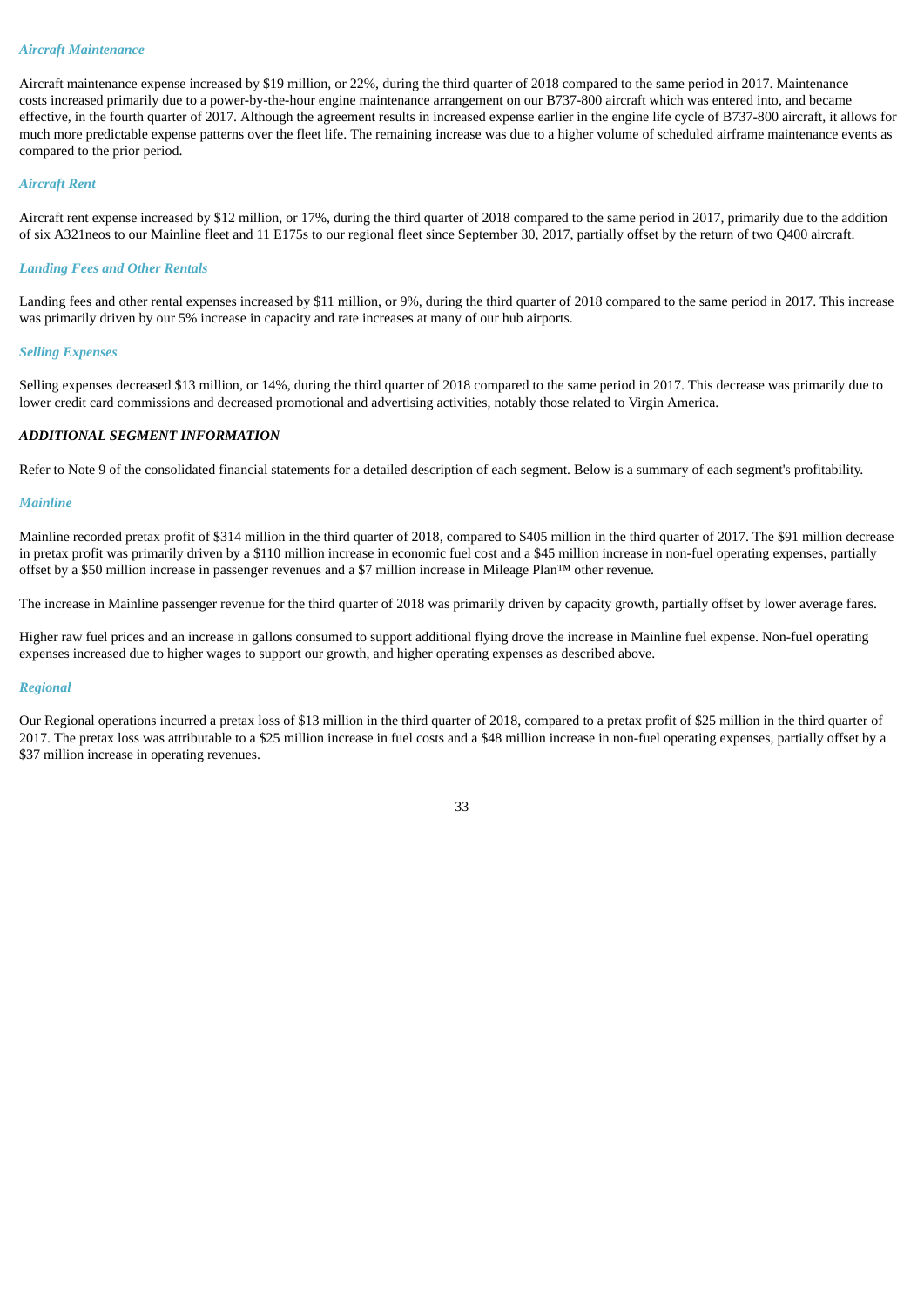Regional passenger revenue increased 12% compared to the third quarter of 2017, primarily driven by a 17% increase in capacity, partially offset by 3% lower ticket yields and a decrease in load factor of 1.1 pts. The increase in capacity is due to an increase in departures from new E175 deliveries, an increase in average aircraft stage length, and the annualization of new routes introduced over the past 12 months. Lower yields are a result of competitive pricing pressure we are experiencing, specifically on the West Coast.

The increase in non-fuel operating expenses is primarily due to higher ownership costs associated with 11 E175 aircraft operated by SkyWest that were added to the regional fleet over the past twelve months, as well as higher CPA rates on a 17% increase in capacity.

#### *Horizon*

Horizon achieved a pretax profit of \$7 million in the third quarter of 2018, compared to a pretax profit of \$5 million in the third quarter of 2017. The change was primarily driven by a \$17 million increase in operating revenue, attributable to the additional 6 E175 aircraft added to Horizon's fleet since the third quarter of 2017 and better operating performance in 2018.

## **COMPARISON OF NINE MONTHS ENDED SEPTEMBER 30, 2018 TO NINE MONTHS ENDED SEPTEMBER 30, 2017**

Our consolidated net income for the nine months ended September 30, 2018 was \$414 million, or \$3.34 per diluted share, compared to net income of \$645 million, or \$5.19 per diluted share, for the nine months ended September 30, 2017.

Excluding the impact of merger-related costs, mark-to-market fuel hedge adjustments, and a special employee tax reform bonus in connection with the passing of the Tax Cuts and Jobs Act (TCJA), our adjusted net income for the nine months ended September 30, 2018 was \$461 million, or \$3.72 per diluted share, compared to an adjusted net income of \$703 million, or \$5.66 per diluted share, in the nine months ended September 30, 2017. Historical information has been adjusted to reflect the adoption of new accounting standards effective for the Company as of January 1, 2018. The following tables reconcile our adjusted net income and adjusted earnings per diluted share (EPS) to amounts as reported in accordance with GAAP:

|                                                               | <b>Nine Months Ended September 30,</b> |      |                    |      |                |    |                    |  |  |
|---------------------------------------------------------------|----------------------------------------|------|--------------------|------|----------------|----|--------------------|--|--|
|                                                               |                                        | 2018 |                    | 2017 |                |    |                    |  |  |
| (in millions, except per share amounts)                       | <b>Dollars</b>                         |      | <b>Diluted EPS</b> |      | <b>Dollars</b> |    | <b>Diluted EPS</b> |  |  |
| Reported GAAP net income and diluted EPS                      | 414                                    |      | 3.34               |      | 645            | -S | 5.19               |  |  |
| Mark-to-market fuel hedge adjustments                         | (30)                                   |      | (0.24)             |      |                |    | 0.06               |  |  |
| Special items—employee tax reform bonus                       | 25                                     |      | 0.20               |      |                |    |                    |  |  |
| Special items-merger-related costs                            | 67                                     |      | 0.54               |      | 86             |    | 0.69               |  |  |
| Income tax effect on special items and fuel hedge adjustments | (15)                                   |      | (0.12)             |      | (35)           |    | (0.28)             |  |  |
| Non-GAAP adjusted net income and diluted EPS                  | 461                                    |      | 3.72               |      | 703            |    | 5.66               |  |  |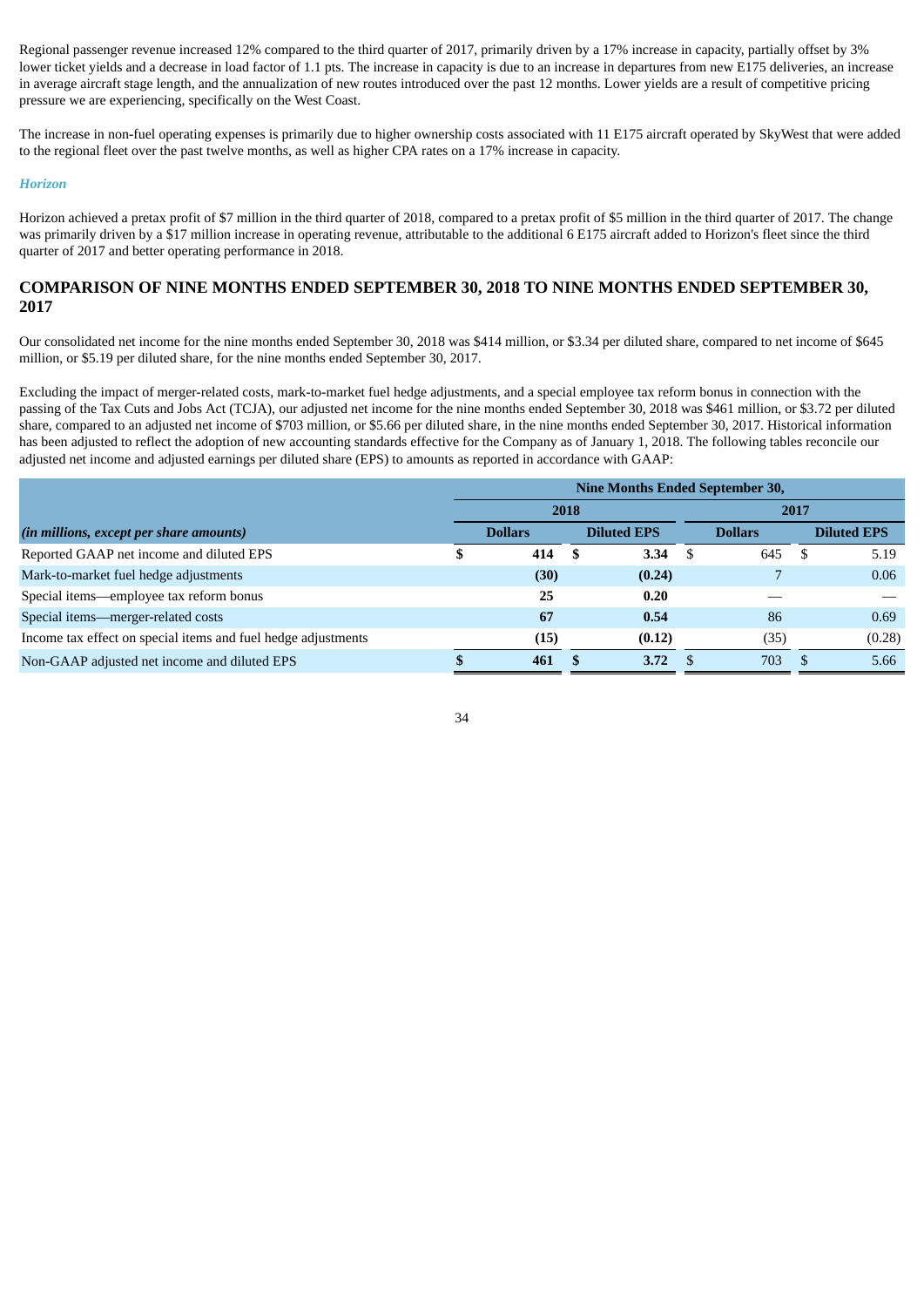Our operating costs per ASM are summarized below:

|                                                   |        | <b>Nine Months Ended September 30,</b> |       |  |  |  |  |
|---------------------------------------------------|--------|----------------------------------------|-------|--|--|--|--|
| (in cents)                                        | 2018   | 2017                                   |       |  |  |  |  |
| <b>Consolidated:</b>                              |        |                                        |       |  |  |  |  |
| CASM                                              | 11.38¢ | 10.57¢                                 | 8%    |  |  |  |  |
| Less the following components:                    |        |                                        |       |  |  |  |  |
| Aircraft fuel, including hedging gains and losses | 2.84   | 2.27                                   | 25%   |  |  |  |  |
| Special items-merger-related costs                | 0.19   | 0.19                                   | $-$ % |  |  |  |  |
| <b>CASM</b> excluding fuel and special items      | 8.35C  | 8.11C                                  | 3%    |  |  |  |  |
|                                                   |        |                                        |       |  |  |  |  |
| <b>Mainline:</b>                                  |        |                                        |       |  |  |  |  |
| CASM                                              | 10.49¢ | 9.74                                   | 8%    |  |  |  |  |
| Less the following components:                    |        |                                        |       |  |  |  |  |
| Aircraft fuel, including hedging gains and losses | 2.70   | 2.20                                   | 23%   |  |  |  |  |
| Special items—merger-related costs                | 0.21   | 0.20                                   | 5%    |  |  |  |  |
| <b>CASM</b> excluding fuel and special items      | 7.58¢  | 7.34 <sub>¢</sub>                      | 3%    |  |  |  |  |

## *OPERATING REVENUES*

Total operating revenues increased \$248 million, or 4%, during the first nine months of 2018 compared to the same period in 2017. The changes are summarized in the following table:

|                                 | Nine Months Ended September 30, |       |  |       |          |  |  |
|---------------------------------|---------------------------------|-------|--|-------|----------|--|--|
| (in millions)                   |                                 | 2018  |  | 2017  | % Change |  |  |
| Passenger revenue               |                                 | 5,725 |  | 5,505 | $4\%$    |  |  |
| Mileage Plan other revenue      |                                 | 329   |  | 314   | 5%       |  |  |
| Cargo and other                 |                                 | 146   |  | 133   | 10%      |  |  |
| <b>Total operating revenues</b> |                                 | 6.200 |  | 5,952 | $4\%$    |  |  |

#### *Passenger Revenue*

On a consolidated basis, Passenger revenue for the first nine months of 2018 increased by \$220 million, or 4%, on a 7% increase in capacity, partially offset by 1.6% lower ticket yields and a 0.8 pt decrease in load factor. The increase in capacity was driven by our continued network expansion and aircraft added to our fleet since September 30, 2017. Lower yields are a result of competitive pricing pressure we are experiencing, specifically on the West Coast, while lower load factor is a result of significant capacity growth in our markets by us and our competitors. We began executing on a number of initiatives to help improve our revenue performance, including changing our bag fees, reconfiguring our Airbus cabins, and we will be introducing our "Saver Fare" in the fourth quarter of 2018.

#### *Cargo and Other Revenue*

On a consolidated basis, Cargo and other revenue increased \$13 million, or 10%, in the first nine months of 2018 compared to the first nine months of 2017. The increase is primarily attributable to increased freight and mail capacity from our three freighters and utilizing our Airbus fleet to transport cargo. The remainder of the increase was due to increased lounge revenue as a result of our new lounges at JFK and SeaTac Airport.

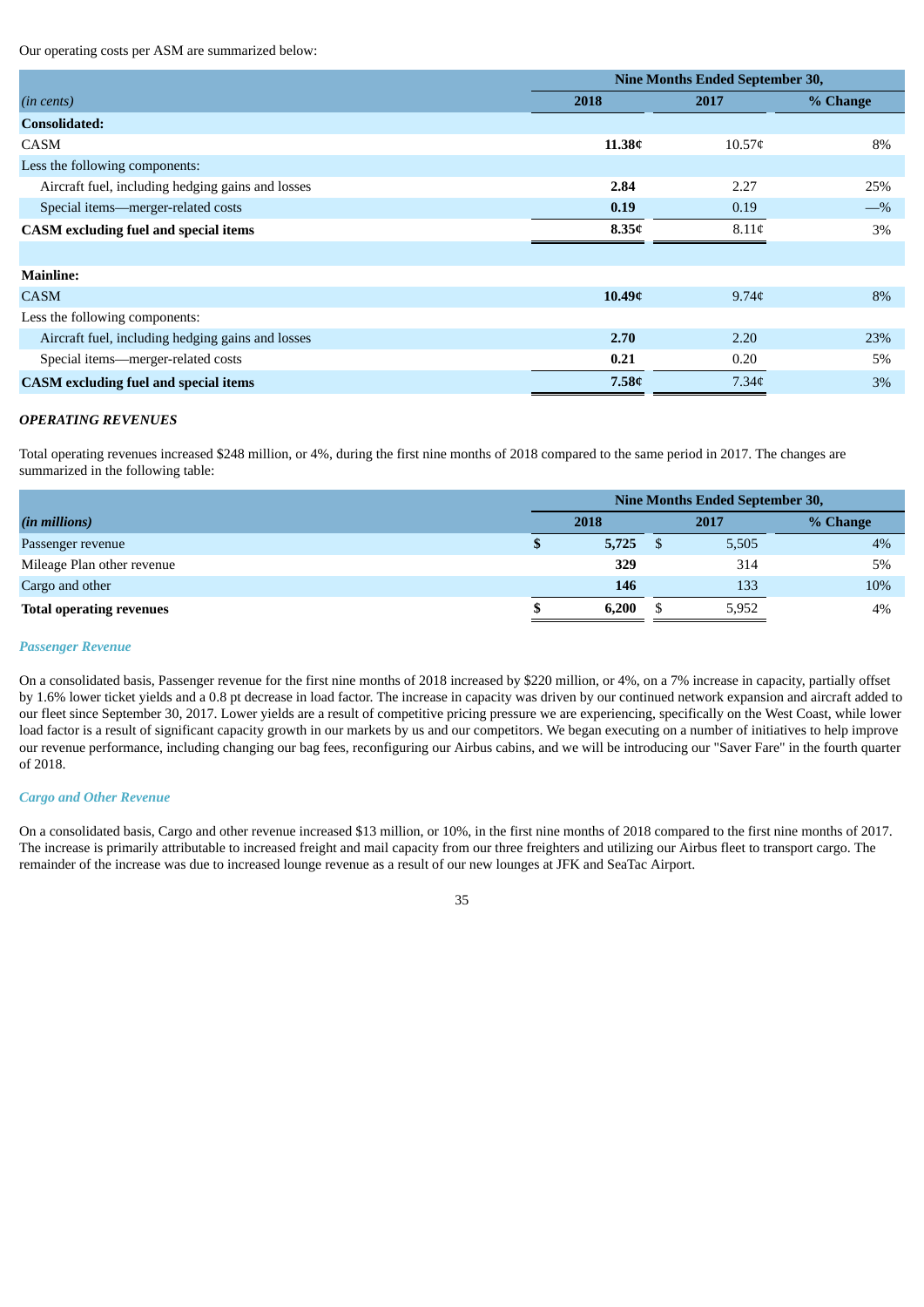## *OPERATING EXPENSES*

Total operating expenses increased \$722 million, or 15%, compared to the first nine months of 2017. We believe it is useful to summarize operating expenses as follows, which is consistent with the way expenses are reported internally and evaluated by management:

|                                                      | <b>Nine Months Ended September 30,</b> |       |      |       |             |  |  |
|------------------------------------------------------|----------------------------------------|-------|------|-------|-------------|--|--|
| (in millions)                                        |                                        | 2018  |      | 2017  | % Change    |  |  |
| Fuel expense                                         |                                        | 1,397 | - \$ | 1,051 | <b>33</b> % |  |  |
| Non-fuel operating expenses, excluding special items |                                        | 4,114 |      | 3.744 | 10 %        |  |  |
| Special items-merger-related costs                   |                                        | 67    |      | 86    | (22)%       |  |  |
| Special items—employee tax reform bonus              |                                        | 25    |      |       | NM          |  |  |
| Total operating expenses                             |                                        | 5,603 |      | 4,881 | 15 %        |  |  |

## *Fuel Expense*

Aircraft fuel expense increased \$346 million, or 33%, compared to the nine months ended September 30, 2017. The elements of the change are illustrated in the following table:

|                                              | <b>Nine Months Ended September 30,</b> |                |      |          |  |                |    |          |  |  |
|----------------------------------------------|----------------------------------------|----------------|------|----------|--|----------------|----|----------|--|--|
|                                              |                                        |                | 2018 |          |  |                |    |          |  |  |
| (in millions, except for per gallon amounts) |                                        | <b>Dollars</b> |      | Cost/Gal |  | <b>Dollars</b> |    | Cost/Gal |  |  |
| Raw or "into-plane" fuel cost                | S                                      | 1,450          |      | 2.30     |  | 1,030          | S  | 1.74     |  |  |
| (Gains) losses on settled hedges             |                                        | (23)           |      | (0.04)   |  | 14             |    | 0.02     |  |  |
| <b>Consolidated economic fuel expense</b>    |                                        | 1,427          |      | 2.26     |  | 1.044          | S  | 1.76     |  |  |
| Mark-to-market fuel hedge adjustments        |                                        | (30)           |      | (0.05)   |  |                |    | 0.01     |  |  |
| GAAP fuel expense                            |                                        | 1,397          | .D   | 2.21     |  | 1.051          | -S | 1.77     |  |  |
| Fuel gallons                                 |                                        | 631            |      |          |  | 592            |    |          |  |  |

The raw fuel price per gallon increased 32% due to higher West Coast jet fuel prices. West Coast jet fuel prices are impacted by both the price of crude oil, as well as refining margins associated with the conversion of crude oil to jet fuel. The increase in raw fuel price per gallon during the first nine months of 2018 was driven by a 35% increase in crude oil prices and a 30% increase in refining margins.

Gains recognized for hedges that settled in the first nine months of 2018 were \$23 million, compared to losses of \$14 million in the same period in 2017. These amounts represent cash received from settled hedges, offset by cash paid for premium expense.

We currently expect our economic fuel price per gallon to be approximately 18.5% higher in the fourth quarter of 2018 compared to the fourth quarter of 2017 due to our current estimate of higher crude prices and higher refining margins.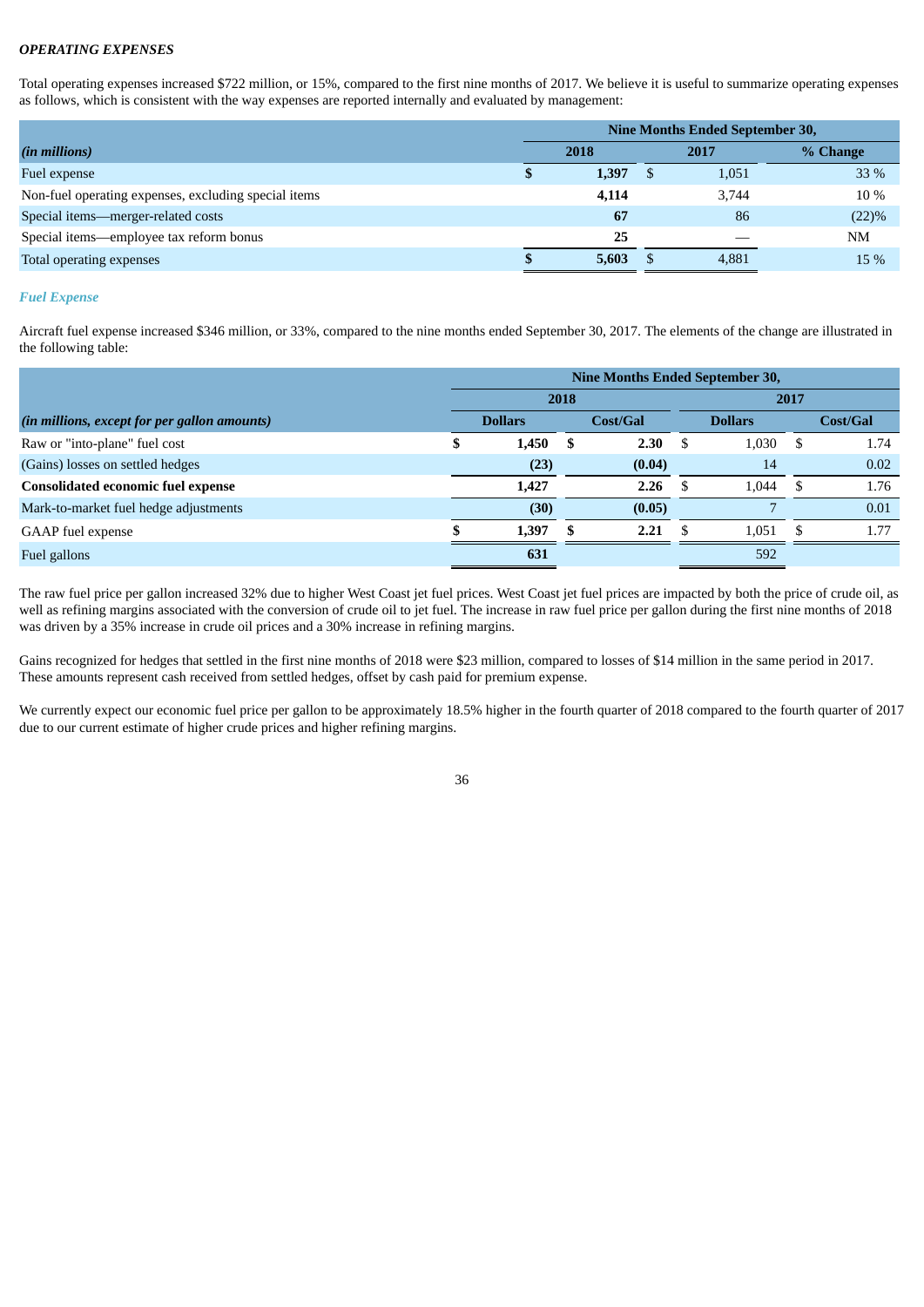#### *Non-fuel Expense and Non- special items*

|                                                            | <b>Nine Months Ended September 30,</b> |                        |                |  |  |  |  |
|------------------------------------------------------------|----------------------------------------|------------------------|----------------|--|--|--|--|
| (in millions)                                              | 2018                                   | 2017                   | % Change       |  |  |  |  |
| Wages and benefits                                         | \$<br>1,629                            | 1,397<br><sup>\$</sup> | $17\%$         |  |  |  |  |
| Variable incentive pay                                     | 104                                    | 98                     | 6 %            |  |  |  |  |
| Aircraft maintenance                                       | 320                                    | 271                    | 18 %           |  |  |  |  |
| Aircraft rent                                              | 233                                    | 204                    | 14 %           |  |  |  |  |
| Landing fees and other rentals                             | 371                                    | 338                    | 10 %           |  |  |  |  |
| Contracted services                                        | 227                                    | 234                    | $(3)\%$        |  |  |  |  |
| Selling expenses                                           | 245                                    | 277                    | (12)%          |  |  |  |  |
| Depreciation and amortization                              | 290                                    | 275                    | $5\%$          |  |  |  |  |
| Food and beverage service                                  | 158                                    | 145                    | $9\%$          |  |  |  |  |
| Third-party regional carrier expense                       | 114                                    | 84                     | 36 %           |  |  |  |  |
| Other                                                      | 423                                    | 421                    | $-\frac{9}{6}$ |  |  |  |  |
| Total non-fuel operating expenses, excluding special items | \$<br>4,114                            | 3,744                  | 10 %           |  |  |  |  |

## *Wages and Benefits*

Wages and benefits increased during the first nine months of 2018 by \$232 million, or 17%, compared to 2017. The primary components of wages and benefits are shown in the following table:

|                                            | <b>Nine Months Ended September 30,</b> |       |      |       |          |  |  |  |
|--------------------------------------------|----------------------------------------|-------|------|-------|----------|--|--|--|
| (in millions)                              |                                        | 2018  | 2017 |       | % Change |  |  |  |
| <b>Wages</b>                               | \$                                     | 1,230 | S    | 1,055 | 17%      |  |  |  |
| Pension—Defined benefit plans service cost |                                        | 36    |      | 30    | 20%      |  |  |  |
| Defined contribution plans                 |                                        | 88    |      | 73    | 21%      |  |  |  |
| Medical and other benefits                 |                                        | 186   |      | 162   | 15%      |  |  |  |
| Payroll taxes                              |                                        | 89    |      | 77    | 16%      |  |  |  |
| Total wages and benefits                   |                                        | 1,629 |      | 1,397 | 17%      |  |  |  |

Wages increased \$175 million, or 17%, on a 9% increase in FTEs. The increase in FTEs is primarily attributable to the growth in McGee Air Services, which has assumed certain airport ground service functions that were previously provided by third-party vendors and reflected in Contracted services expense. Additionally, the increase in wages is driven by higher wage rates for many work groups, including on average a 24% increase for our Mainline pilots and a 10% increase for our Mainline flight attendants whose new contract rates became effective in the fourth quarter of 2017 and the first quarter of 2018, respectively.

Costs associated with our defined contribution plans increased \$15 million, or 21%, due to FTE growth, increased participation throughout all labor groups, and higher contribution rates for Mainline pilots and flight attendants as a result of new contract rates effective in the fourth quarter of 2017 and the first quarter of 2018, respectively.

Medical and other benefits expense increased \$24 million, or 15%, primarily due to FTE growth and rising medical costs.

For the full year, we expect wages and benefits to increase at a rate greater than capacity growth, due to higher wage rates for certain labor groups and the continued growth of McGee Air Services.

## *Aircraft Maintenance*

Aircraft maintenance expense increased by \$49 million, or 18%, during the first nine months of 2018 compared to the same period in 2017. Maintenance costs increased primarily due to a power-by-the-hour engine maintenance arrangement on our B737-800 aircraft that we entered into, and became effective, in the fourth quarter of 2017, as well as a higher volume of scheduled maintenance events as compared to the prior period.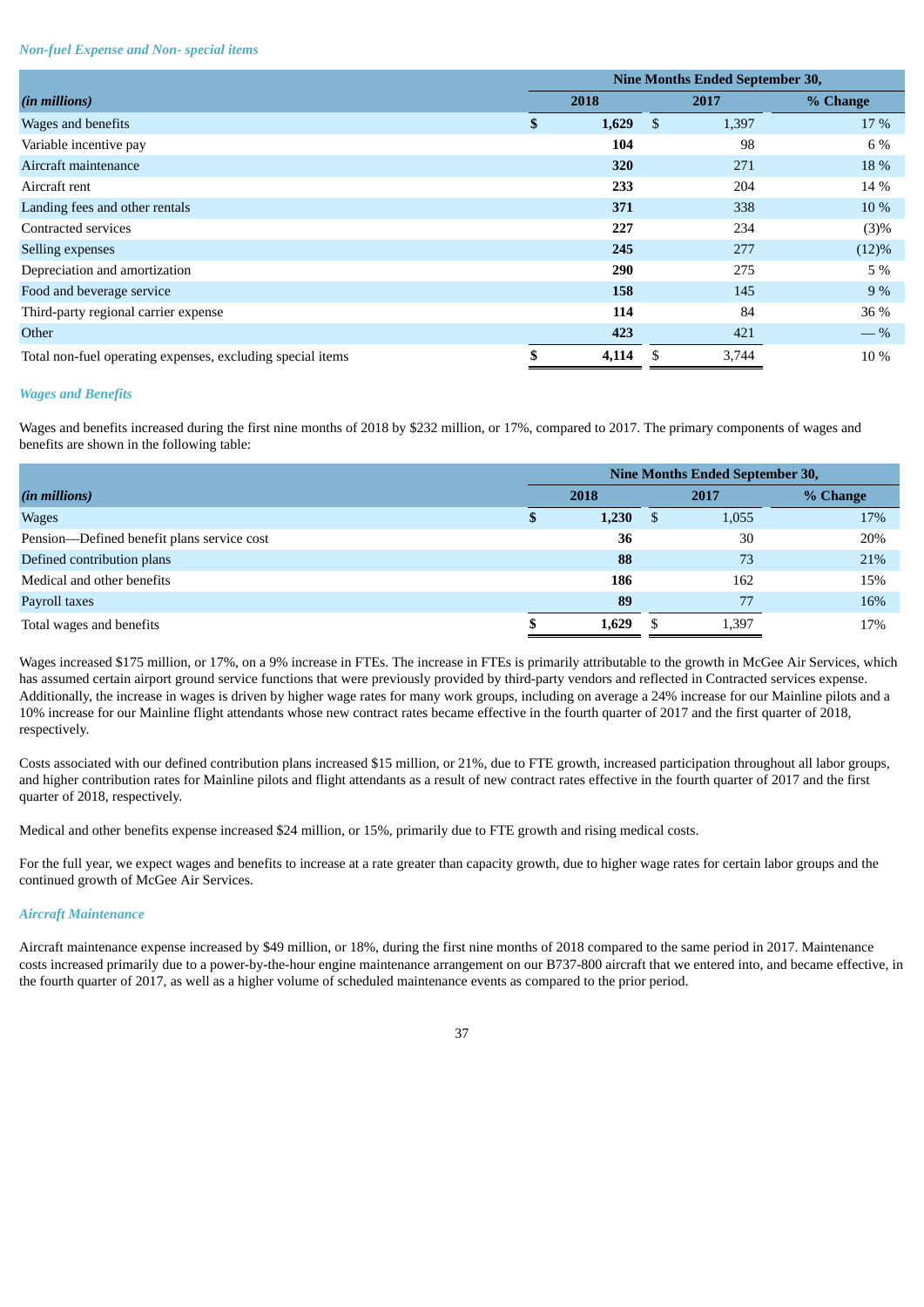For the full year, we expect aircraft maintenance expense to be approximately 9-10% higher than in 2017 for the same reasons mentioned above.

#### *Aircraft Rent*

Aircraft rent expense increased by \$29 million, or 14%, during the first nine months of 2018 compared to the same period in 2017. Aircraft rent increased primarily due to the addition of six A321neos to our mainline fleet and 11 E175s to our regional fleet since September 30, 2017, partially offset by the return of six Q400 aircraft.

For the full year, we expect aircraft rent to be approximately 15-16% higher than in 2017 due to leased A321neo and E175 aircraft added to our fleet in 2018.

#### *Landing Fees and Other Rentals*

Landing fees and other rental expenses increased by \$33 million, or 10%, during the first nine months of 2018 compared to the same period in 2017. This increase was primarily driven by our capacity increase of 7% and rate increases at airports across our network.

For the full year, we expect landing fees and other rental expense to be approximately 9-10% higher than in 2017 due to the same reasons noted above.

#### *Selling Expenses*

Selling expenses decreased \$32 million, or 12%, during the first nine months of 2018 compared to the same period in 2017. This decrease was primarily due to decreased commission costs from other airlines for transporting their frequent flyer members, lower credit card commissions, and decreased promotional and advertising activities, notably those related to Virgin America.

For the full year, we expect selling expenses to be approximately 8-9% lower than in 2017 for the reasons mentioned above.

#### *Third-Party Regional Carrier Expense*

Third-party regional carrier expense, which represents payments made to SkyWest and PenAir under our CPAs, increased \$30 million, or 36%, during the first nine months of 2018 compared to the same period in 2017. The increase is primarily due to the additional 11 E175 aircraft operated by SkyWest in the current year.

For the full year, we expect third-party regional carrier expense to be higher than in 2017 due to increased flying by our regional partners.

#### *Special Items—Merger-Related Costs*

We recorded special items of \$67 million for merger-related costs associated with our acquisition of Virgin America in the first nine months of 2018, compared to \$86 million in the first nine months of 2017. Costs incurred in the first nine months of 2018 consisted primarily of severance and retention costs, IT integration costs, and the write off of Virgin America related assets connected with our transition to a single PSS in April. We expect to incur mergerrelated costs for the remainder of 2018, and continuing through 2019.

#### *ADDITIONAL SEGMENT INFORMATION*

Refer to Note 9 of the condensed consolidated financial statements for a detailed description of each segment. Below is a summary of each segment's profitability.

#### *Mainline*

Mainline adjusted pretax profit was \$671 million in the first nine months of 2018, compared to \$1.08 billion in the same period in 2017. The \$411 million decrease in pretax profit was primarily driven by a \$281 million increase in Mainline non-fuel operating expenses and a \$313 million increase in Mainline fuel expense. These increases were partially offset by a \$175 million increase in Mainline operating revenue.

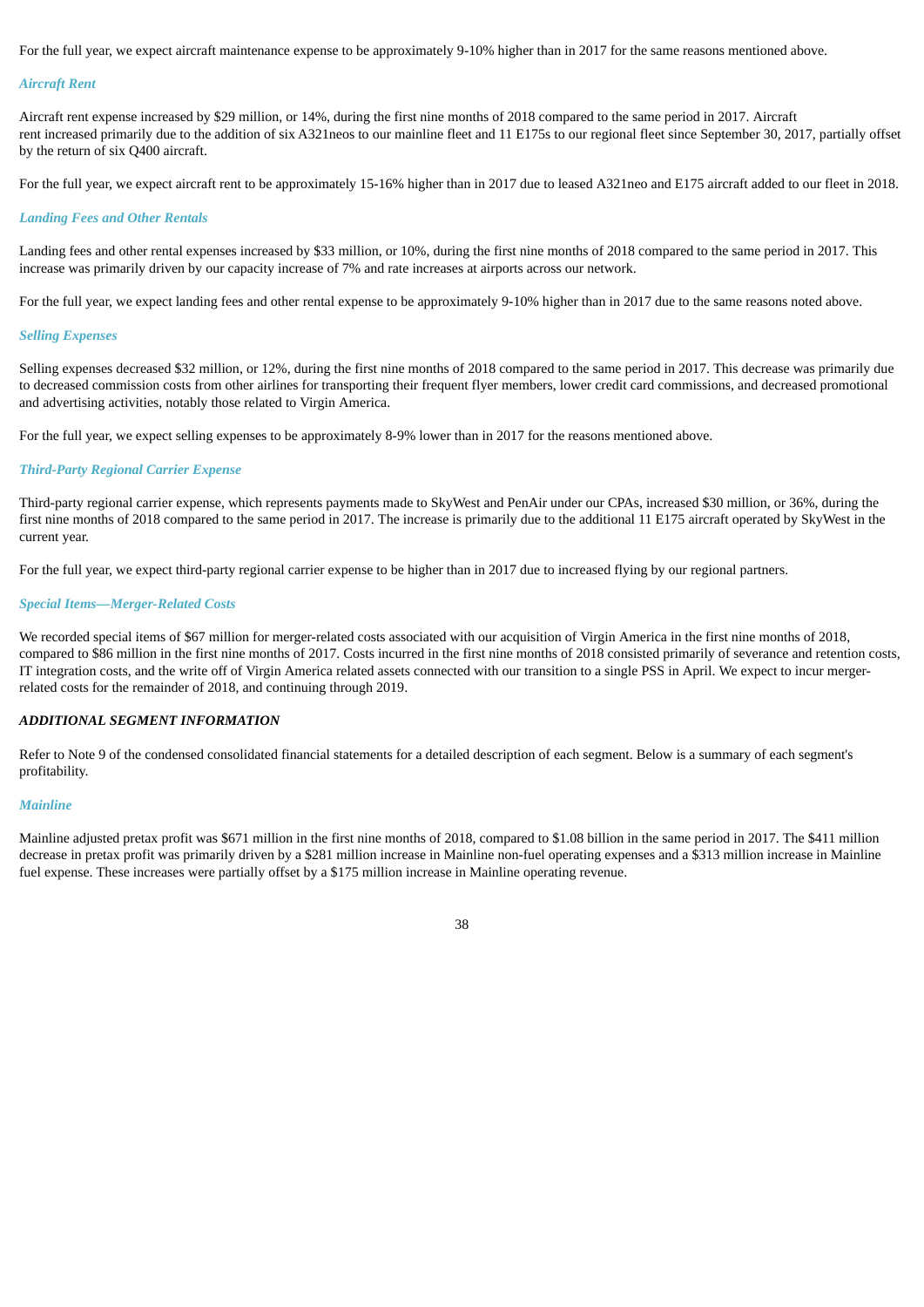Non-fuel operating expenses increased on higher wages related to new contract wage rates for pilots and flight attendants, and higher other operating expense categories as described above. Higher raw fuel prices and an increase in gallons consumed drove an increase in Mainline fuel expense. Mainline revenue increased primarily due to increased revenue passengers on lower average fares.

#### *Regional*

Our Regional operations incurred a pretax loss of \$82 million in the first nine months of 2018, compared to a pretax profit of \$57 million in the first nine months of 2017. The pretax loss was attributable to a \$70 million increase in fuel costs and a \$130 million increase in non-fuel operating expenses, partially offset by a \$72 million increase in operating revenues. The increase in non-fuel operating expenses is primarily due to higher ownership costs associated with 11 E175 aircraft operated by SkyWest that were added to the regional fleet over the past twelve months, as well as higher CPA rates on a 20% increase in capacity.

#### *Horizon*

Horizon achieved a pretax profit of \$20 million in the first nine months of 2018, compared to pretax loss of \$11 million in the same period in 2017. The change was primarily driven by a \$59 million increase in operating revenue, attributable to the addition of six E175 aircraft added to Horizon's fleet over the past twelve months, a \$17 million decrease in aircraft maintenance expense due to a lower volume of scheduled maintenance events as compared to the prior period, and a significantly improved operation in 2018 compared to 2017.

## **LIQUIDITY AND CAPITAL RESOURCES**

Our primary sources of liquidity are:

- Our existing cash and marketable securities balance of \$1.4 billion, and our expected cash from operations;
- Our 98 unencumbered aircraft that could be financed, if necessary;
- Our combined bank line-of-credit facilities, with no outstanding borrowings, of \$400 million. Information about these facilities can be found in Note 5 to the condensed consolidated financial statements.

During the nine months ended September 30, 2018, we took free and clear delivery of six B737-900ER aircraft and six E175 aircraft. We made debt payments totaling \$544 million, including the prepayment of \$231 million of debt, and paid dividends totaling \$118 million.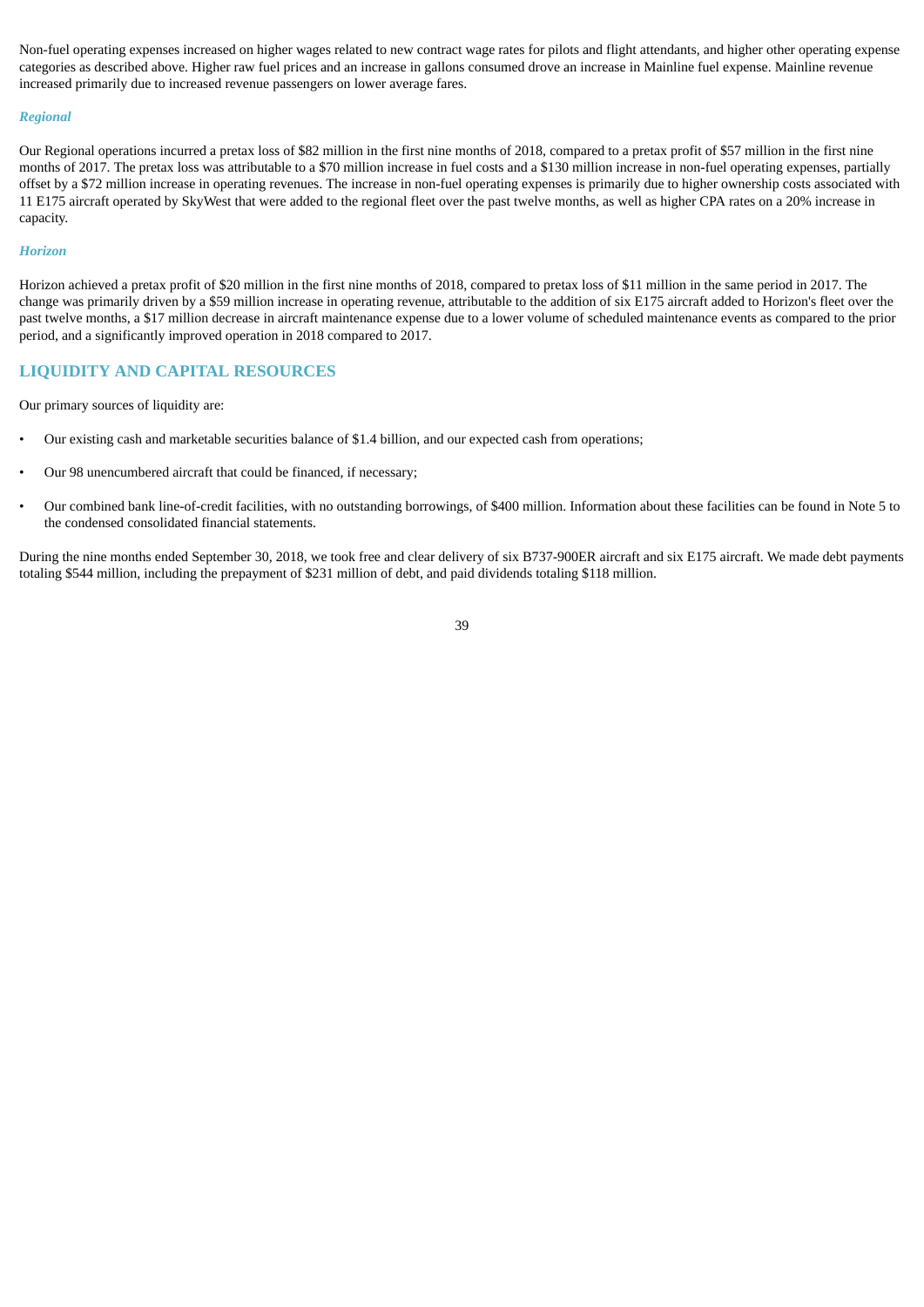The table below presents the major indicators of financial condition and liquidity:

| (in millions)                                                                                                 | September 30, 2018 | <b>December 31, 2017</b> | <b>Change</b> |  |
|---------------------------------------------------------------------------------------------------------------|--------------------|--------------------------|---------------|--|
| Cash and marketable securities                                                                                | 1,397              | 1,621                    | $(14) \%$     |  |
| Cash, marketable securities, and unused lines of credit as a percentage of<br>trailing twelve months' revenue | 22%                | 26%                      | $(4)$ pts     |  |
| Long-term debt, net of current portion                                                                        | 1.684              | 2,262                    | $(26)\%$      |  |
| Shareholders' equity                                                                                          | 3,791              | 3.460                    | 10%           |  |

#### **Debt-to-capitalization, adjusted for aircraft operating leases**

| (in millions)                                                  | September 30, 2018 |               | <b>December 31, 2017</b> | <b>Change</b> |
|----------------------------------------------------------------|--------------------|---------------|--------------------------|---------------|
| Long-term debt                                                 | 1,684              | <sup>\$</sup> | 2,262                    | $(26)\%$      |
| Capitalization of aircraft operating leases <sup>(a)</sup>     | 1,887              |               | 1,671                    | 13%           |
| Adjusted debt                                                  | 3,571              | <sup>\$</sup> | 3,933                    | (9)%          |
| Shareholders' equity                                           | 3,791              |               | 3,460                    | 10%           |
| <b>Total Capital</b>                                           | 7.362              | \$.           | 7.393                    | $-$ %         |
|                                                                |                    |               |                          |               |
| Debt-to-capitalization, adjusted for aircraft operating leases | 49%                |               | 53%                      | $(4)$ pts     |

(a) Calculated using the present value of remaining aircraft lease payments for aircraft in our operating fleet as of the balance sheet date.

The following discussion summarizes the primary drivers of the increase in our cash and marketable securities balance and our expectation of future cash requirements.

#### **ANALYSIS OF OUR CASH FLOWS**

#### *Cash Provided by Operating Activities*

For the first nine months of 2018, net cash provided by operating activities was \$986 million, compared to \$1.4 billion during the same period in 2017. The \$371 million decrease in our operating cash flows is primarily attributable to a decrease in net income, driven by rising fuel prices, higher non-fuel operating costs, significant new market development, and continuing competitive pressures. Cash collected for future travel is down relative to the prior year primarily as a result of lower yields driven by competitive pricing pressure on the West Coast.

We typically generate positive cash flows from operations and expect to use that cash flow to purchase aircraft and capital equipment, make scheduled debt payments, and return capital to shareholders.

#### *Cash Used in Investing Activities*

Cash used in investing activities was \$333 million during the first nine months of 2018, compared to \$1.1 billion during the same period of 2017. Our capital expenditures were \$554 million in the first nine months of 2018, a decrease of \$287 million compared to the nine months ended September 30, 2017. This is primarily driven by fewer aircraft deliveries as compared to the same period of 2017. Our net sales of marketable securities were 185 million in the first nine months of 2018, compared to net purchases of 339 million in the nine months ended September 30, 2017. The shift to net sales is primarily due to funds being utilized to prepay certain debt. Internally, we analyze and manage our cash and marketable securities balance in the aggregate.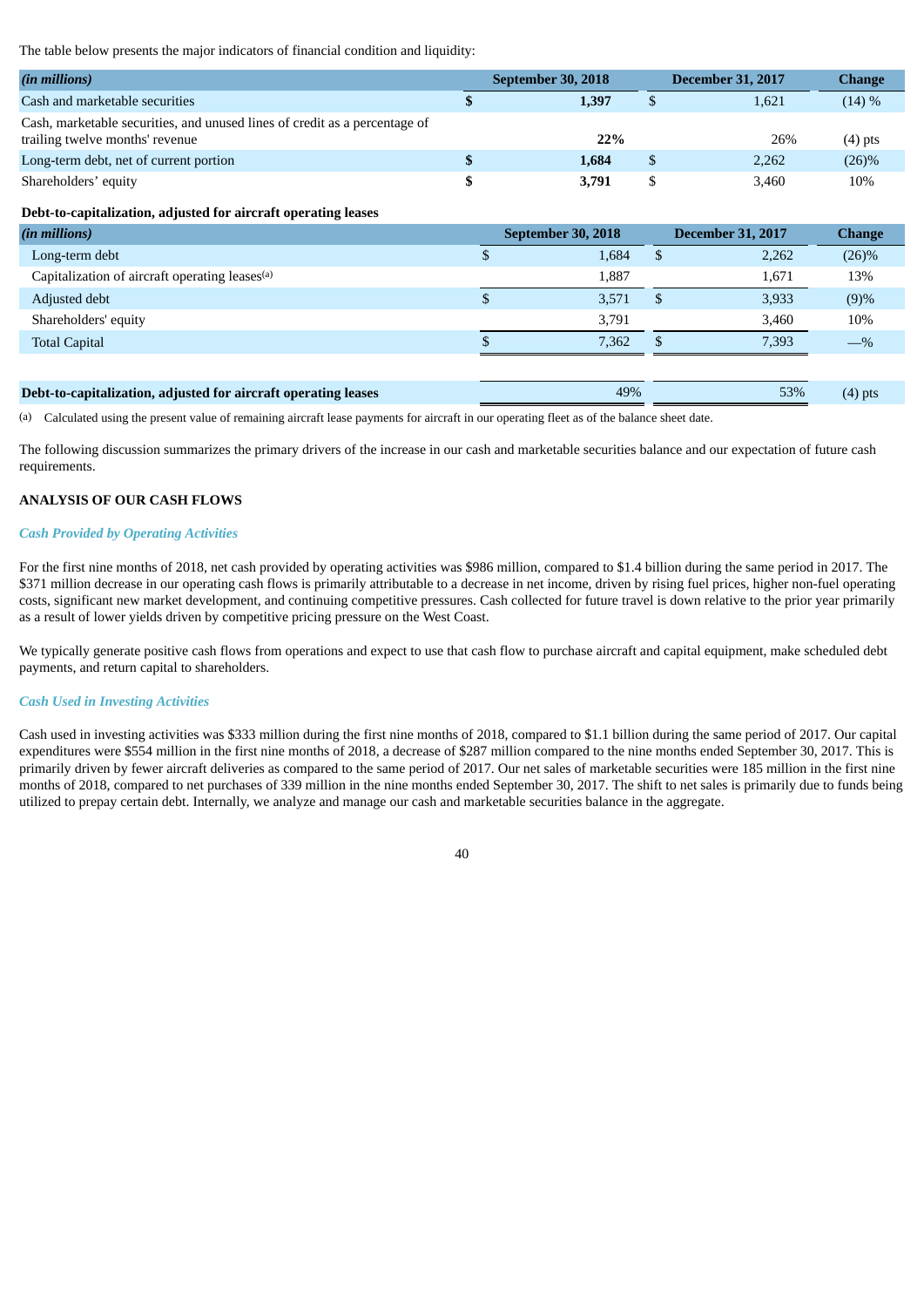The table below reflects our full-year expectation for capital expenditures based on our current intentions. It does not reflect our actual contractual obligations at this time, nor does it reflect the capital expenditures that would be incurred if we exercised options or cancellable purchase commitments that are available to us. We have options to acquire 37 B737 aircraft with deliveries from 2021 through 2024, and options to acquire 30 E175 aircraft with deliveries in 2021 to 2023. Options will be exercised only if we believe return on invested capital targets can be met. The table below excludes any associated capitalized interest.

| (in millions)                        | 2018 |       | 2019 |      | 2020       |
|--------------------------------------|------|-------|------|------|------------|
| <b>Targeted capital expenditures</b> |      | L.000 | υU   | an a | 75C<br>้วน |

#### *Cash Used in Financing Activities*

Cash used in financing activities was \$666 million during the first nine months of 2018 compared to \$399 million during the same period in 2017. During the first nine months of 2018 we made debt payments of \$544 million, including the prepayment of \$231 million of debt, dividend payments totaling \$118 million, and had \$37 million in common stock repurchases.

#### **CONTRACTUAL OBLIGATIONS AND COMMITMENTS**

#### *Aircraft Commitments*

As of September 30, 2018, we have firm orders to purchase or lease 60 aircraft. We also have cancelable purchase commitments for 30 Airbus A320neo with deliveries from 2022 through 2024. We could incur a loss of pre-delivery payments and credits as a cancellation fee. We also have options to acquire 37 B737 aircraft with deliveries from 2021 through 2024 and 30 E175 aircraft with deliveries from 2021 through 2023. In addition to the 32 E175 aircraft currently operated by SkyWest in our regional fleet, we have options in future periods to add regional capacity by having SkyWest operate up to eight more E175 aircraft.

The following table summarizes expected fleet activity by year as of September 30, 2018:

|                                         | <b>Actual Fleet</b>   | <b>Expected Fleet Activity</b> <sup>(a)</sup> |                      |                      |              |                      |  |  |  |  |
|-----------------------------------------|-----------------------|-----------------------------------------------|----------------------|----------------------|--------------|----------------------|--|--|--|--|
| <b>Aircraft</b>                         | September 30,<br>2018 | <b>2018 Additions</b>                         | <b>2018 Removals</b> | December 31,<br>2018 | 2019 Changes | December 31,<br>2019 |  |  |  |  |
| B737 Freighters                         |                       |                                               |                      |                      |              | 3.                   |  |  |  |  |
| B737 Passenger Aircraft(c)              | 157                   |                                               |                      | 159                  |              | 166                  |  |  |  |  |
| Airbus Passenger Aircraft               | 71                    |                                               |                      | 71                   |              | 72                   |  |  |  |  |
| <b>Total Mainline Fleet</b>             | 231                   | $\overline{2}$                                |                      | 233                  | 8            | 241                  |  |  |  |  |
| Q400 operated by Horizon <sup>(b)</sup> | 41                    |                                               | (4)                  | 37                   | (7)          | 30                   |  |  |  |  |
| E175 operated by Horizon $(b)$          | 16                    | 10                                            |                      | 26                   | 4            | 30                   |  |  |  |  |
| E175 operated by third party $(b)$      | 32                    |                                               |                      | 32                   |              | 32                   |  |  |  |  |
| <b>Total Regional Fleet</b>             | 89                    | 10                                            | (4)                  | 95                   | (3)          | 92                   |  |  |  |  |
| <b>Total</b>                            | 320                   | 12                                            | (4)                  | 328                  | Э.           | 333                  |  |  |  |  |

(a) The expected fleet counts at December 31, 2018 and 2019 are subject to change.

(b) Aircraft are either owned or leased by Horizon or operated under capacity purchase agreement with a third party.

(c) Aircraft deliveries reflect the supplemental agreement entered with Boeing in the first quarter of 2018 which deferred certain B737 deliveries. Our first MAX9 delivery is scheduled for 2019.

For future firm orders and option exercises, we may finance the aircraft through cash flow from operations, long-term debt, or lease arrangements.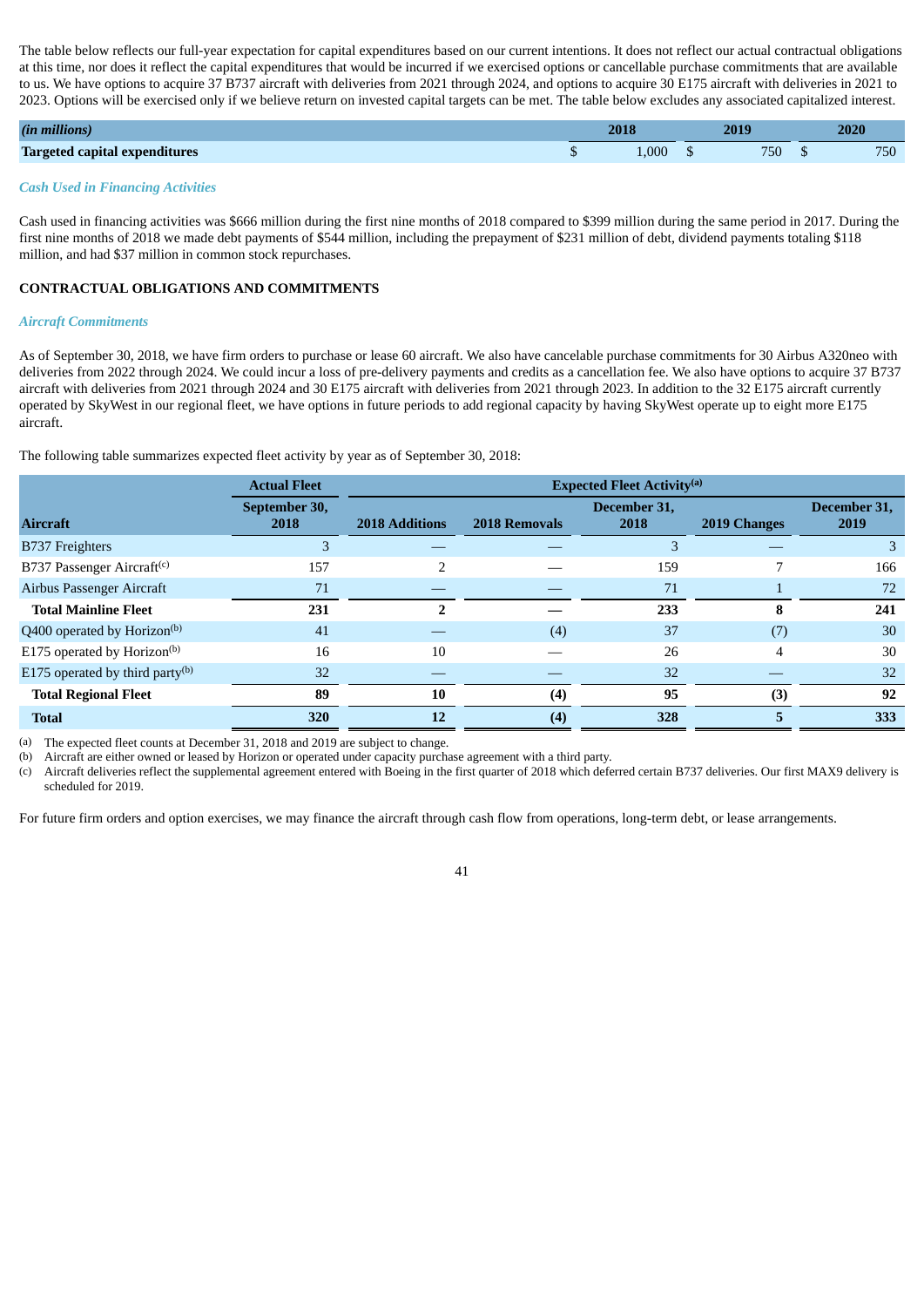#### *Fuel Hedge Positions*

All of our future oil positions are call options, which are designed to effectively cap the cost of the crude oil component of our jet fuel purchases. With call options, we are hedged against volatile crude oil price increases. During a period of decline in crude oil prices, we only forfeit cash previously paid for hedge premiums. Our crude oil positions are as follows:

|                            | Approximate % of<br><b>Expected Fuel</b><br><b>Requirements</b> | <b>Weighted-Average</b><br><b>Crude Oil Price per</b><br><b>Barrel</b> | <b>Average Premium</b><br><b>Cost per Barrel</b> |  |
|----------------------------|-----------------------------------------------------------------|------------------------------------------------------------------------|--------------------------------------------------|--|
| <b>Remainder 2018</b>      | $51\%$ \$                                                       | 68                                                                     | S                                                |  |
| First Quarter 2019         | 50%                                                             | 72                                                                     |                                                  |  |
| Second Quarter 2019        | 40%                                                             | 73                                                                     |                                                  |  |
| Third Quarter 2019         | 30%                                                             | 75                                                                     | $\mathcal{P}$                                    |  |
| <b>Fourth Quarter 2019</b> | 20%                                                             | 77                                                                     | $\mathcal{P}$                                    |  |
| <b>Full Year 2019</b>      | $35\%$ \$                                                       | 74                                                                     | \$<br>2                                          |  |
| <b>First Quarter 2020</b>  | 10%                                                             | 76                                                                     | 3                                                |  |
| <b>Full Year 2020</b>      | $2\%$ \$                                                        | 76                                                                     | 3<br>S                                           |  |

#### *Contractual Obligations*

The following table provides a summary of our obligations as of September 30, 2018. For agreements with variable terms, amounts included reflect our minimum obligations.

|                                        | <b>Remainder of</b> |             |    |       |    |       | <b>Beyond</b> |       |  |       |  |              |
|----------------------------------------|---------------------|-------------|----|-------|----|-------|---------------|-------|--|-------|--|--------------|
| <i>(in millions)</i>                   | 2018                | 2019        |    | 2020  |    | 2021  |               | 2022  |  | 2022  |  | <b>Total</b> |
| Current and long-term debt obligations | 123<br>\$           | 267<br>S    | -S | 381   | -S | 363   |               | 179   |  | 725   |  | 2,038        |
| Operating lease commitments (a)        | 106                 | 413         |    | 380   |    | 332   |               | 300   |  | 1,219 |  | 2,750        |
| Aircraft maintenance deposits (b)      | 16                  |             | 65 | 68    |    | 64    |               | 52    |  | 38    |  | 303          |
| Aircraft commitments <sup>(c)</sup>    | 378                 | 514         |    | 525   |    | 558   |               | 302   |  | 140   |  | 2,417        |
| Interest obligations (d)               | 16                  |             | 73 | 63    |    | 46    |               | 33    |  | 69    |  | 300          |
| Other obligations                      | 35                  | 145         |    | 152   |    | 173   |               | 181   |  | 1,225 |  | 1,911        |
| <b>Total</b>                           | 674                 | 1.477<br>Æ, | £. | 1.569 | -S | 1.536 |               | 1.047 |  | 3.416 |  | 9.719        |

(a) Operating lease commitments generally include aircraft operating leases, airport property and hangar leases, office space, and other equipment leases. Included here are E175 aircraft operated by SkyWest under a capacity purchase agreement.

(b) Aircraft maintenance deposits relate to leased Airbus aircraft.

(c) Represents non-cancelable contractual payment commitments for aircraft and engines, buyer furnished equipment, and aircraft maintenance and parts management.

(d) For variable-rate debt, future obligations are shown above using forecasted interest rates as of September 30, 2018.

#### *Credit Card Agreements*

We have agreements with a number of credit card companies to process the sale of tickets and other services. Under these agreements, there are material adverse change clauses that, if triggered, could result in the credit card companies holding back a reserve from our credit card receivables. Under one such agreement, we could be required to maintain a reserve if our credit rating is downgraded to or below a rating specified by the agreement or our cash and marketable securities balance fell below \$500 million. Under another such agreement, we could be required to maintain a reserve if our cash and marketable securities balance fell below \$500 million. We are not currently required to maintain any reserve under these agreements, but if we were, our financial position and liquidity could be materially harmed.

#### *Deferred Income Taxes*

For federal income tax purposes, the majority of our assets are fully depreciated over a seven-year life using an accelerated depreciation method or bonus depreciation, if available. For financial reporting purposes, the majority of our assets are depreciated over 15 to 25 years to an estimated salvage value using the straight-line basis. This difference has created a significant deferred tax liability. At some point in the future the depreciation basis will reverse, potentially resulting in an increase in income taxes paid.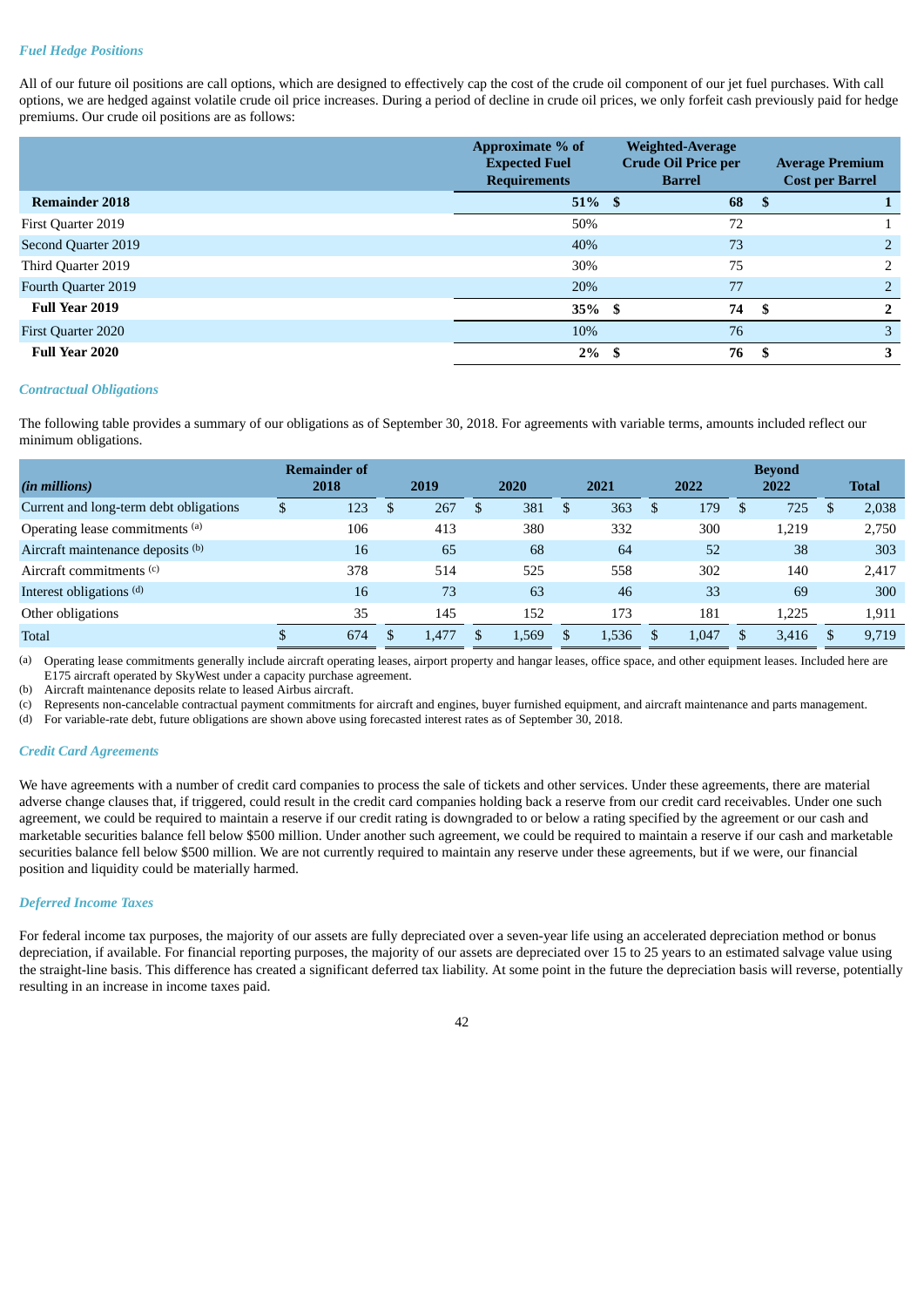While it is possible that we could have material cash obligations for this deferred liability at some point in the future, we cannot estimate the timing of longterm cash flows with reasonable accuracy. Taxable income and cash taxes payable in the short-term are impacted by many items, including the amount of book income generated (which can be volatile depending on revenue and fuel prices), usage of net operating losses, whether "bonus depreciation" provisions are available, any future tax reform efforts at the federal level, as well as other legislative changes that are beyond our control. We believe that we will have the liquidity available to make our future tax payments.

## **CRITICAL ACCOUNTING ESTIMATES**

With the exception of the items noted below, there have been no material changes to our critical accounting estimates for the nine months ended September 30, 2018. For information on our critical accounting estimates, see Item 7. "Management's Discussion and Analysis of Financial Condition and Results of Operations" of our Annual Report on Form 10-K for the year ended December 31, 2017.

#### **Frequent Flyer Programs**

Alaska's Mileage Plan<sup>TM</sup> loyalty program awards mileage credits to members who fly on our airlines and our airline partners, referred to as flown miles. We also sell services, including miles for transportation, Companion Fare<sup>TM</sup> certificates, bag fee waivers, and access to our brand and customer lists to a major bank that offers Alaska affinity credit cards. To a lesser extent, miles for transportation are also sold to other non-airline partners, such as hotels and car rental agencies. The outstanding miles may be redeemed for travel on our airlines or any of our airline partners. As long as Mileage Plan<sup>TM</sup> is in existence, we have an obligation to provide this future travel.

Mileage credits and the various other services we sell under our loyalty program represent performance obligations that are part of a multiple deliverable revenue arrangement. Accounting guidance requires that we use a relative standalone selling price allocation to allocate consideration received to the material performance obligations in these contracts. Our relative standalone selling price allocation models are refreshed when contracts originate or are materially modified.

At September 30, 2018 we had approximately 236 billion miles outstanding, resulting in an aggregate deferred revenue balance of \$1.8 billion. The deferred revenue resulting from our relative selling price allocations requires significant management judgment. There are uncertainties inherent in these estimates. Therefore, different assumptions could affect the amount and/or timing of revenue recognition. The most significant assumptions are described below.

1. *The rate at which we defer sales proceeds related to services sold:*

We estimate the standalone selling price for each performance obligation, including mileage credits, by considering multiple inputs and methods, including but not limited to, the estimated selling price of comparable travel, discounted cash flows, brand value published selling prices, number of miles awarded and the number of miles redeemed. We estimate the selling prices and volumes over the terms of the agreements in order to determine the allocation of proceeds to each of the multiple deliverables.

2. *The number of miles that will not be redeemed for travel (breakage):*

We estimate how many miles will be used per award. For example, our members may redeem mileage credits for award travel to various locations or choose between a highly restricted award and an unrestricted award. Our estimates are based on the current requirements in our Mileage Plan™ program and historical award redemption patterns.

We regularly review significant Mileage Plan<sup>TM</sup> assumptions and change our assumptions if facts and circumstances indicate that a change is necessary. Any such change in assumptions could have a significant effect on our financial position and results of operations.

## **GLOSSARY OF AIRLINE TERMS**

**Aircraft Utilization** - block hours per day; this represents the average number of hours per day our aircraft are in transit

**Aircraft Stage Length** - represents the average miles flown per aircraft departure

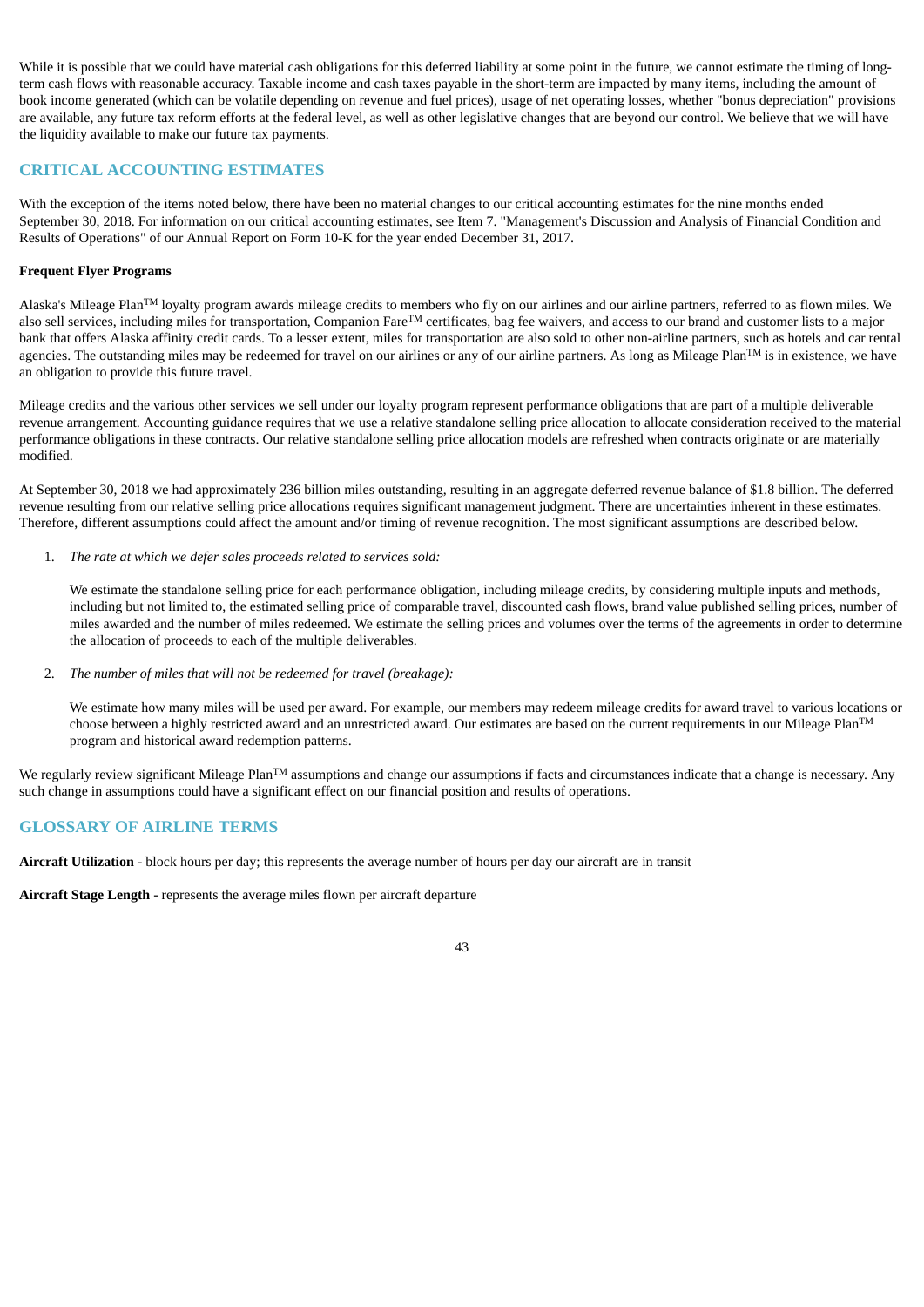**ASMs** - available seat miles, or "capacity"; represents total seats available across the fleet multiplied by the number of miles flown

**CASM** - operating costs per ASM, or "unit cost"; represents all operating expenses including fuel and special items

**CASMex** - operating costs excluding fuel and special items per ASM; this metric is used to help track progress toward reduction of non-fuel operating costs since fuel is largely out of our control

**Debt-to-capitalization ratio** - represents adjusted debt (long-term debt plus the present value of future operating lease payments) divided by total equity plus adjusted debt

**Diluted Earnings per Share** - represents earnings per share (EPS) using fully diluted shares outstanding

**Diluted Shares** - represents the total number of shares that would be outstanding if all possible sources of conversion, such as stock options, were exercised

**Economic Fuel** - best estimate of the cash cost of fuel, net of the impact of settled fuel-hedging contracts in the period

**Free Cash Flow -** total operating cash flow generated less cash paid for capital expenditures

**Load Factor** - RPMs as a percentage of ASMs; represents the number of available seats that were filled with paying passengers

**Mainline** - represents flying Boeing 737 and Airbus 320 family jets and all associated revenues and costs

**Productivity** - number of revenue passengers per full-time equivalent employee

**RASM** - operating revenue per ASMs, or "unit revenue"; operating revenue includes all passenger revenue, freight & mail, Mileage Plan™ and other ancillary revenue; represents the average total revenue for flying one seat one mile

**Regional** - represents capacity purchased by Alaska from Horizon, SkyWest and PenAir. In this segment, Regional records actual on-board passenger revenue, less costs such as fuel, distribution costs, and payments made to Horizon, SkyWest and PenAir under the respective capacity purchase arrangement (CPAs). Additionally, Regional includes an allocation of corporate overhead such as IT, finance, other administrative costs incurred by Alaska and on behalf of Horizon.

**RPMs** - revenue passenger miles, or "traffic"; represents the number of seats that were filled with paying passengers; one passenger traveling one mile is one RPM

**Yield** - passenger revenue per RPM; represents the average revenue for flying one passenger one mile

## <span id="page-43-0"></span>**ITEM 3. QUANTITATIVE AND QUALITATIVE DISCLOSURE ABOUT MARKET RISK**

There have been no material changes in market risk from the information provided in Item 7A. "Quantitative and Qualitative Disclosure About Market Risk" in our Annual Report on Form 10-K for the year ended December 31, 2017.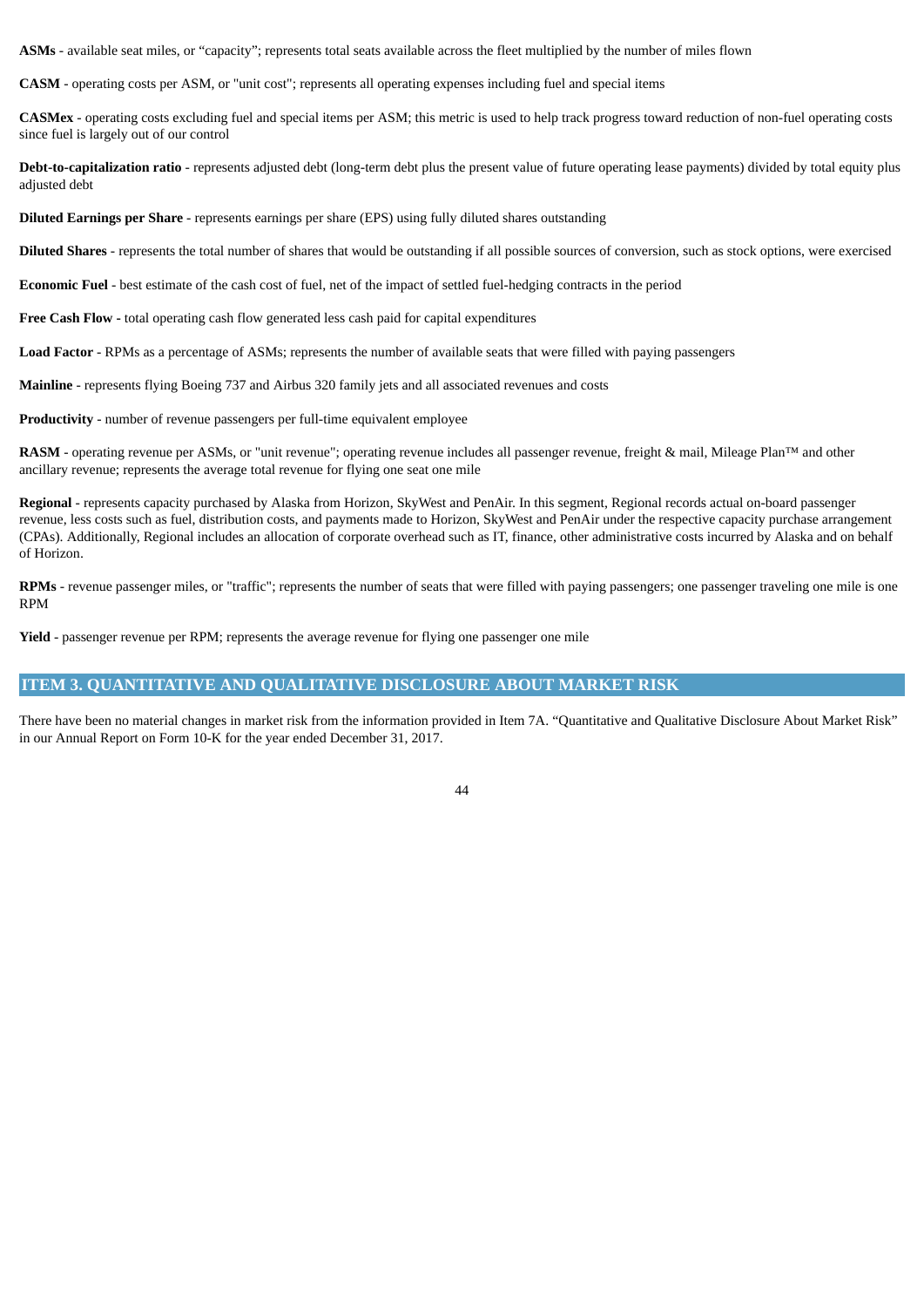#### <span id="page-44-0"></span>**ITEM 4. CONTROLS AND PROCEDURES**

#### **Evaluation of Disclosure Controls and Procedures**

As of September 30, 2018, an evaluation was performed under the supervision and with the participation of our management, including our chief executive officer and chief financial officer (collectively, our "certifying officers"), of the effectiveness of the design and operation of our disclosure controls and procedures. These disclosure controls and procedures are designed to ensure that the information required to be disclosed by us in our periodic reports filed with or submitted to the Securities and Exchange Commission (the SEC) is recorded, processed, summarized and reported within the time periods specified by the SEC's rules and forms, and includes, without limitation, controls and procedures designed to ensure that such information is accumulated and communicated to our management, including our certifying officers, as appropriate, to allow timely decisions regarding required disclosure. Our certifying officers concluded, based on their evaluation, that disclosure controls and procedures were effective as of September 30, 2018.

#### **Changes in Internal Control over Financial Reporting**

There have been no changes in the Company's internal controls over financial reporting during the quarter ended September 30, 2018, that have materially affected, or are reasonably likely to materially affect, our internal controls over financial reporting.

Our internal control over financial reporting is based on the 2013 framework in Internal Control - Integrated Framework issued by the Committee of Sponsoring Organizations of the Treadway Commission (the COSO Framework).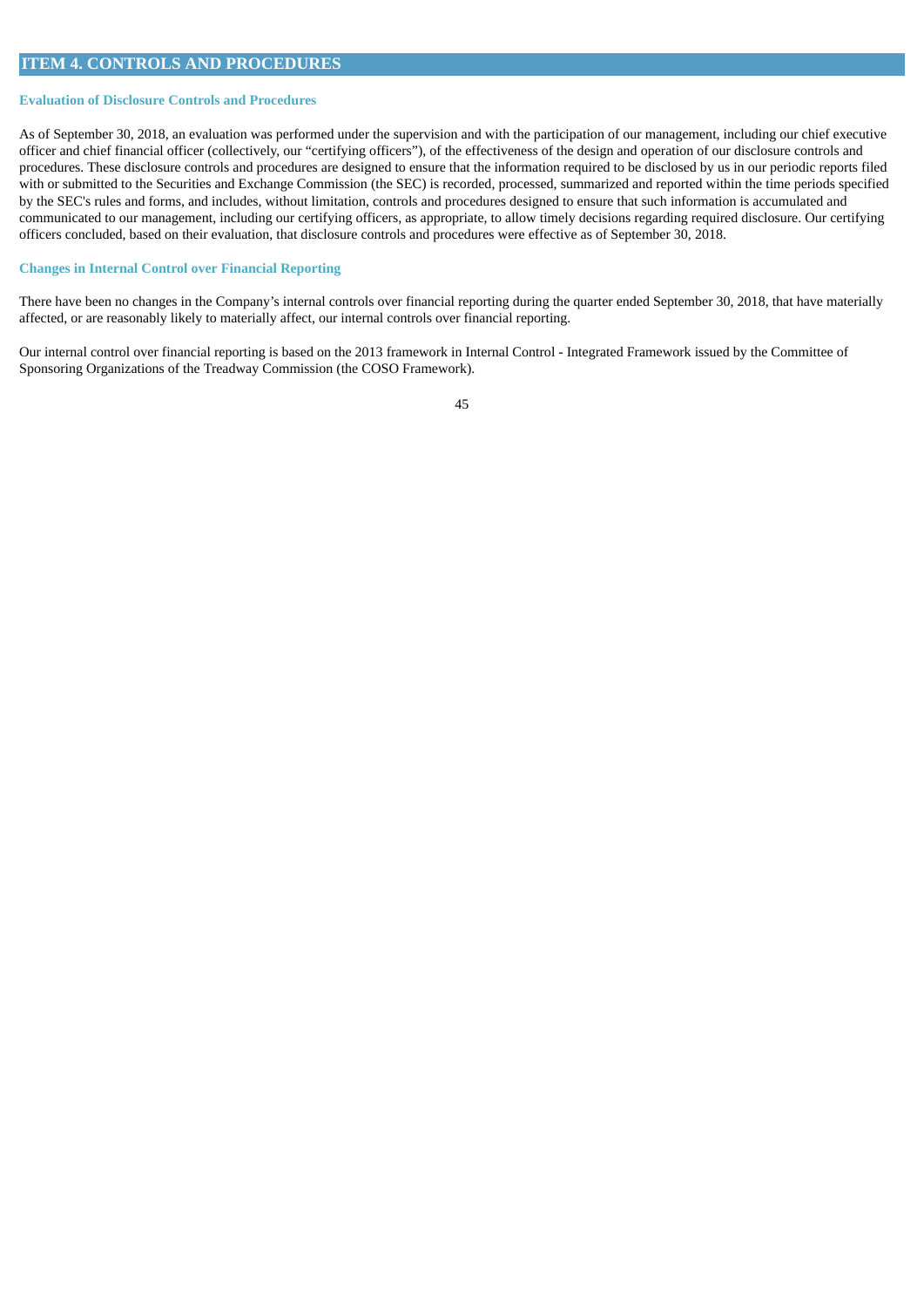## **PART II**

## <span id="page-45-1"></span><span id="page-45-0"></span>**ITEM 1. LEGAL PROCEEDINGS**

We are a party to routine litigation matters incidental to our business. Management believes the ultimate disposition of these matters is not likely to materially affect our financial position or results of operations. This forward-looking statement is based on management's current understanding of the relevant law and facts, and it is subject to various contingencies, including the potential costs and risks associated with litigation and the actions of judges and juries.

In 2015, three flight attendants filed a class action lawsuit seeking to represent all Virgin America flight attendants for damages based on alleged violations of California and City of San Francisco wage and hour laws. Two thousand flight attendants were certified as a class in November 2016. The Company believes the claims in this case are without factual and legal merit.

In July 2018, the Court granted in part Plaintiffs' motion for summary judgment, finding Virgin America responsible for various damages and penalties sought by the class members. Plaintiffs value these damages and penalties at \$85 million, and as of November 1, 2018, moved the Court to enter judgment against Virgin America in that amount. Plaintiffs do not seek monetary or behavioral relief from Alaska Airlines.

The Court will render its final judgment in March 2019. The Company will then seek an appellate court ruling that the California laws on which the judgment is based are invalid as applied to national airlines pursuant to the U.S. Constitution and federal law. The Company remains confident that a higher court will respect the federal preemption principles that were enacted to shield inter-state common carriers from a patchwork of state and local wage and hour regulations such as those at issue in this case.

## <span id="page-45-2"></span>**ITEM 1A. RISK FACTORS**

There have been no material changes to the risk factors affecting our business, financial condition or future results from those set forth in Item 1A."Risk Factors" in our Annual Report on Form 10-K for the year ended December 31, 2017.

## <span id="page-45-3"></span>**ITEM 2. UNREGISTERED SALES OF EQUITY SECURITIES AND USE OF PROCEEDS**

This table provides certain information with respect to our purchases of shares of our common stock during the third quarter of 2018.

|                                        | <b>Total Number of</b><br><b>Shares Purchased</b> |               | <b>Average Price</b><br><b>Paid per Share</b> | <b>Maximum remaining</b><br>dollar value of shares<br>that can be purchased<br>under the plan<br>(in millions) |  |  |
|----------------------------------------|---------------------------------------------------|---------------|-----------------------------------------------|----------------------------------------------------------------------------------------------------------------|--|--|
| July 1, 2018 - July 31, 2018           | 67,915                                            | -S            | 61.83                                         |                                                                                                                |  |  |
| August 1, 2018 - August 31, 2018       | 69,777                                            |               | 64.51                                         |                                                                                                                |  |  |
| September 1, 2018 - September 30, 2018 | 55,511                                            |               | 68.44                                         |                                                                                                                |  |  |
| <b>Total</b>                           | 193,203                                           | <sup>\$</sup> | 64.70                                         | 574<br>£.                                                                                                      |  |  |

The shares were purchased pursuant to a \$1 billion repurchase plan authorized by the Board of Directors in August 2015.

## <span id="page-45-4"></span>**ITEM 3. DEFAULTS UPON SENIOR SECURITIES**

None.

## <span id="page-45-5"></span>**ITEM 4. MINE SAFETY DISCLOSURES**

None.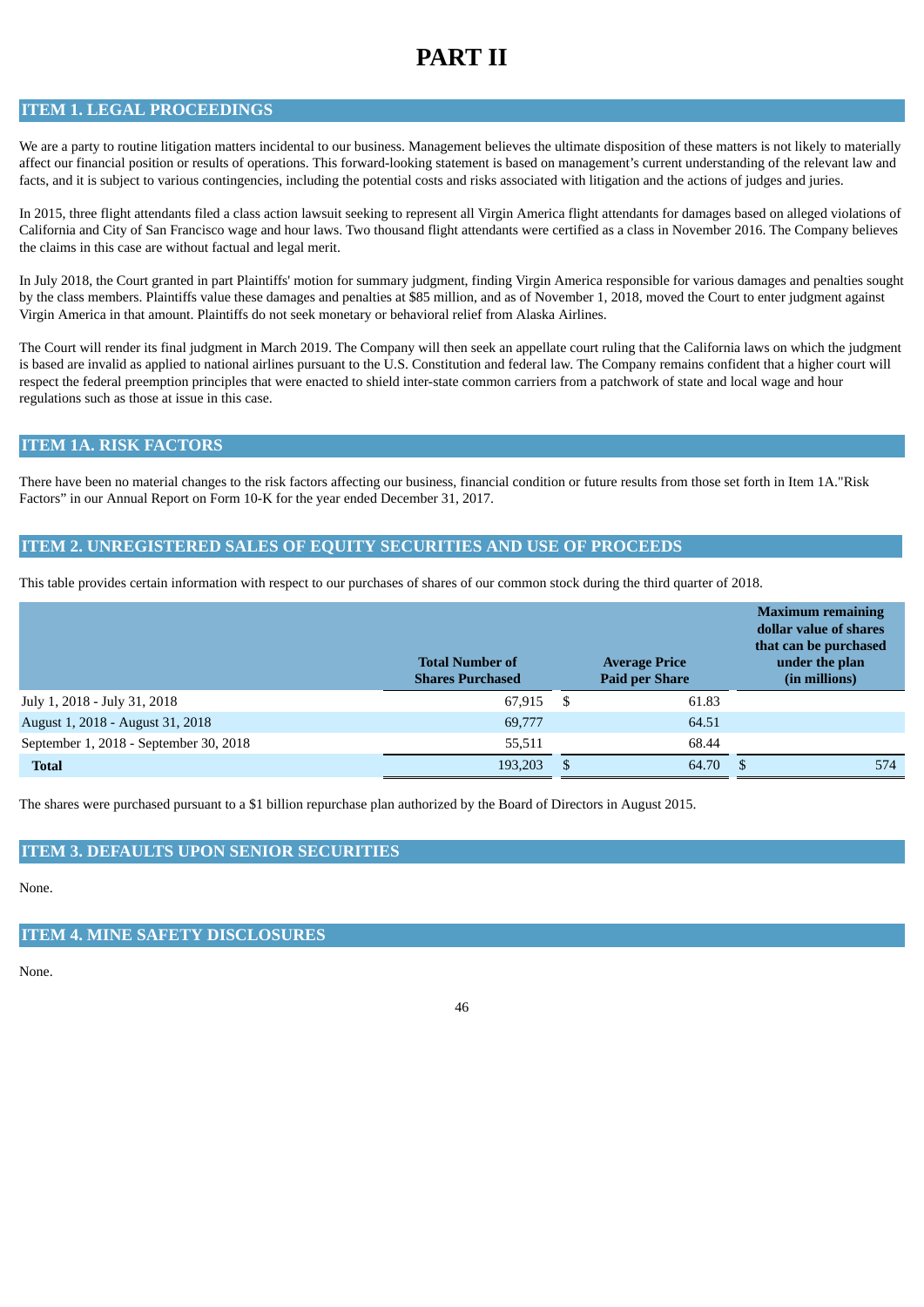## <span id="page-46-0"></span>**ITEM 5. OTHER INFORMATION**

None.

## <span id="page-46-1"></span>**ITEM 6. EXHIBITS**

The following documents are filed as part of this report:

1. *Exhibits:* See Exhibit Index.

## <span id="page-46-2"></span>**SIGNATURES**

Pursuant to the requirements of Section 13 or 15(d) of the Securities Exchange Act of 1934, the registrant has duly caused this report to be signed on its behalf by the undersigned, thereunto duly authorized.

ALASKA AIR GROUP, INC.

/s/ CHRISTOPHER M. BERRY

**Christopher M. Berry** Vice President Finance and Controller

November 2, 2018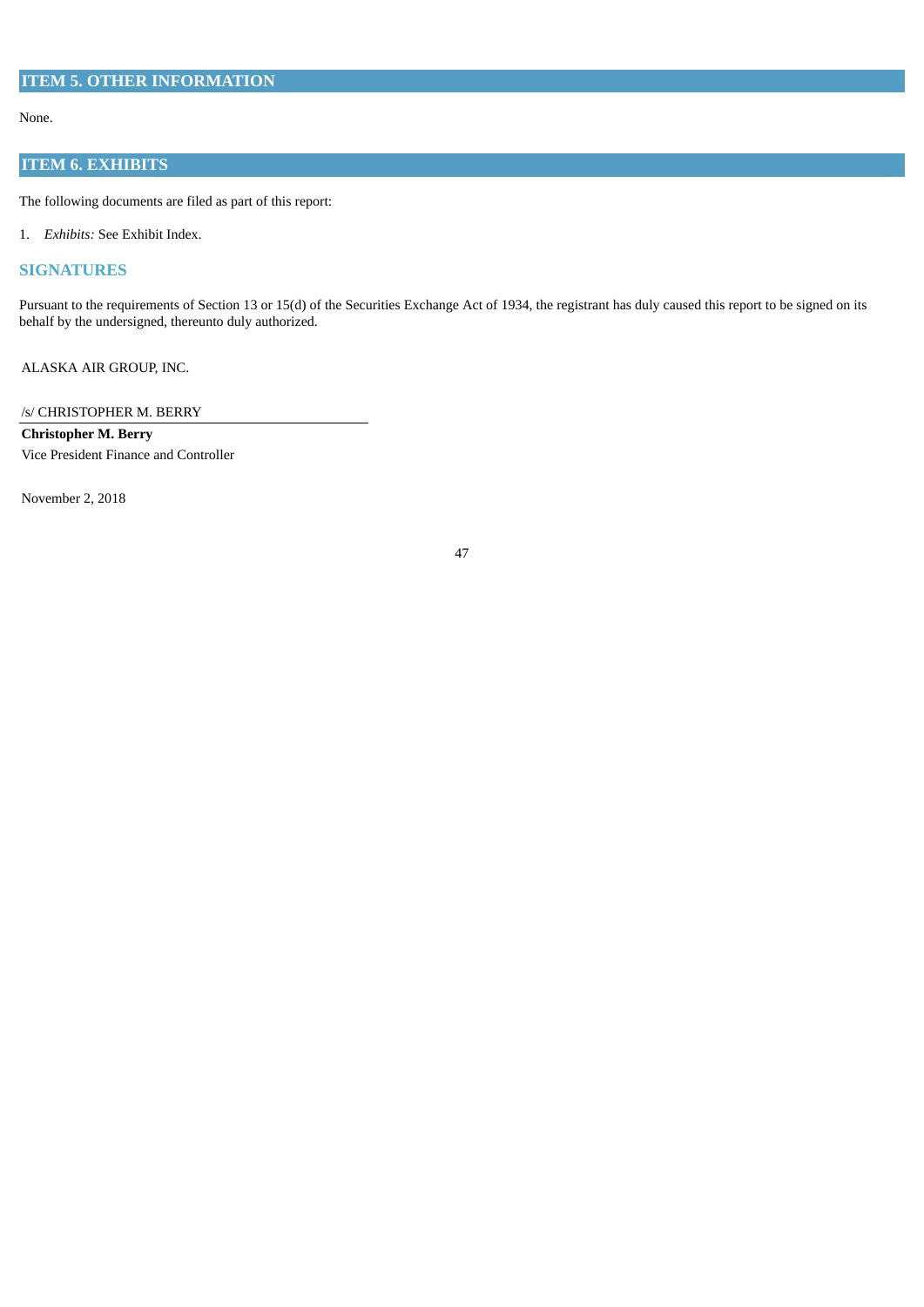## **EXHIBIT INDEX**

| <b>Exhibit</b><br><b>Number</b> | <b>Exhibit</b><br><b>Description</b>                                                                                                                 | Form   | <b>Date of First Filing</b> | <b>Exhibit Number</b> |
|---------------------------------|------------------------------------------------------------------------------------------------------------------------------------------------------|--------|-----------------------------|-----------------------|
| 3.1                             | Amended and Restated Certificate of Incorporation of Registrant                                                                                      | $10-Q$ | August 3, 2017              | 3.1                   |
| $10.1*$                         | Alaska Air Group Operational Performance Rewards Plan Description, adopted January 3, 2005;<br>Amended January 17, 2018                              | $10-K$ | February 15, 2018           | 10.25                 |
| $10.2*$                         | Alaska Air Group Performance Based Pay Plan, Amended and Restated January 17, 2018                                                                   | $10-K$ | February 15, 2018           | 10.26                 |
| 31.1 <sup>†</sup>               | Certification of Chief Executive Officer Pursuant to Section 302 of the Sarbanes-Oxley Act of 2002                                                   | $10-Q$ |                             |                       |
| $31.2+$                         | Certification of Chief Financial Officer Pursuant to Section 302 of the Sarbanes-Oxley Act of 2002                                                   | $10-Q$ |                             |                       |
| $32.1+$                         | Certification of Chief Executive Officer Pursuant to 18 U.S.C. Section 1350, as adopted pursuant to<br>Section 906 of the Sarbanes-Oxley Act of 2002 | $10-Q$ |                             |                       |
| $32.2+$                         | Certification of Chief Financial Officer Pursuant to 18 U.S.C. Section 1350, as adopted pursuant to<br>Section 906 of the Sarbanes-Oxley Act of 2002 | $10-Q$ |                             |                       |
| 101.INS+                        | <b>XBRL Instance Document</b>                                                                                                                        |        |                             |                       |
| 101.SCH+                        | XBRL Taxonomy Extension Schema Document                                                                                                              |        |                             |                       |
| 101.CAL+                        | XBRL Taxonomy Extension Calculation Linkbase Document                                                                                                |        |                             |                       |
| 101.DEF <sup>+</sup>            | XBRL Taxonomy Extension Definition Linkbase Document                                                                                                 |        |                             |                       |
| 101.LAB+                        | XBRL Taxonomy Extension Label Linkbase Document                                                                                                      |        |                             |                       |
| 101.PRE+                        | XBRL Taxonomy Extension Presentation Linkbase Document                                                                                               |        |                             |                       |

† Filed herewith

Indicates management contract or compensatory plan arrangement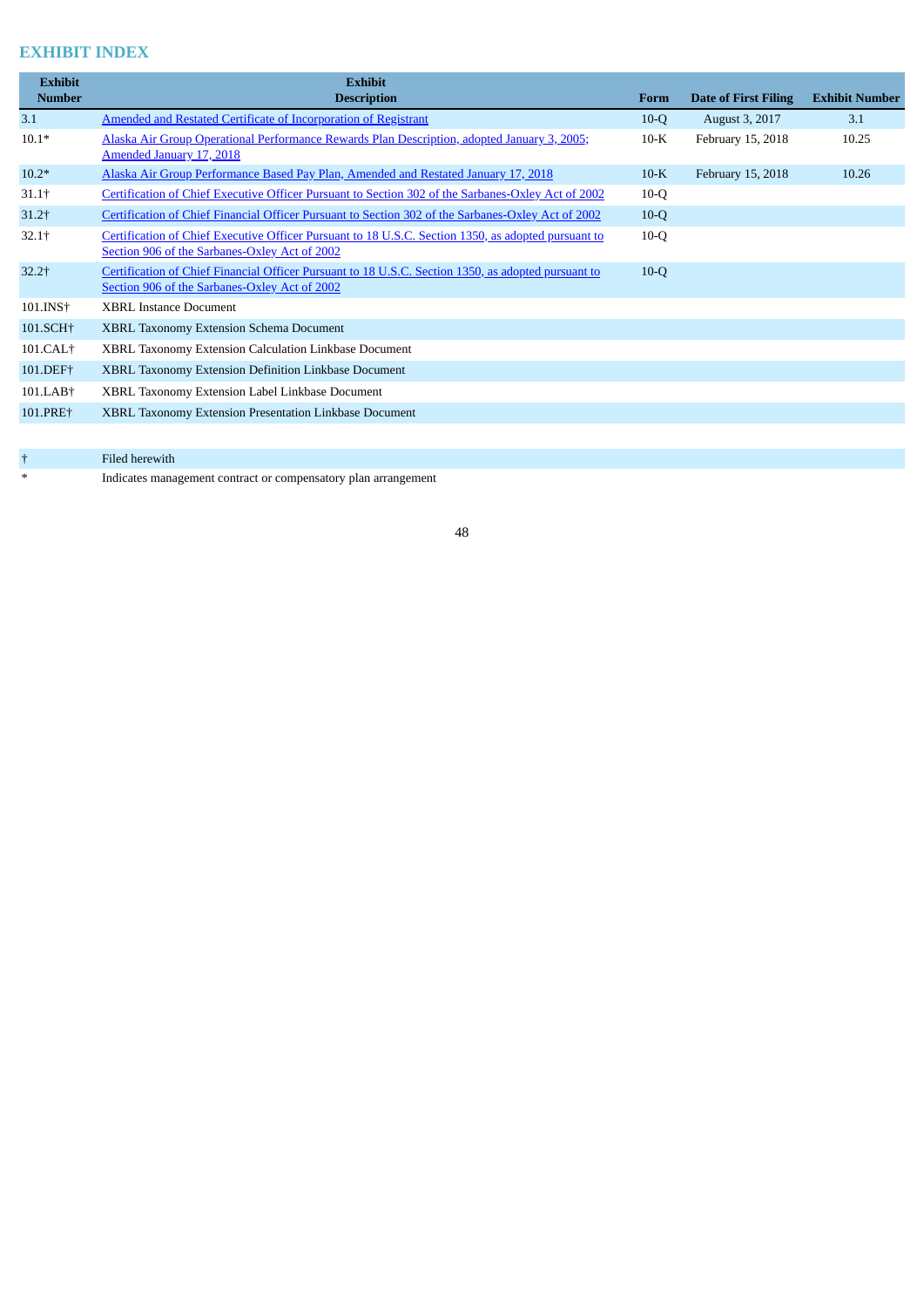## <span id="page-48-0"></span>**EXHIBIT 31.1**

#### **CERTIFICATIONS**

I, Bradley D. Tilden, certify that:

- 1. I have reviewed this annual report on Form 10-Q of Alaska Air Group, Inc. for the period ended September 30, 2018;
- 2. Based on my knowledge, this report does not contain any untrue statement of a material fact or omit to state a material fact necessary to make the statements made, in light of the circumstances under which such statements were made, not misleading with respect to the period covered by this report;
- 3. Based on my knowledge, the financial statements, and other financial information included in this report, fairly present in all material respects the financial condition, results of operations and cash flows of the registrant as of, and for, the periods presented in this report;
- 4. The registrant's other certifying officer and I are responsible for establishing and maintaining disclosure controls and procedures (as defined in Exchange Act Rules 13a-15(e) and 15d-15(e)) and internal control over financial reporting (as defined in Exchange Act Rules 13a-15(f) and 15d-15(f)) for the registrant and we have:
	- a) Designed such disclosure controls and procedures, or caused such disclosure controls and procedures to be designed under our supervision, to ensure that material information relating to the registrant, including its consolidated subsidiaries, is made known to us by others within those entities, particularly during the period in which this report is being prepared;
	- b) Designed such internal control over financial reporting, or caused such internal control over financial reporting to be designed under our supervision, to provide reasonable assurance regarding the reliability of financial reporting and the preparation of financial statements for external purposes in accordance with generally accepted accounting principles;
	- c) Evaluated the effectiveness of the registrant's disclosure controls and procedures and presented in this report our conclusions about the effectiveness of the disclosure controls and procedures, as of the end of the period covered by this report based on such evaluation; and
	- d) Disclosed in this report any change in the registrant's internal control over financial reporting that occurred during the registrant's fourth fiscal quarter that has materially affected, or is reasonably likely to materially affect, the registrant's internal control over financial reporting; and
- 5. The registrant's other certifying officers and I have disclosed, based on our most recent evaluation of internal control over financial reporting, to the registrant's auditors and the audit committee of the registrant's board of directors:
	- a) all significant deficiencies and material weaknesses in the design or operation of internal control over financial reporting which are reasonably likely to adversely affect the registrant's ability to record, process, summarize and report financial information; and
	- b) any fraud, whether or not material, that involves management or other employees who have a significant role in the registrant's internal control over financial reporting.

November 2, 2018

## By /s/ BRADLEY D. TILDEN

### **Bradley D. Tilden**

*Chairman, President and Chief Executive Officer*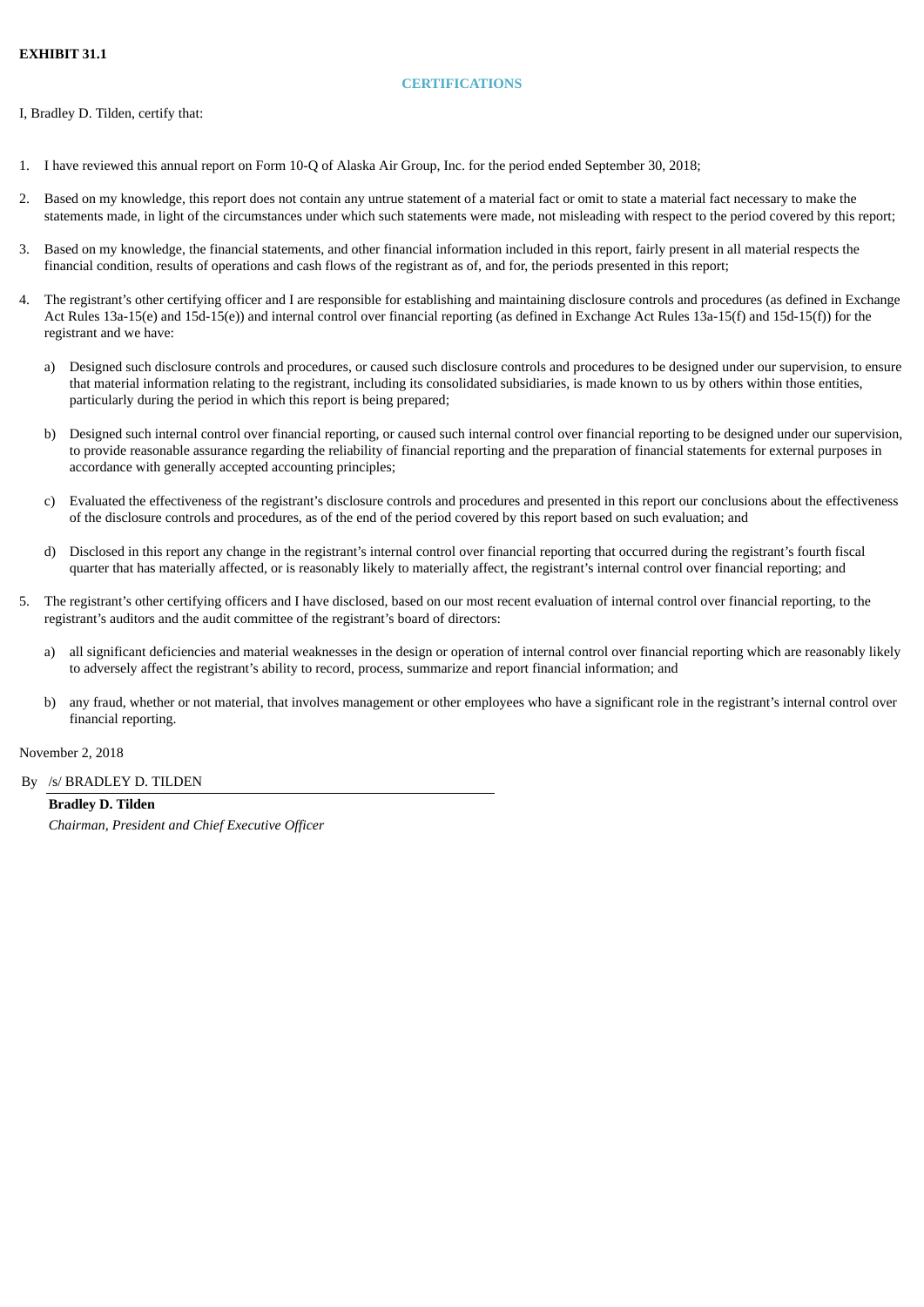## <span id="page-49-0"></span>**EXHIBIT 31.2**

#### **CERTIFICATIONS**

I, Brandon S. Pedersen, certify that:

- 1. I have reviewed this annual report on Form 10-Q of Alaska Air Group, Inc. for the period ended September 30, 2018;
- 2. Based on my knowledge, this report does not contain any untrue statement of a material fact or omit to state a material fact necessary to make the statements made, in light of the circumstances under which such statements were made, not misleading with respect to the period covered by this report;
- 3. Based on my knowledge, the financial statements, and other financial information included in this report, fairly present in all material respects the financial condition, results of operations and cash flows of the registrant as of, and for, the periods presented in this report;
- 4. The registrant's other certifying officer and I are responsible for establishing and maintaining disclosure controls and procedures (as defined in Exchange Act Rules 13a-15(e) and 15d-15(e)) and internal control over financial reporting (as defined in Exchange Act Rules 13a-15(f) and 15d-15(f)) for the registrant and we have:
	- a) Designed such disclosure controls and procedures, or caused such disclosure controls and procedures to be designed under our supervision, to ensure that material information relating to the registrant, including its consolidated subsidiaries, is made known to us by others within those entities, particularly during the period in which this report is being prepared;
	- b) Designed such internal control over financial reporting, or caused such internal control over financial reporting to be designed under our supervision, to provide reasonable assurance regarding the reliability of financial reporting and the preparation of financial statements for external purposes in accordance with generally accepted accounting principles;
	- c) Evaluated the effectiveness of the registrant's disclosure controls and procedures and presented in this report our conclusions about the effectiveness of the disclosure controls and procedures, as of the end of the period covered by this report based on such evaluation; and
	- d) Disclosed in this report any change in the registrant's internal control over financial reporting that occurred during the registrant's fourth fiscal quarter that has materially affected, or is reasonably likely to materially affect, the registrant's internal control over financial reporting; and
- 5. The registrant's other certifying officers and I have disclosed, based on our most recent evaluation of internal control over financial reporting, to the registrant's auditors and the audit committee of the registrant's board of directors:
	- a) all significant deficiencies and material weaknesses in the design or operation of internal control over financial reporting which are reasonably likely to adversely affect the registrant's ability to record, process, summarize and report financial information; and
	- b) any fraud, whether or not material, that involves management or other employees who have a significant role in the registrant's internal control over financial reporting.

November 2, 2018

By /s/ BRANDON S. PEDERSEN

## **Brandon S. Pedersen**

*Executive Vice President/Finance and Chief Financial Officer*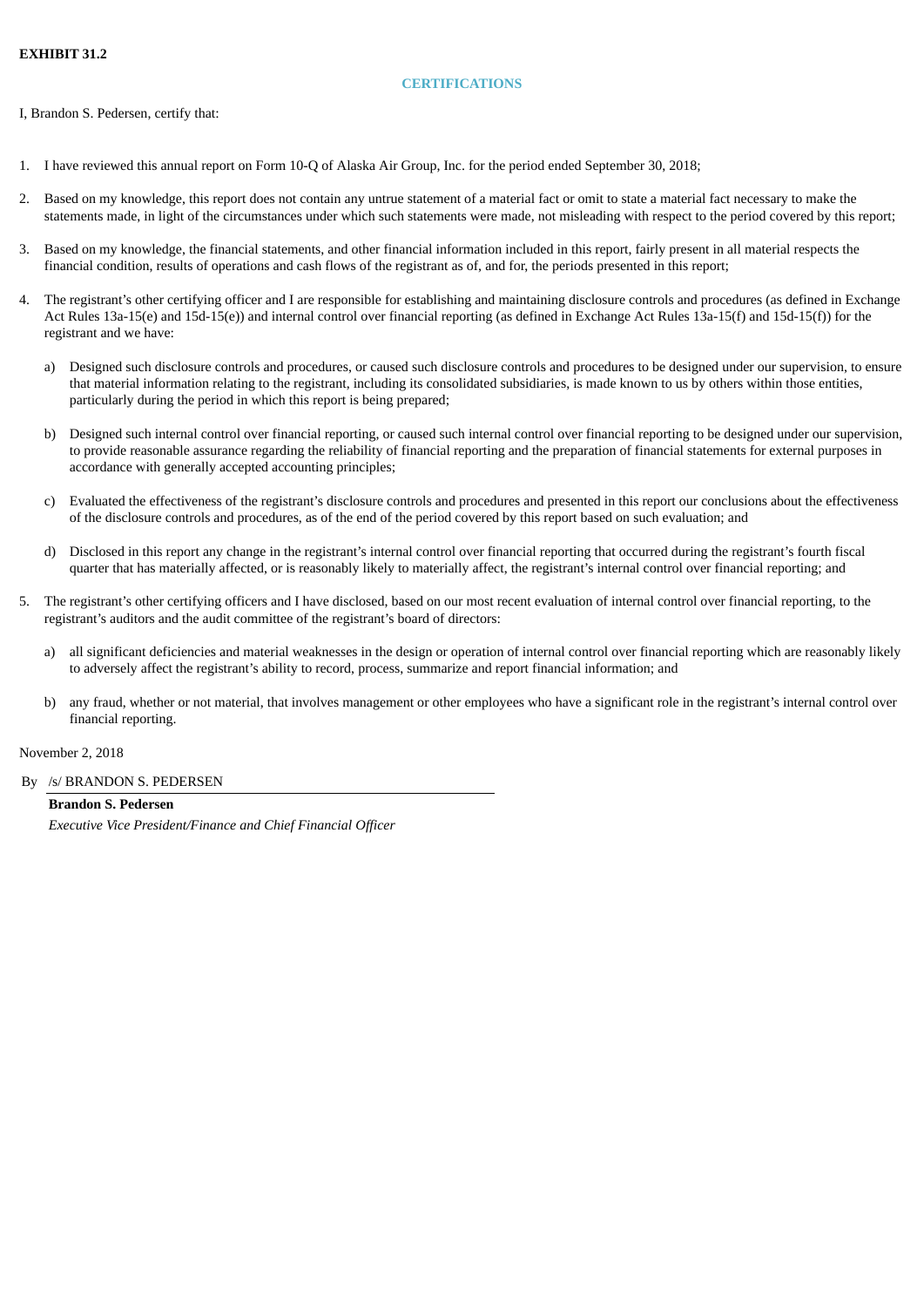#### <span id="page-50-0"></span>**EXHIBIT 32.1**

#### **CERTIFICATION PURSUANT TO 18 U.S.C. SECTION 1350, AS ADOPTED PURSUANT TO SECTION 906 OF THE SARBANES-OXLEY ACT OF 2002**

In connection with the Annual Report of Alaska Air Group, Inc. (the "Company") on Form 10-Q for the period ended September 30, 2018 as filed with the Securities and Exchange Commission on the date hereof (the "Report"), I, Bradley D. Tilden, Chief Executive Officer of the Company, certify, pursuant to 18 U.S.C. Section 1350, as adopted pursuant to Section 906 of the Sarbanes-Oxley Act of 2002, that:

(1) The Report fully complies with the requirements of Section 13(a) or 15(d) of the Securities Exchange Act of 1934, as amended; and

(2) The information contained in the Report fairly presents, in all material respects, the financial condition and results of operations of the Company.

#### November 2, 2018

#### By /s/ BRADLEY D. TILDEN

## **Bradley D. Tilden**

*Chairman, President and Chief Executive Officer*